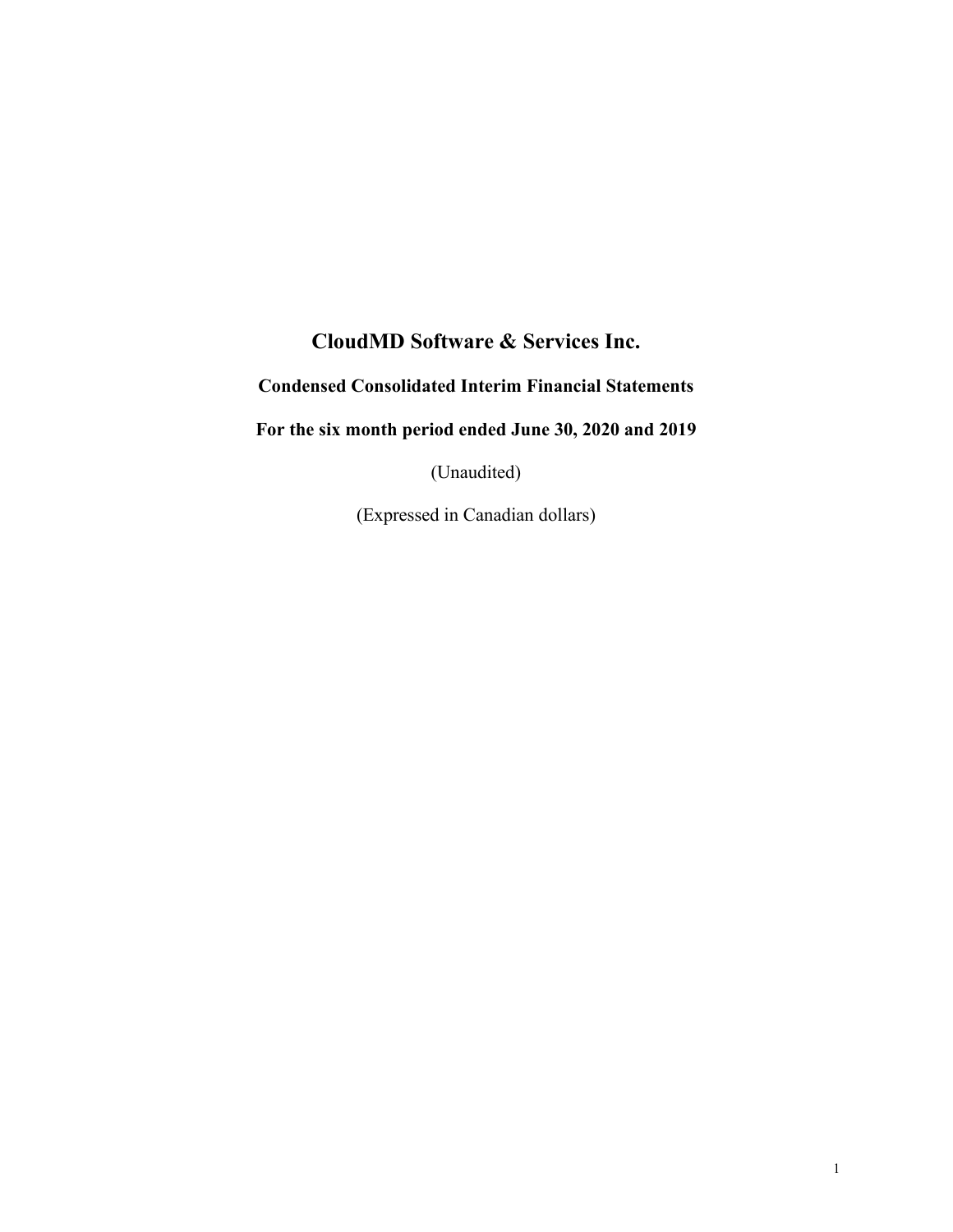# **CloudMD Software & Services Inc. (formerly Premier Health Group Inc.)**

|                                                            | Page   |
|------------------------------------------------------------|--------|
| Table of contents                                          |        |
| <b>Consolidated Statements of Financial Position</b>       | 3      |
| Consolidated Statements of Loss and Comprehensive Loss     | 4      |
| Consolidated Statements of Changes in Shareholders' Equity |        |
| <b>Consolidated Statements of Cash Flows</b>               | 6      |
| Notes to the Consolidated Financial Statements             | 7 - 36 |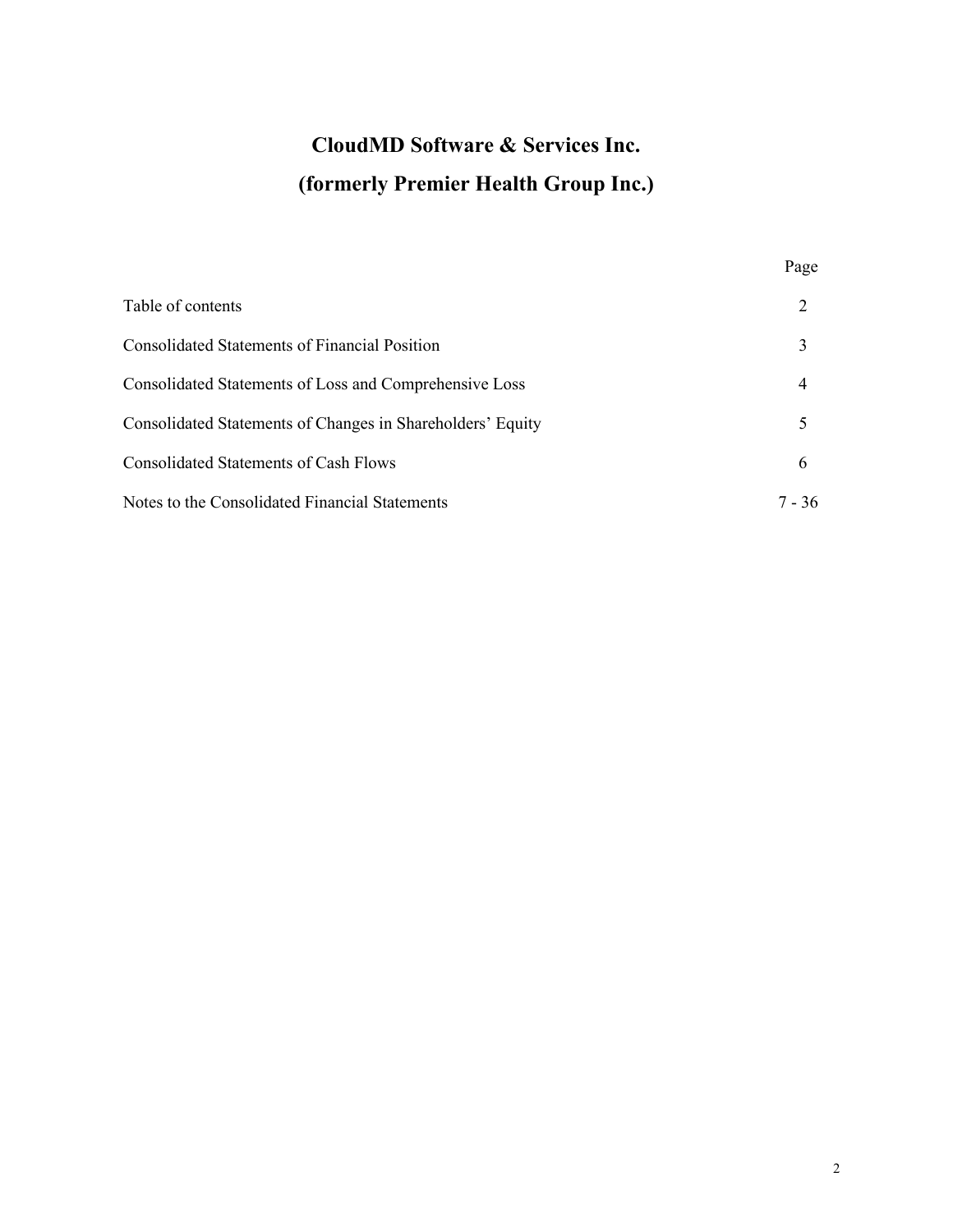## CLOUDMD SOFTWARE & SERVICES INC. Condensed Consolidated Interim Statements of Financial Position (Expressed in Canadian Dollars) (Unaudited)

As at

| <b>ASSETS</b><br><b>Current Assets</b><br>Cash and cash equivalents (Note 4)<br>Accounts receivable (Note 6) |                  |              |             |
|--------------------------------------------------------------------------------------------------------------|------------------|--------------|-------------|
|                                                                                                              |                  |              |             |
|                                                                                                              |                  |              |             |
|                                                                                                              | \$<br>13,786,797 | \$           | 1,696,402   |
|                                                                                                              | 408,100          |              | 259,821     |
| Deposits (Note 7)                                                                                            |                  |              | 326,554     |
| Marketable securities (Note 8)                                                                               | 1                |              |             |
| Short-term investment                                                                                        | 25,000           |              |             |
| Inventory (Note 9)                                                                                           | 730,962          |              | 761,104     |
| Prepaid expenses (Note 10)                                                                                   | 888,918          |              | 341,746     |
| <b>Total current assets</b>                                                                                  | 15,839,778       |              | 3,385,628   |
| Deposits – long term (Note 7)                                                                                | 125,000          |              | 125,000     |
| Property and equipment (Note 11)                                                                             | 356,412          |              | 228,196     |
| Right-of-use assets (Note 17)                                                                                | 3,164,218        |              | 2,380,228   |
| Other non-current assets                                                                                     | 12,860           |              | 12,860      |
| Intangible assets (Note 12)                                                                                  | 2,439,609        |              | 2,096,665   |
| Goodwill (Note 12)                                                                                           | 11,985,945       |              | 9,497,677   |
| <b>Total Assets</b>                                                                                          | \$<br>33,923,822 | \$           | 17,726,254  |
| <b>LIABILITIES</b>                                                                                           |                  |              |             |
| <b>Current Liabilities</b>                                                                                   |                  |              |             |
| Accounts payable and accrued liabilities (Note 13)                                                           | \$<br>1,940,055  | \$           | 943,434     |
| Due to related party (Note 18)                                                                               | 22,441           |              |             |
| Other current liabilities (Note 14)                                                                          |                  |              | 877,250     |
| Deferred revenue                                                                                             | 6,039            |              |             |
| Current portion of long-term debt (Note 15)                                                                  | 374,850          |              | 294,797     |
| Lease liability current portion (Note 17)                                                                    | 458,007          |              | 459,386     |
| Contingent liabilities (Note 3, 24)                                                                          | 429,475          |              |             |
| <b>Total current liabilities</b>                                                                             | 3,230,867        |              | 2,574,867   |
|                                                                                                              |                  |              |             |
| Lease liability non-current portion (Note 17)                                                                | 2,814,828        |              | 1,978,799   |
| Long-term debt (Note 15)                                                                                     | 1,917,366        |              | 1,931,304   |
| <b>Total Liabilities</b>                                                                                     | 7,963,061        |              | 6,484,970   |
| <b>SHAREHOLDERS' EQUITY</b>                                                                                  |                  |              |             |
| Share capital (Note 19)                                                                                      | 34,406,419       |              | 16,791,884  |
| Reserves                                                                                                     | 3,780,592        |              | 2,284,539   |
| Accumulated other comprehensive loss                                                                         |                  |              |             |
| Deficit                                                                                                      | (12, 226, 250)   |              | (7,835,139) |
| <b>Total equity</b>                                                                                          | 25,960,761       |              | 11,241,284  |
| Total liabilities and shareholders' equity                                                                   | \$<br>33,923,822 | $\mathbb{S}$ | 17,726,254  |

Approved and authorized for issuance by the Board of Directors on August 31, 2020

*"Essam Hamza" "Amit Mathur"*  Amit Mathur, President, Director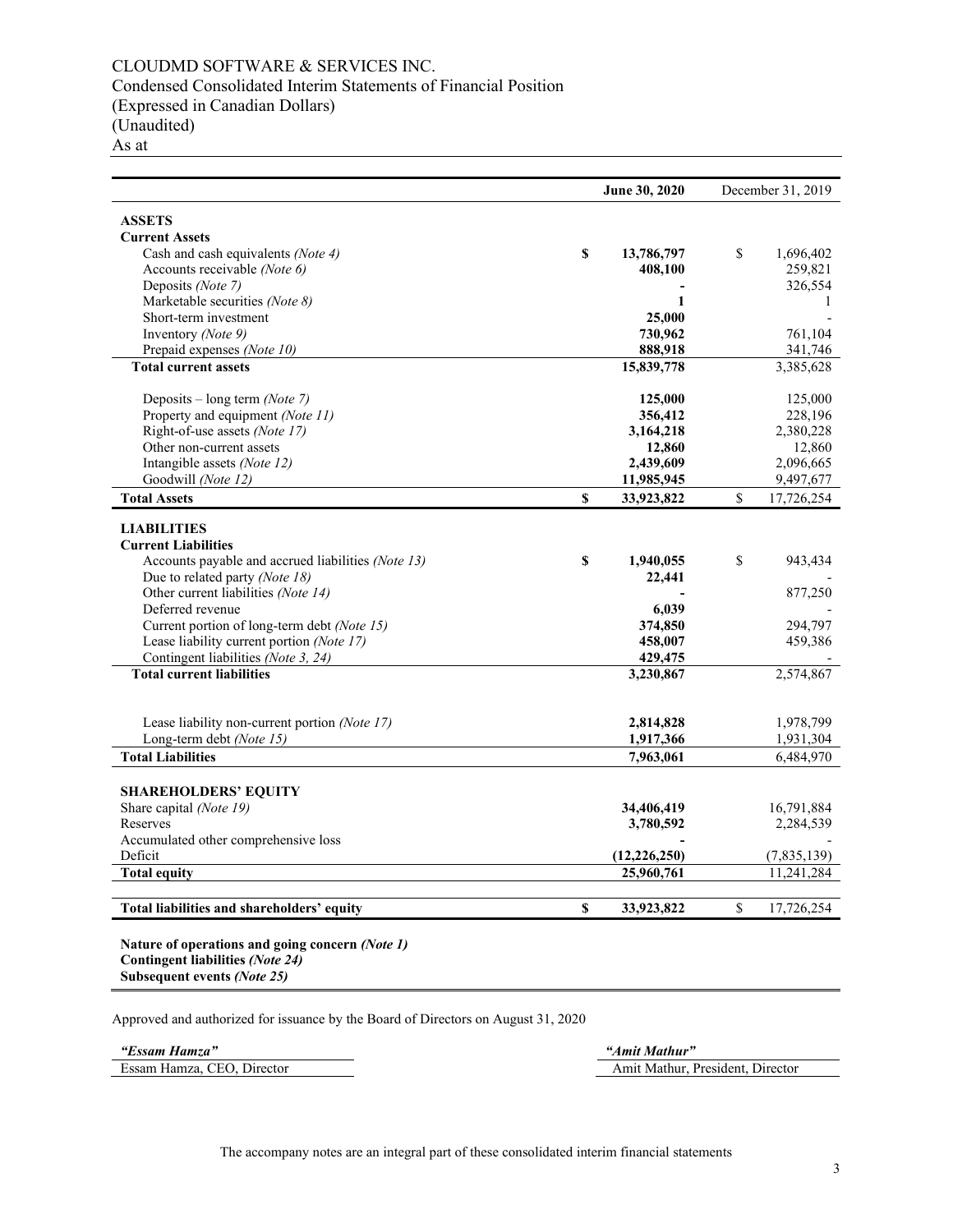## CLOUDMD SOFTWARE & SERVICES INC.

Condensed Consolidated Interim Statements of Net Loss and Comprehensive Loss (Expressed in Canadian Dollars)

(Unaudited)

For the Three and Six-Months Ended

|                                                                               |    | Three-Month Period Ended            |   |                         | Six-Month Period Ended |                                         |    |                          |  |  |
|-------------------------------------------------------------------------------|----|-------------------------------------|---|-------------------------|------------------------|-----------------------------------------|----|--------------------------|--|--|
|                                                                               |    | <b>June 30,</b><br>2020             |   | June 30,<br>2019        |                        | <b>June 30,</b><br>2020                 |    | June 30,<br>2019         |  |  |
| <b>REVENUE</b> (Note 5)<br><b>PHYSICIAN FEES</b><br><b>COST OF GOODS SOLD</b> | \$ | 2,789,987<br>(844,986)<br>(776,096) | S | 1,061,569<br>(534, 506) | S                      | 5,846,716<br>(1,726,185)<br>(1,694,958) | S  | 2,161,899<br>(1,183,258) |  |  |
| <b>GROSS PROFIT</b>                                                           |    | 1,168,905                           |   | 527,063                 |                        | 2,425,573                               |    | 978,641                  |  |  |
| <b>EXPENSES</b>                                                               |    |                                     |   |                         |                        |                                         |    |                          |  |  |
| Accretion and interest expense on convertible debt<br>(Note 16)               |    |                                     |   |                         |                        |                                         |    | 86,330                   |  |  |
| Bad debt                                                                      |    |                                     |   |                         |                        | 998                                     |    |                          |  |  |
| Fines and penalties                                                           |    |                                     |   |                         |                        | 675                                     |    |                          |  |  |
| Marketing and Advertising                                                     |    | 243,367                             |   | 85,933                  |                        | 566,892                                 |    | 768,407                  |  |  |
| Office and Administration                                                     |    | 241,121                             |   | 117,106                 |                        | 476,576                                 |    | 222,316                  |  |  |
| Professional fees<br>Rent on short term leases                                |    | 955,433                             |   | 141,673                 |                        | 1,321,026                               |    | 232,338                  |  |  |
| Transfer Agent and regulatory fees                                            |    | 60,729<br>70,698                    |   | 65,121<br>8,935         |                        | 134,537<br>79,639                       |    | 122,559<br>19,713        |  |  |
| Wages & salaries (Note 18)                                                    |    | 1,286,236                           |   | 557,966                 |                        | 2,527,961                               |    | 1,017,910                |  |  |
| Interest Expense (Note 15)                                                    |    | 65,359                              |   | 5,000                   |                        | 126,556                                 |    | 5,000                    |  |  |
| Amortization (Note 11, 12, 17)                                                |    | 209,592                             |   | 8,471                   |                        | 411,340                                 |    | 15,736                   |  |  |
| Stock based compensation (Note 18, 19)                                        |    | 503,924                             |   | 448,975                 |                        | 949,327                                 |    | 765,907                  |  |  |
|                                                                               |    | 3,636,460                           |   | 1,439,180               |                        | 6,595,527                               |    | 3,256,216                |  |  |
|                                                                               |    | (2,467,554)                         |   | (912, 117)              |                        | (4,169,954)                             |    | (2,277,575)              |  |  |
|                                                                               |    |                                     |   |                         |                        |                                         |    |                          |  |  |
| Other income                                                                  |    | 62,935                              |   |                         |                        | 62,935                                  |    |                          |  |  |
| Contingent Liabilities (Note 24)                                              |    | (400,000)                           |   |                         |                        | (400,000)                               |    |                          |  |  |
| Debt forgiveness                                                              |    | 36,502                              |   |                         |                        | 115,908                                 |    |                          |  |  |
| Foreign exchange gain                                                         |    |                                     |   |                         |                        |                                         |    | 37,819                   |  |  |
| Loss on sale of Clinicas (Note 21)                                            |    |                                     |   | (152, 975)              |                        |                                         |    | (152, 975)               |  |  |
| Loss from discontinued operations (Note 21)                                   |    |                                     |   |                         |                        |                                         |    | (22,967)                 |  |  |
| Net and comprehensive loss for the period                                     | S  | (2,768,117)                         | S | (1,065,092)             | \$                     | (4,391,111)                             | \$ | (2,415,698)              |  |  |
|                                                                               |    |                                     |   |                         |                        |                                         |    |                          |  |  |
| Basic and diluted loss per common share                                       | \$ | (0.03)                              | S | (0.02)                  | $\mathbf{s}$           | (0.05)                                  | \$ | (0.04)                   |  |  |
| Weighted average number of common shares<br>outstanding                       |    | 98,739,850                          |   | 68,926,384              |                        | 92,361,661                              |    | 66,746,964               |  |  |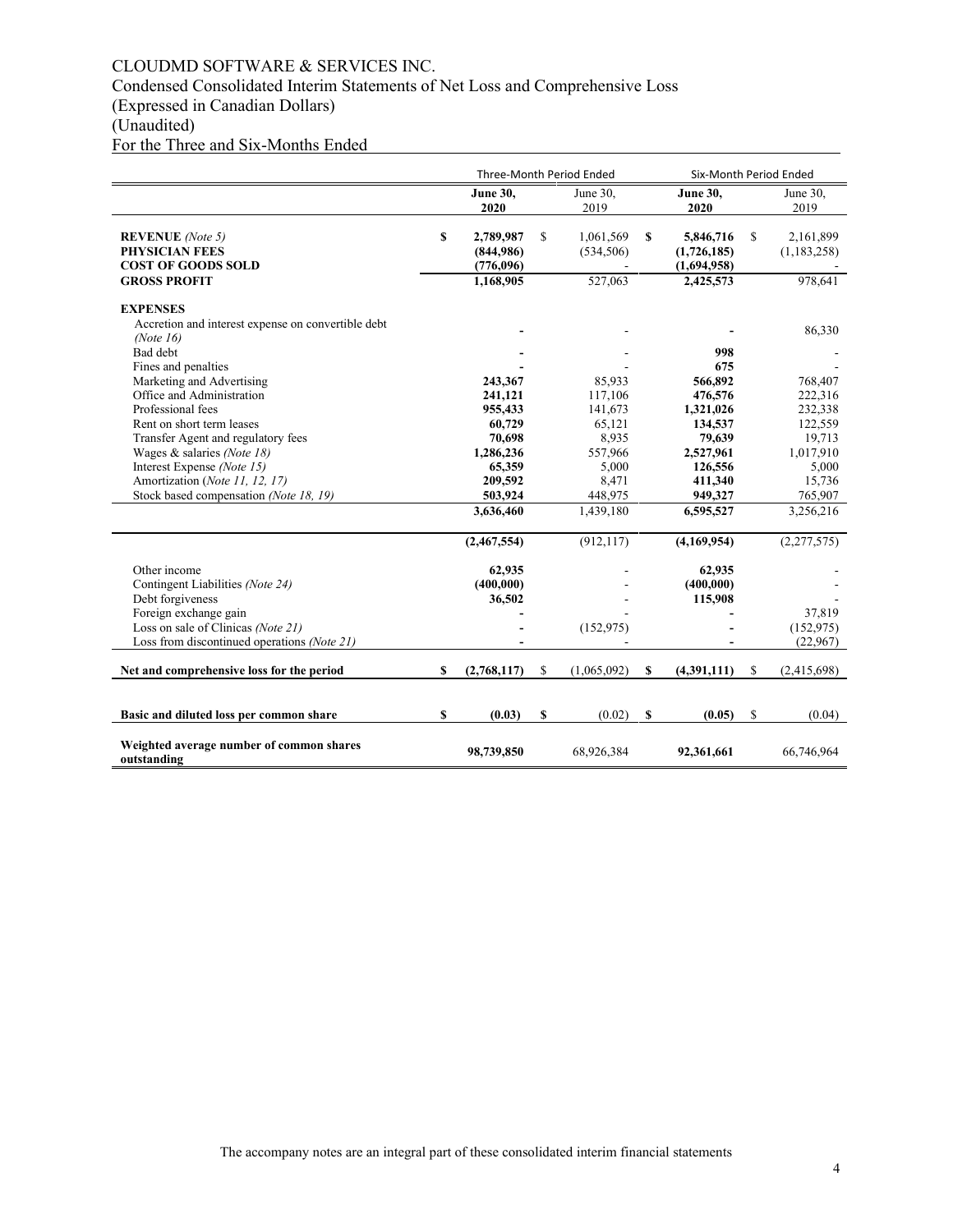## CLOUDMD SOFTWARE & SERVICES INC. Condensed Consolidated Interim Statements of Changes in Shareholders' Equity (Expressed in Canadian Dollars) (Unaudited)

|                                                                     | Number of<br>outstanding<br>shares |              | <b>Share</b><br>capital |              | <b>Equity</b><br>component<br>of<br>convertible |              | Share-<br>based<br>payment<br>reserve |              | Accumulated<br>other<br>comprehensive<br>income (loss) |              | <b>Deficit</b> |              | Non-<br>controlling<br>interest |              | <b>Total</b>           |
|---------------------------------------------------------------------|------------------------------------|--------------|-------------------------|--------------|-------------------------------------------------|--------------|---------------------------------------|--------------|--------------------------------------------------------|--------------|----------------|--------------|---------------------------------|--------------|------------------------|
| Balance, December 31, 2018                                          | 61,664,031                         | <sup>S</sup> | 8,047,100               | $\mathbb{S}$ | 880,845                                         | -S           | 865,014                               | $\mathbb{S}$ | (406, 782)                                             | -S           | (5,181,243)    | \$.          | (97)                            | $\mathbf S$  | 4,204,837              |
| Shares issued for acquisition of Cloud Practice<br>Sale of Clinicas | 3,947,368<br>475,000               |              | 2,325,964<br>205,750    |              | (880, 845)                                      |              |                                       |              | 406,782                                                |              | 2,063,963      |              | 97                              |              | 2,325,964<br>1,795,747 |
| Private placements                                                  | 3,734,687                          |              | 2,427,547               |              |                                                 |              |                                       |              |                                                        |              |                |              |                                 |              | 2,427,547              |
| Share issuance cost                                                 |                                    |              | (104,988)               |              |                                                 |              |                                       |              |                                                        |              |                |              |                                 |              | (104,988)              |
| Agent warrants issued                                               |                                    |              | (46, 684)               |              |                                                 |              | 46,684                                |              |                                                        |              |                |              |                                 |              |                        |
| Exercise of options                                                 | 600,000                            |              | 447,570                 |              |                                                 |              | (147,570)                             |              |                                                        |              |                |              |                                 |              | 300,000                |
| Stock-based compensation                                            |                                    |              |                         |              |                                                 |              | 765,907                               |              |                                                        |              |                |              |                                 |              | 765,907                |
| Net loss for the period                                             |                                    |              |                         |              |                                                 |              |                                       |              |                                                        |              | (2,415,698)    |              |                                 |              | (2,415,698)            |
| <b>Balance, June 30, 2019</b>                                       | 70,421,086                         | $\mathbf{s}$ | 13,302,259              | $\mathbf{s}$ | $\overline{\phantom{0}}$                        | $\mathbf{s}$ | 1,530,035                             | <b>S</b>     |                                                        | $\mathbf{s}$ | (5,532,978)    | $\mathbf{s}$ |                                 | \$.          | 9,299,316              |
| Shares issued for acquisitions of Pharmacies                        | 3,432,384                          |              | 714,981                 |              |                                                 |              |                                       |              |                                                        |              |                |              |                                 |              | 714,981                |
| Shares issued for services                                          | 510,000                            |              | 178,500                 |              |                                                 |              |                                       |              |                                                        |              |                |              |                                 |              | 178,500                |
| Private placements                                                  | 5,250,000                          |              | 2,100,000               |              |                                                 |              |                                       |              |                                                        |              |                |              |                                 |              | 2,100,000              |
| Share issuance cost                                                 |                                    |              | (139, 175)              |              |                                                 |              |                                       |              |                                                        |              |                |              |                                 |              | (139, 175)             |
| Agent warrants issued                                               |                                    |              | (62, 567)               |              |                                                 |              | 62,567                                |              |                                                        |              |                |              |                                 |              |                        |
| Exercise of options                                                 | 1,600,000                          |              | 697,886                 |              |                                                 |              | (297, 886)                            |              |                                                        |              |                |              |                                 |              | 400,000                |
| Stock-based compensation                                            |                                    |              |                         |              |                                                 |              | 989,823                               |              |                                                        |              |                |              |                                 |              | 989,823                |
| Net loss for the period                                             |                                    |              |                         |              | ۰                                               |              |                                       |              |                                                        |              | (2,302,161)    |              | $\overline{\phantom{a}}$        |              | (2,302,161)            |
| Balance, December 31, 2019                                          | 81,213,470                         | - \$         | 16,791,884              | $\mathbf s$  | $\blacksquare$                                  | -S           | 2,284,539                             | $\mathbf{s}$ | $\sim$                                                 | S            | (7,835,139)    | S            |                                 | $\mathbf{s}$ | 11,241,284             |
| Shares issued for acquisition of Livecare                           | 1,425,041                          |              | 662,644                 |              |                                                 |              |                                       |              |                                                        |              |                |              |                                 |              | 662,644                |
| Shares issued for settlement of Livecare debt                       | 1.500.000                          |              | 577,500                 |              |                                                 |              |                                       |              |                                                        |              |                |              |                                 |              | 577,500                |
| Private placements                                                  | 6,298,615                          |              | 3,023,335               |              |                                                 |              |                                       |              |                                                        |              |                |              |                                 |              | 3,023,335              |
| <b>Bought Deal</b>                                                  | 21,357,800                         |              | 14,950,460              |              |                                                 |              |                                       |              |                                                        |              |                |              |                                 |              | 14,950,460             |
| Share issuance costs - shares                                       | 294,035                            |              |                         |              |                                                 |              |                                       |              |                                                        |              |                |              |                                 |              |                        |
| Share issuance costs - cash                                         |                                    |              | (1,721,541)             |              |                                                 |              |                                       |              |                                                        |              |                |              |                                 |              | (1,721,541)            |
| Share issuance costs - agent warrants                               |                                    |              | (685, 157)              |              |                                                 |              | 685,157                               |              |                                                        |              |                |              |                                 |              |                        |
| Exercise of options                                                 | 450,000                            |              | 314,383                 |              |                                                 |              | (134, 383)                            |              |                                                        |              |                |              |                                 |              | 180,000                |
| Exercise of warrants                                                | 123,250                            |              | 84,161                  |              |                                                 |              | (4,048)                               |              |                                                        |              |                |              |                                 |              | 80,113                 |
| Shares issued for services                                          | 900,000                            |              | 408,750                 |              |                                                 |              |                                       |              |                                                        |              |                |              |                                 |              | 408,750                |
| Stock-based compensation                                            |                                    |              |                         |              |                                                 |              | 949,327                               |              |                                                        |              |                |              |                                 |              | 949,327                |
| Net loss for the period                                             |                                    |              |                         |              |                                                 |              |                                       |              |                                                        |              | (4,391,111)    |              |                                 |              | (4,391,111)            |
| <b>Balance, June 30, 2020</b>                                       | 113,562,211                        | -S           | 34,406,419              | $\mathbf{s}$ | $\blacksquare$                                  | $\mathbf{s}$ | 3,780,592                             | $\mathbf{s}$ | $\mathbf{r}$                                           | -S           | (12, 226, 250) | S            |                                 | <sup>S</sup> | 25,960,761             |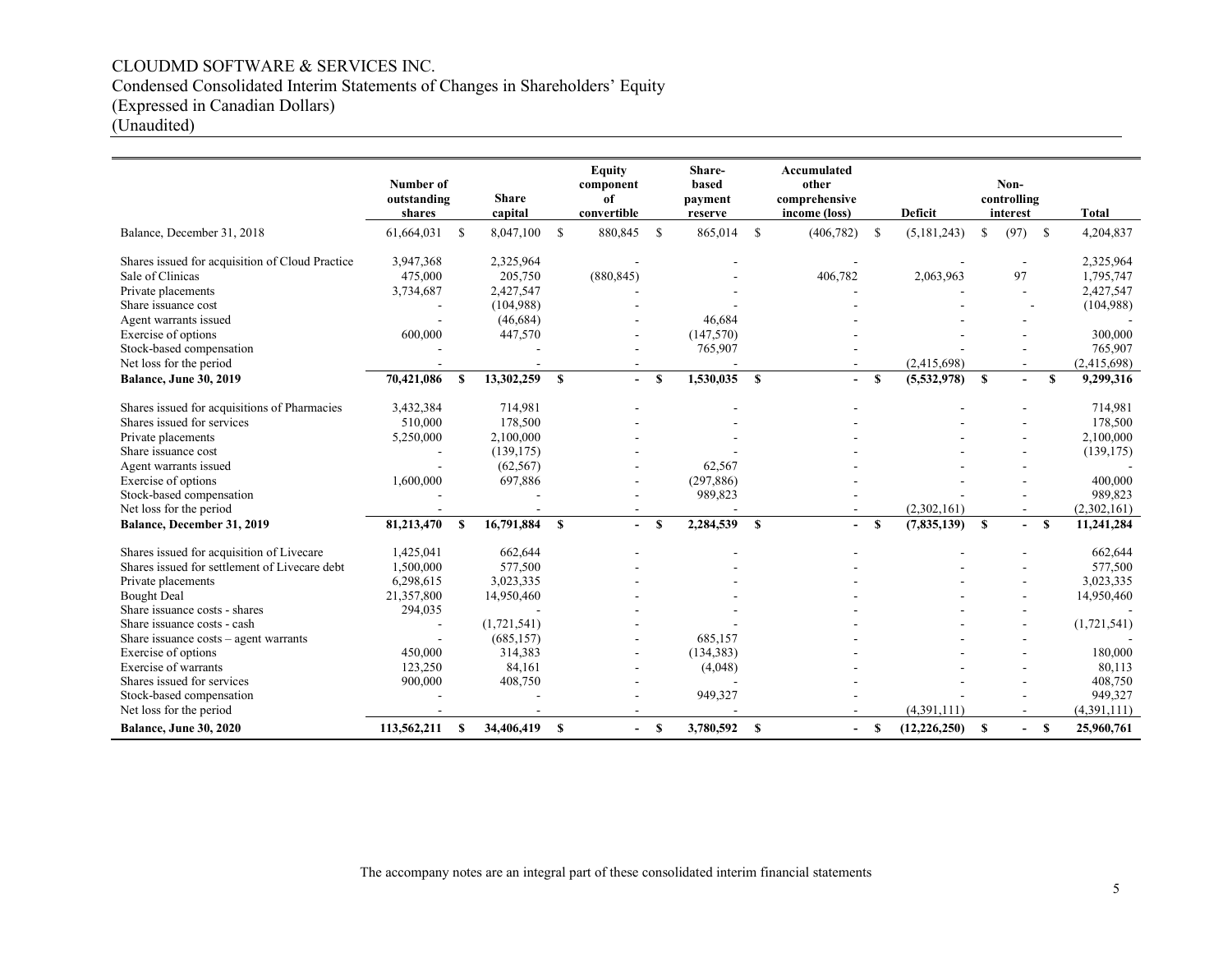## CLOUDMD SOFTWARE & SERVICES INC. Condensed Consolidated Interim Statements of Cash Flows (Expressed in Canadian Dollars) (Unaudited) For the Six-Months Ended

| Cash provided by (used in):<br><b>Operating activities</b><br>\$<br>Loss and comprehensive loss for the period<br>\$<br>(4, 391, 111)<br>(2,415,698)<br>Item not involving cash:<br>Accretion on convertible debenture<br>44,174<br>60,319<br>Interest on lease liabilities<br>15,736<br>Amortization<br>411,340<br>22,967<br>Loss from discontinued operations<br>(29, 236)<br>Unrealized foreign exchange loss<br>Stock-based compensation<br>949,327<br>765,907<br>Share issued for service<br>135,070<br>Gain on forgiveness of debt<br>(115,908)<br>Contingent liabilities<br>400,000<br>Change in non-cash working capital components:<br>Accounts receivable<br>(69, 494)<br>(33,296)<br>(196,750)<br>110,486<br>Prepaid expenses<br>47,117<br>Inventory<br>Accounts payable and accrued liabilities<br>247,573<br>(2,012)<br>Deferred revenue<br>6,039<br>22,441<br>Due to related party<br>Payment of contingencies<br>(139,391)<br>Net cash used in operating activities<br>(1,520,972)<br>(2,633,428)<br><b>Investing activities</b><br>(60,000)<br>(2,000,000)<br><b>Business acquisitions</b><br>Cash received from acquisitions<br>107,092<br>1,275<br>700,000<br>Cash advances for subsequent acquisitions<br>Loss on Clinicas<br>152,975<br>(5,000)<br>Intangible Assets<br>Purchase of equipment<br>(84, 112)<br>(13, 649)<br>Short term investment<br>(25,000)<br>(172, 837)<br>(1,053,582)<br>Net cash used in investing activities<br><b>Financing activities</b><br>Proceeds from issuance of shares<br>17,973,795<br>2,427,570<br>Share issuance cost<br>(1,721,541)<br>(104,988)<br>Subscription receivable<br>(39, 975)<br>300,000<br>Exercise of options<br>180,000<br>Exercise of warrants<br>80,113<br>(67, 498)<br>Payment of short-term loan<br>(259, 835)<br>Lease payments made<br>(183, 885)<br>Principle payment on loans<br>Payment on operating line of credit<br>(1,104,489)<br>Net cash provided by financing activities<br>14,896,660<br>2,582,607<br>12,090,395<br>8,053<br>Increase in cash and cash equivalents<br>1,696,402<br>1,055,543<br>Cash and cash equivalents, beginning<br>Cash and cash equivalents, ending<br>\$<br>\$<br>13,786,797<br>1,063,596<br>Cash paid for interest<br>\$<br>66,474<br>\$<br>5,000<br>\$<br>\$<br>Cash paid for income tax | For the Six-Month Period Ended |  | June 30, 2019 |  |
|---------------------------------------------------------------------------------------------------------------------------------------------------------------------------------------------------------------------------------------------------------------------------------------------------------------------------------------------------------------------------------------------------------------------------------------------------------------------------------------------------------------------------------------------------------------------------------------------------------------------------------------------------------------------------------------------------------------------------------------------------------------------------------------------------------------------------------------------------------------------------------------------------------------------------------------------------------------------------------------------------------------------------------------------------------------------------------------------------------------------------------------------------------------------------------------------------------------------------------------------------------------------------------------------------------------------------------------------------------------------------------------------------------------------------------------------------------------------------------------------------------------------------------------------------------------------------------------------------------------------------------------------------------------------------------------------------------------------------------------------------------------------------------------------------------------------------------------------------------------------------------------------------------------------------------------------------------------------------------------------------------------------------------------------------------------------------------------------------------------------------------------------------------------------------------------------------------------------------------------------------------------------------------------------------------|--------------------------------|--|---------------|--|
|                                                                                                                                                                                                                                                                                                                                                                                                                                                                                                                                                                                                                                                                                                                                                                                                                                                                                                                                                                                                                                                                                                                                                                                                                                                                                                                                                                                                                                                                                                                                                                                                                                                                                                                                                                                                                                                                                                                                                                                                                                                                                                                                                                                                                                                                                                         |                                |  |               |  |
|                                                                                                                                                                                                                                                                                                                                                                                                                                                                                                                                                                                                                                                                                                                                                                                                                                                                                                                                                                                                                                                                                                                                                                                                                                                                                                                                                                                                                                                                                                                                                                                                                                                                                                                                                                                                                                                                                                                                                                                                                                                                                                                                                                                                                                                                                                         |                                |  |               |  |
|                                                                                                                                                                                                                                                                                                                                                                                                                                                                                                                                                                                                                                                                                                                                                                                                                                                                                                                                                                                                                                                                                                                                                                                                                                                                                                                                                                                                                                                                                                                                                                                                                                                                                                                                                                                                                                                                                                                                                                                                                                                                                                                                                                                                                                                                                                         |                                |  |               |  |
|                                                                                                                                                                                                                                                                                                                                                                                                                                                                                                                                                                                                                                                                                                                                                                                                                                                                                                                                                                                                                                                                                                                                                                                                                                                                                                                                                                                                                                                                                                                                                                                                                                                                                                                                                                                                                                                                                                                                                                                                                                                                                                                                                                                                                                                                                                         |                                |  |               |  |
|                                                                                                                                                                                                                                                                                                                                                                                                                                                                                                                                                                                                                                                                                                                                                                                                                                                                                                                                                                                                                                                                                                                                                                                                                                                                                                                                                                                                                                                                                                                                                                                                                                                                                                                                                                                                                                                                                                                                                                                                                                                                                                                                                                                                                                                                                                         |                                |  |               |  |
|                                                                                                                                                                                                                                                                                                                                                                                                                                                                                                                                                                                                                                                                                                                                                                                                                                                                                                                                                                                                                                                                                                                                                                                                                                                                                                                                                                                                                                                                                                                                                                                                                                                                                                                                                                                                                                                                                                                                                                                                                                                                                                                                                                                                                                                                                                         |                                |  |               |  |
|                                                                                                                                                                                                                                                                                                                                                                                                                                                                                                                                                                                                                                                                                                                                                                                                                                                                                                                                                                                                                                                                                                                                                                                                                                                                                                                                                                                                                                                                                                                                                                                                                                                                                                                                                                                                                                                                                                                                                                                                                                                                                                                                                                                                                                                                                                         |                                |  |               |  |
|                                                                                                                                                                                                                                                                                                                                                                                                                                                                                                                                                                                                                                                                                                                                                                                                                                                                                                                                                                                                                                                                                                                                                                                                                                                                                                                                                                                                                                                                                                                                                                                                                                                                                                                                                                                                                                                                                                                                                                                                                                                                                                                                                                                                                                                                                                         |                                |  |               |  |
|                                                                                                                                                                                                                                                                                                                                                                                                                                                                                                                                                                                                                                                                                                                                                                                                                                                                                                                                                                                                                                                                                                                                                                                                                                                                                                                                                                                                                                                                                                                                                                                                                                                                                                                                                                                                                                                                                                                                                                                                                                                                                                                                                                                                                                                                                                         |                                |  |               |  |
|                                                                                                                                                                                                                                                                                                                                                                                                                                                                                                                                                                                                                                                                                                                                                                                                                                                                                                                                                                                                                                                                                                                                                                                                                                                                                                                                                                                                                                                                                                                                                                                                                                                                                                                                                                                                                                                                                                                                                                                                                                                                                                                                                                                                                                                                                                         |                                |  |               |  |
|                                                                                                                                                                                                                                                                                                                                                                                                                                                                                                                                                                                                                                                                                                                                                                                                                                                                                                                                                                                                                                                                                                                                                                                                                                                                                                                                                                                                                                                                                                                                                                                                                                                                                                                                                                                                                                                                                                                                                                                                                                                                                                                                                                                                                                                                                                         |                                |  |               |  |
|                                                                                                                                                                                                                                                                                                                                                                                                                                                                                                                                                                                                                                                                                                                                                                                                                                                                                                                                                                                                                                                                                                                                                                                                                                                                                                                                                                                                                                                                                                                                                                                                                                                                                                                                                                                                                                                                                                                                                                                                                                                                                                                                                                                                                                                                                                         |                                |  |               |  |
|                                                                                                                                                                                                                                                                                                                                                                                                                                                                                                                                                                                                                                                                                                                                                                                                                                                                                                                                                                                                                                                                                                                                                                                                                                                                                                                                                                                                                                                                                                                                                                                                                                                                                                                                                                                                                                                                                                                                                                                                                                                                                                                                                                                                                                                                                                         |                                |  |               |  |
|                                                                                                                                                                                                                                                                                                                                                                                                                                                                                                                                                                                                                                                                                                                                                                                                                                                                                                                                                                                                                                                                                                                                                                                                                                                                                                                                                                                                                                                                                                                                                                                                                                                                                                                                                                                                                                                                                                                                                                                                                                                                                                                                                                                                                                                                                                         |                                |  |               |  |
|                                                                                                                                                                                                                                                                                                                                                                                                                                                                                                                                                                                                                                                                                                                                                                                                                                                                                                                                                                                                                                                                                                                                                                                                                                                                                                                                                                                                                                                                                                                                                                                                                                                                                                                                                                                                                                                                                                                                                                                                                                                                                                                                                                                                                                                                                                         |                                |  |               |  |
|                                                                                                                                                                                                                                                                                                                                                                                                                                                                                                                                                                                                                                                                                                                                                                                                                                                                                                                                                                                                                                                                                                                                                                                                                                                                                                                                                                                                                                                                                                                                                                                                                                                                                                                                                                                                                                                                                                                                                                                                                                                                                                                                                                                                                                                                                                         |                                |  |               |  |
|                                                                                                                                                                                                                                                                                                                                                                                                                                                                                                                                                                                                                                                                                                                                                                                                                                                                                                                                                                                                                                                                                                                                                                                                                                                                                                                                                                                                                                                                                                                                                                                                                                                                                                                                                                                                                                                                                                                                                                                                                                                                                                                                                                                                                                                                                                         |                                |  |               |  |
|                                                                                                                                                                                                                                                                                                                                                                                                                                                                                                                                                                                                                                                                                                                                                                                                                                                                                                                                                                                                                                                                                                                                                                                                                                                                                                                                                                                                                                                                                                                                                                                                                                                                                                                                                                                                                                                                                                                                                                                                                                                                                                                                                                                                                                                                                                         |                                |  |               |  |
|                                                                                                                                                                                                                                                                                                                                                                                                                                                                                                                                                                                                                                                                                                                                                                                                                                                                                                                                                                                                                                                                                                                                                                                                                                                                                                                                                                                                                                                                                                                                                                                                                                                                                                                                                                                                                                                                                                                                                                                                                                                                                                                                                                                                                                                                                                         |                                |  |               |  |
|                                                                                                                                                                                                                                                                                                                                                                                                                                                                                                                                                                                                                                                                                                                                                                                                                                                                                                                                                                                                                                                                                                                                                                                                                                                                                                                                                                                                                                                                                                                                                                                                                                                                                                                                                                                                                                                                                                                                                                                                                                                                                                                                                                                                                                                                                                         |                                |  |               |  |
|                                                                                                                                                                                                                                                                                                                                                                                                                                                                                                                                                                                                                                                                                                                                                                                                                                                                                                                                                                                                                                                                                                                                                                                                                                                                                                                                                                                                                                                                                                                                                                                                                                                                                                                                                                                                                                                                                                                                                                                                                                                                                                                                                                                                                                                                                                         |                                |  |               |  |
|                                                                                                                                                                                                                                                                                                                                                                                                                                                                                                                                                                                                                                                                                                                                                                                                                                                                                                                                                                                                                                                                                                                                                                                                                                                                                                                                                                                                                                                                                                                                                                                                                                                                                                                                                                                                                                                                                                                                                                                                                                                                                                                                                                                                                                                                                                         |                                |  |               |  |
|                                                                                                                                                                                                                                                                                                                                                                                                                                                                                                                                                                                                                                                                                                                                                                                                                                                                                                                                                                                                                                                                                                                                                                                                                                                                                                                                                                                                                                                                                                                                                                                                                                                                                                                                                                                                                                                                                                                                                                                                                                                                                                                                                                                                                                                                                                         |                                |  |               |  |
|                                                                                                                                                                                                                                                                                                                                                                                                                                                                                                                                                                                                                                                                                                                                                                                                                                                                                                                                                                                                                                                                                                                                                                                                                                                                                                                                                                                                                                                                                                                                                                                                                                                                                                                                                                                                                                                                                                                                                                                                                                                                                                                                                                                                                                                                                                         |                                |  |               |  |
|                                                                                                                                                                                                                                                                                                                                                                                                                                                                                                                                                                                                                                                                                                                                                                                                                                                                                                                                                                                                                                                                                                                                                                                                                                                                                                                                                                                                                                                                                                                                                                                                                                                                                                                                                                                                                                                                                                                                                                                                                                                                                                                                                                                                                                                                                                         |                                |  |               |  |
|                                                                                                                                                                                                                                                                                                                                                                                                                                                                                                                                                                                                                                                                                                                                                                                                                                                                                                                                                                                                                                                                                                                                                                                                                                                                                                                                                                                                                                                                                                                                                                                                                                                                                                                                                                                                                                                                                                                                                                                                                                                                                                                                                                                                                                                                                                         |                                |  |               |  |
|                                                                                                                                                                                                                                                                                                                                                                                                                                                                                                                                                                                                                                                                                                                                                                                                                                                                                                                                                                                                                                                                                                                                                                                                                                                                                                                                                                                                                                                                                                                                                                                                                                                                                                                                                                                                                                                                                                                                                                                                                                                                                                                                                                                                                                                                                                         |                                |  |               |  |
|                                                                                                                                                                                                                                                                                                                                                                                                                                                                                                                                                                                                                                                                                                                                                                                                                                                                                                                                                                                                                                                                                                                                                                                                                                                                                                                                                                                                                                                                                                                                                                                                                                                                                                                                                                                                                                                                                                                                                                                                                                                                                                                                                                                                                                                                                                         |                                |  |               |  |
|                                                                                                                                                                                                                                                                                                                                                                                                                                                                                                                                                                                                                                                                                                                                                                                                                                                                                                                                                                                                                                                                                                                                                                                                                                                                                                                                                                                                                                                                                                                                                                                                                                                                                                                                                                                                                                                                                                                                                                                                                                                                                                                                                                                                                                                                                                         |                                |  |               |  |
|                                                                                                                                                                                                                                                                                                                                                                                                                                                                                                                                                                                                                                                                                                                                                                                                                                                                                                                                                                                                                                                                                                                                                                                                                                                                                                                                                                                                                                                                                                                                                                                                                                                                                                                                                                                                                                                                                                                                                                                                                                                                                                                                                                                                                                                                                                         |                                |  |               |  |
|                                                                                                                                                                                                                                                                                                                                                                                                                                                                                                                                                                                                                                                                                                                                                                                                                                                                                                                                                                                                                                                                                                                                                                                                                                                                                                                                                                                                                                                                                                                                                                                                                                                                                                                                                                                                                                                                                                                                                                                                                                                                                                                                                                                                                                                                                                         |                                |  |               |  |
|                                                                                                                                                                                                                                                                                                                                                                                                                                                                                                                                                                                                                                                                                                                                                                                                                                                                                                                                                                                                                                                                                                                                                                                                                                                                                                                                                                                                                                                                                                                                                                                                                                                                                                                                                                                                                                                                                                                                                                                                                                                                                                                                                                                                                                                                                                         |                                |  |               |  |
|                                                                                                                                                                                                                                                                                                                                                                                                                                                                                                                                                                                                                                                                                                                                                                                                                                                                                                                                                                                                                                                                                                                                                                                                                                                                                                                                                                                                                                                                                                                                                                                                                                                                                                                                                                                                                                                                                                                                                                                                                                                                                                                                                                                                                                                                                                         |                                |  |               |  |
|                                                                                                                                                                                                                                                                                                                                                                                                                                                                                                                                                                                                                                                                                                                                                                                                                                                                                                                                                                                                                                                                                                                                                                                                                                                                                                                                                                                                                                                                                                                                                                                                                                                                                                                                                                                                                                                                                                                                                                                                                                                                                                                                                                                                                                                                                                         |                                |  |               |  |
|                                                                                                                                                                                                                                                                                                                                                                                                                                                                                                                                                                                                                                                                                                                                                                                                                                                                                                                                                                                                                                                                                                                                                                                                                                                                                                                                                                                                                                                                                                                                                                                                                                                                                                                                                                                                                                                                                                                                                                                                                                                                                                                                                                                                                                                                                                         |                                |  |               |  |
|                                                                                                                                                                                                                                                                                                                                                                                                                                                                                                                                                                                                                                                                                                                                                                                                                                                                                                                                                                                                                                                                                                                                                                                                                                                                                                                                                                                                                                                                                                                                                                                                                                                                                                                                                                                                                                                                                                                                                                                                                                                                                                                                                                                                                                                                                                         |                                |  |               |  |
|                                                                                                                                                                                                                                                                                                                                                                                                                                                                                                                                                                                                                                                                                                                                                                                                                                                                                                                                                                                                                                                                                                                                                                                                                                                                                                                                                                                                                                                                                                                                                                                                                                                                                                                                                                                                                                                                                                                                                                                                                                                                                                                                                                                                                                                                                                         |                                |  |               |  |
|                                                                                                                                                                                                                                                                                                                                                                                                                                                                                                                                                                                                                                                                                                                                                                                                                                                                                                                                                                                                                                                                                                                                                                                                                                                                                                                                                                                                                                                                                                                                                                                                                                                                                                                                                                                                                                                                                                                                                                                                                                                                                                                                                                                                                                                                                                         |                                |  |               |  |
|                                                                                                                                                                                                                                                                                                                                                                                                                                                                                                                                                                                                                                                                                                                                                                                                                                                                                                                                                                                                                                                                                                                                                                                                                                                                                                                                                                                                                                                                                                                                                                                                                                                                                                                                                                                                                                                                                                                                                                                                                                                                                                                                                                                                                                                                                                         |                                |  |               |  |
|                                                                                                                                                                                                                                                                                                                                                                                                                                                                                                                                                                                                                                                                                                                                                                                                                                                                                                                                                                                                                                                                                                                                                                                                                                                                                                                                                                                                                                                                                                                                                                                                                                                                                                                                                                                                                                                                                                                                                                                                                                                                                                                                                                                                                                                                                                         |                                |  |               |  |
|                                                                                                                                                                                                                                                                                                                                                                                                                                                                                                                                                                                                                                                                                                                                                                                                                                                                                                                                                                                                                                                                                                                                                                                                                                                                                                                                                                                                                                                                                                                                                                                                                                                                                                                                                                                                                                                                                                                                                                                                                                                                                                                                                                                                                                                                                                         |                                |  |               |  |
|                                                                                                                                                                                                                                                                                                                                                                                                                                                                                                                                                                                                                                                                                                                                                                                                                                                                                                                                                                                                                                                                                                                                                                                                                                                                                                                                                                                                                                                                                                                                                                                                                                                                                                                                                                                                                                                                                                                                                                                                                                                                                                                                                                                                                                                                                                         |                                |  |               |  |
|                                                                                                                                                                                                                                                                                                                                                                                                                                                                                                                                                                                                                                                                                                                                                                                                                                                                                                                                                                                                                                                                                                                                                                                                                                                                                                                                                                                                                                                                                                                                                                                                                                                                                                                                                                                                                                                                                                                                                                                                                                                                                                                                                                                                                                                                                                         |                                |  |               |  |
|                                                                                                                                                                                                                                                                                                                                                                                                                                                                                                                                                                                                                                                                                                                                                                                                                                                                                                                                                                                                                                                                                                                                                                                                                                                                                                                                                                                                                                                                                                                                                                                                                                                                                                                                                                                                                                                                                                                                                                                                                                                                                                                                                                                                                                                                                                         |                                |  |               |  |
|                                                                                                                                                                                                                                                                                                                                                                                                                                                                                                                                                                                                                                                                                                                                                                                                                                                                                                                                                                                                                                                                                                                                                                                                                                                                                                                                                                                                                                                                                                                                                                                                                                                                                                                                                                                                                                                                                                                                                                                                                                                                                                                                                                                                                                                                                                         |                                |  |               |  |
|                                                                                                                                                                                                                                                                                                                                                                                                                                                                                                                                                                                                                                                                                                                                                                                                                                                                                                                                                                                                                                                                                                                                                                                                                                                                                                                                                                                                                                                                                                                                                                                                                                                                                                                                                                                                                                                                                                                                                                                                                                                                                                                                                                                                                                                                                                         |                                |  |               |  |
|                                                                                                                                                                                                                                                                                                                                                                                                                                                                                                                                                                                                                                                                                                                                                                                                                                                                                                                                                                                                                                                                                                                                                                                                                                                                                                                                                                                                                                                                                                                                                                                                                                                                                                                                                                                                                                                                                                                                                                                                                                                                                                                                                                                                                                                                                                         |                                |  |               |  |
|                                                                                                                                                                                                                                                                                                                                                                                                                                                                                                                                                                                                                                                                                                                                                                                                                                                                                                                                                                                                                                                                                                                                                                                                                                                                                                                                                                                                                                                                                                                                                                                                                                                                                                                                                                                                                                                                                                                                                                                                                                                                                                                                                                                                                                                                                                         |                                |  |               |  |

For supplemental disclosures regarding cash flows, see Note 20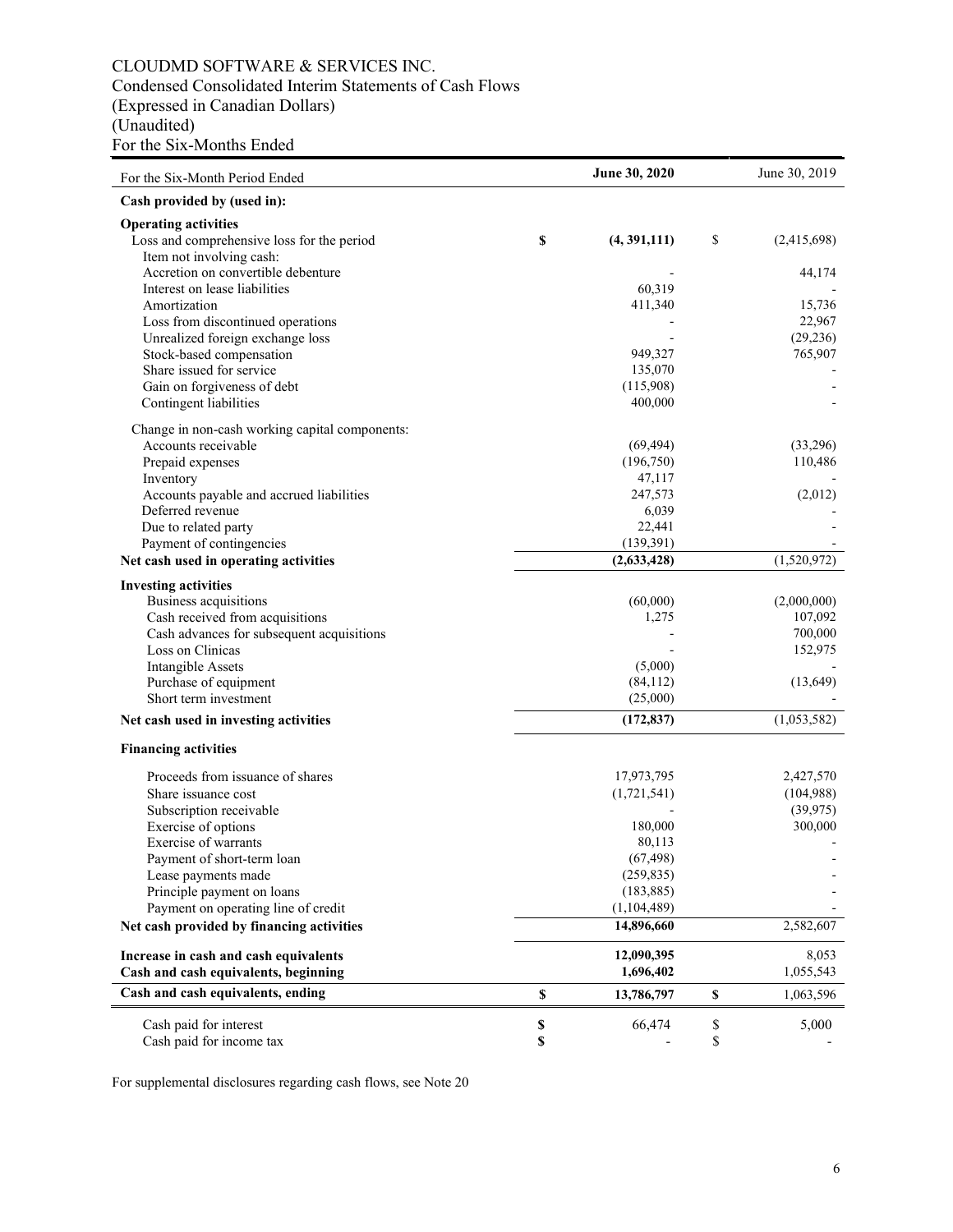## **1. NATURE OF OPERATIONS AND GOING CONCERN**

CloudMD Software & Services Inc (formerly, Premier Health Group Inc.). (the "Company") was incorporated on September 19, 2013 and is a reporting issuer in British Columbia, Canada.

On June 17, 2016, the Company completed the acquisition (99.9%) of a multidisciplinary rehabilitation business located in Santiago, Dominican Republic Premier named Clinicas de Rehabilitacion Precer, S. R. L. ("Clinicas"). As at December 31, 2018 and 2017, Clinicas was considered to be a discontinued operation. On April 1, 2019, the Company entered into a settlement agreement with the Company's former CEO, who is also the former sole shareholder of Clinicas, to complete the full transfer of the Company's 99.9% ownership of Clinicas and the forgiveness of the convertible debenture held by the former CEO issued on the original purchase of 99.9% of Clinicas *(Notes 16, 21).* 

On August 1, 2018, the Company completed the acquisition of all the issued and outstanding shares of HealthVue Ventures Ltd. ("HealthVue") *(Note 3).* HealthVue provides telemedicine visits remotely and full-service family practice activities from its multiple clinic locations throughout the Lower Mainland in British Columbia.

On January 28, 2019, the Company completed the acquisition of all the issued and outstanding shares of Cloud Practice *(Note 3)*. Cloud Practice is a technology company that offers cloud-based electronic medical records software, medical billing software and an online patient portal for medical clinics using a software as a service ("SAAS") model. Cloud Practice services over 376 clinics across Canada, 3000 doctors and has approximately 3 million patient charts in their database.

On July 17, 2019, the Company completed the acquisition of all the issued and outstanding shares of two pharmacies based in Metro Vancouver, B.C. (the "Pharmacies") *(Note 3).* In addition to the retailing of prescription drugs, over-the-counter drugs, and other front store items, the Pharmacies provide clinical services like medical reviews and compounding services.

On January 10, 2020, the Company completed the acquisition of all the issued and outstanding shares of Livecare Health Canada Inc. ("Livecare") (*Note 3*). Livecare is a Canadian telehealth company founded and operated by physicians dedicated to giving patients access to quality, real-time healthcare. Livecare offers digital technologies that connect doctors and allied health care providers to their patients via secure, encrypted, face-to-face video and messaging. In addition to its telemedicine platform, Livecare offers kindredPHR, a personalized health record used for storing, managing, and sharing health information, thus enabling patients' access to manage their own care and share amongst their multiple health care providers.

The Company is focused on innovative health care approaches that combine human skill-based expertise with emerging technologies. The Company, in conjunction with its subsidiaries Cloud Practice and Livecare, is developing proprietary technologies to deliver quality healthcare through the combination of connected primary care clinics, telemedicine, and an artificial intelligence (AI) enabled patient portal.

The address of the Company's corporate office is 810-789 West Pender Street, Vancouver, British Columbia, Canada.

These condensed consolidated interim financial statements have been prepared using International Financial Reporting Standard ("IFRS") on a going concern basis which assumes the Company will be able to realize its assets and discharge its liabilities in the normal course of business rather than through a process of forced liquidation. While the Company has been successful in securing financings in the past, there is no assurance that it will be able to do so in the future. During the six months period ended June 30, 2020, the Company had net loss of \$4,391,111 (June 30, 2019 – \$2,415,698 loss) and as at June 30, 2020 had an accumulated deficit of  $$12,226,250$  (December 31, 2019 –  $$7,835,139$ ) which has been funded primarily by equity financings and loans from non-related parties. As at June 30, 2020, the Company had a working capital balance of \$12,608,911.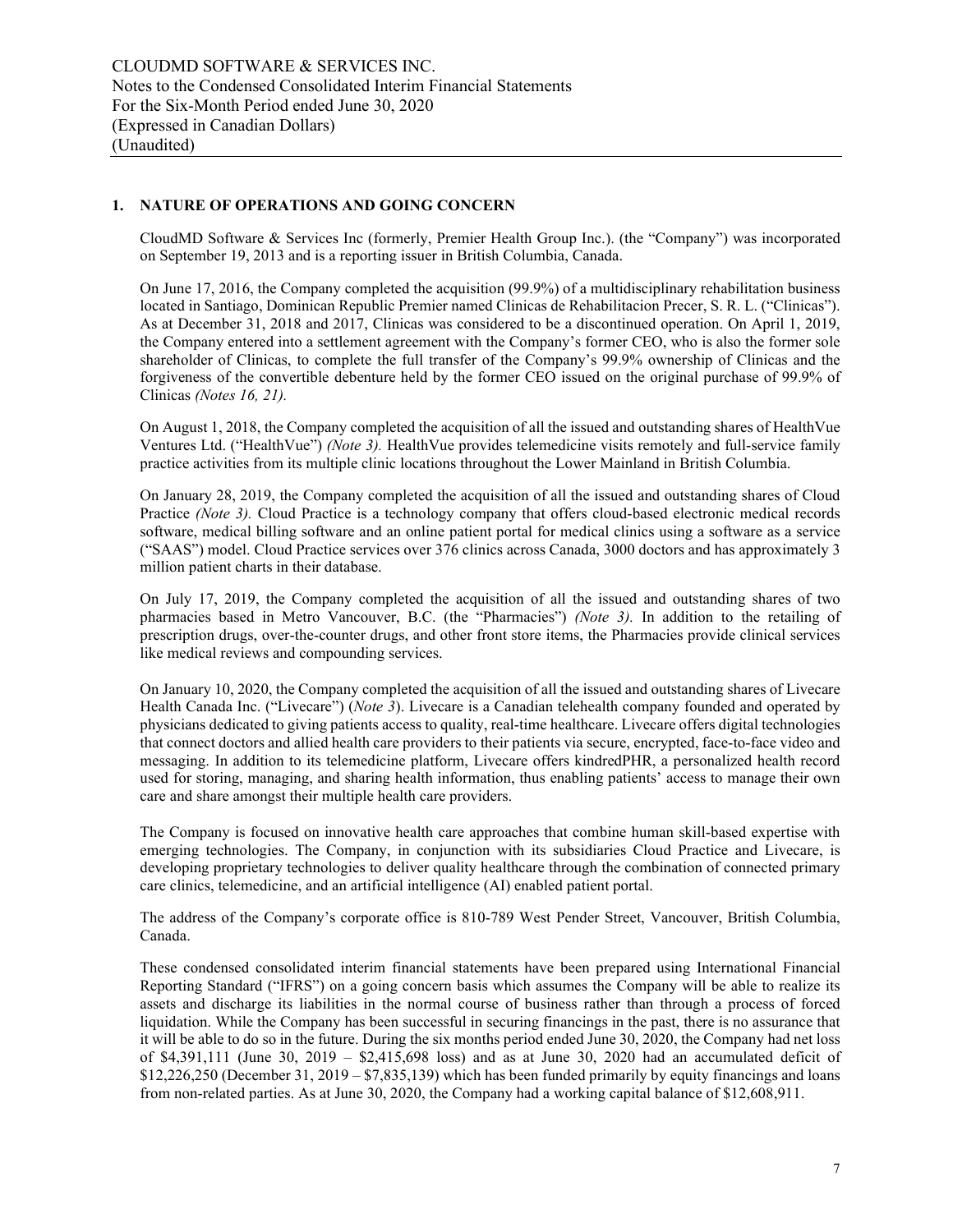## **1. NATURE OF OPERATIONS AND GOING CONCERN (***continued…***)**

There is uncertainty as to the likely effects of the novel coronavirus ("COVID-19") outbreak which may, among other things, impact the Company's operations, including its workforce, and ability to raise further financing. Management has assessed that the Company's working capital is sufficient for it to continue as a going concern beyond one year.

These financial statements do not include any adjustments relating to the recoverability and classification of recorded asset amounts and classification of liabilities that might be necessary should the Company be unable to continue in existence. The effect of any such adjustments could be material.

## **2. BASIS OF PRESENTATION AND SIGNIFICANT ACCOUNTING POLICIES**

#### **a) Basis of Consolidation**

The condensed consolidated interim financial statements include the accounts of the Company and its wholly controlled subsidiaries, HealthVue Ventures Ltd. (Canada) ("HealthVue"); Cloud Practice Inc. (Canada) ("Cloud Practice"); Cloverdale Pharmacy Ltd.; Steveston Health Centre Ltd. (Canada) (the latter two are collectively called the "Pharmacies"), and Livecare Health Canada Inc. ("Livecare"). All inter-company transactions and balances have been eliminated on consolidation.

#### **b) Basis of Presentation**

These condensed consolidated interim financial statements have been prepared in accordance with IFRS as issued by the International Accounting Standards Board ("IASB") and interpretations of the International Financial Reporting Interpretations Committee ("IFRIC").

These condensed consolidated interim financial statements are presented in Canadian dollars, which is the functional currency of the parent Company, and its subsidiaries. These condensed consolidated interim financial statements have been prepared on a historical cost basis, except for certain financial instruments classified as fair value through profit or loss, which are stated at their fair value. In addition, these condensed consolidated interim financial statements have been prepared using the accrual basis of accounting, except for certain cash flow information.

#### **c) Significant Accounting Judgments and Estimates**

The preparation of the condensed consolidated interim financial statements in conformity with IFRS requires management to make estimates and assumptions. These estimates and assumptions affect the reported amounts of assets, liabilities, shareholders' equity, and the disclosure of contingent assets and liabilities, as at the date of the financial statements, and expenses for the years reported.

#### (i) Critical Judgements

The preparation of these condensed consolidated interim financial statements requires management to make judgements regarding the going concern of the Company, as previously discussed in Note 1, as well as the determination of functional currency. The functional currency is the currency of the primary economic environment in which an entity operates, and has been determined for each entity within the Company. The functional currency for the Company, and its subsidiaries, has been determined to be the Canadian dollar.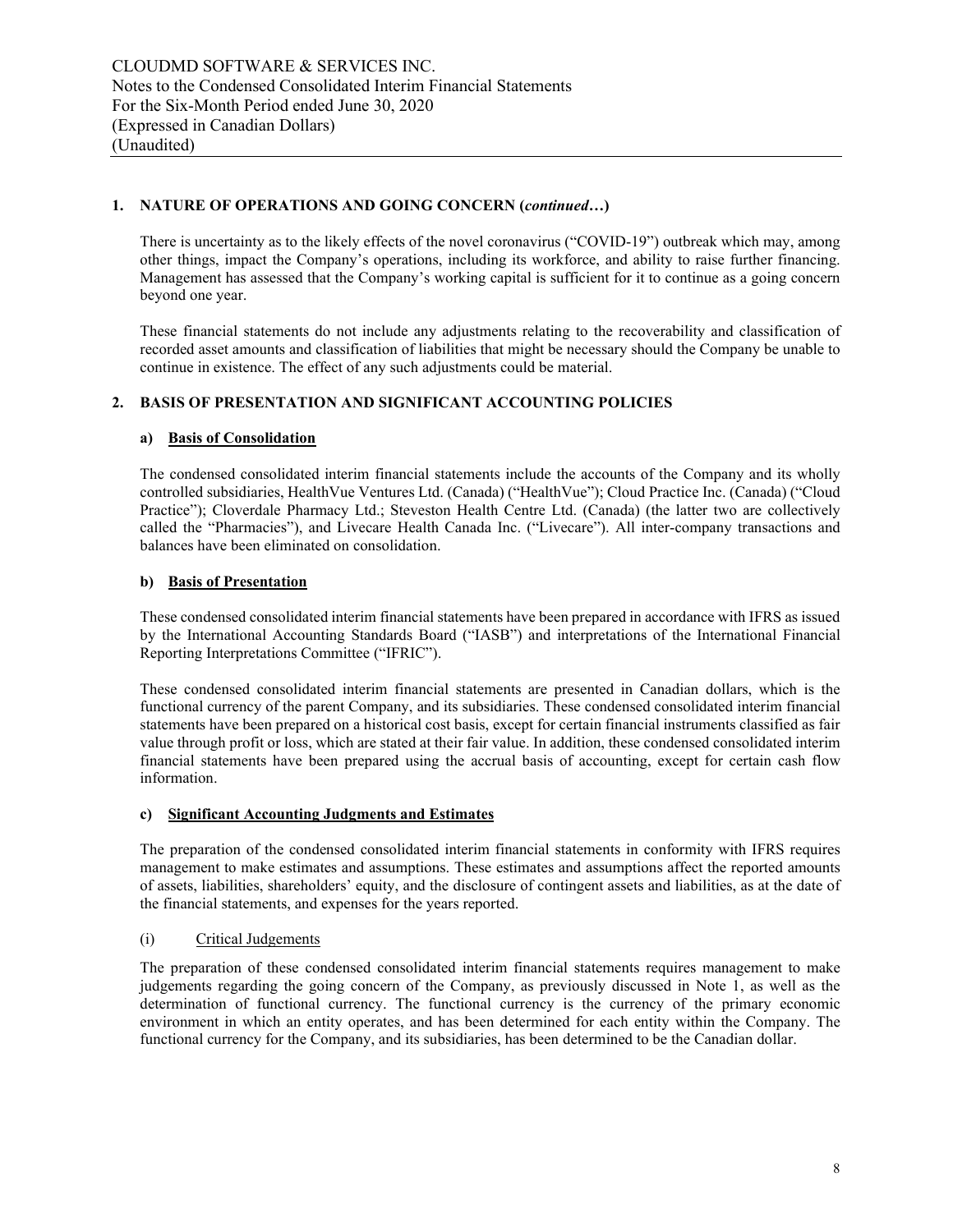## **2. BASIS OF PRESENTATION AND SIGNIFICANT ACCOUNTING POLICIES (***continued…)*

#### **c) Significant Accounting Judgments and Estimates (***continued…***)**

#### (ii) Key Sources of Estimation Uncertainty

Because a precise determination of many assets and liabilities is dependent upon future events, the preparation of financial statements in conformity with IFRS requires management to make estimates and assumptions that affect the reported amounts of assets and liabilities and the disclosure of assets and liabilities at the date of the financial statements and the reported amounts of expenses during the reporting periods. Actual results could differ from those estimates and such differences could be significant.

Significant estimates made by management affecting the condensed consolidated interim financial statements include:

#### *Share-Based Payments*

Estimating fair value for granted stock options and compensatory warrants requires determining the most appropriate valuation model which is dependent on the terms and conditions of the grant. This estimate also requires determining the most appropriate inputs to the valuation model including the expected life of the option or warrant, volatility, dividend yield, and rate of forfeitures and making assumptions about them.

#### *Deferred Tax Assets & Liabilities*

The estimation of income taxes includes evaluating the recoverability of deferred tax assets and liabilities based on an assessment of the Company's ability to utilize the underlying future tax deductions against future taxable income prior to expiry of those deductions. Management assesses whether it is probable that some or all of the deferred income tax assets and liabilities will not be realized. The ultimate realization of deferred tax assets and liabilities is dependent upon the generation of future taxable income. To the extent that management's assessment of the Company's ability to utilize future tax deductions changes, the Company would be required to recognize more or fewer deferred tax assets or liabilities, and deferred income tax provisions or recoveries could be affected.

#### *Useful Life of Property and Equipment, and Intangible Assets*

Property and equipment, and intangible assets are depreciated over their estimated useful lives. Estimated useful lives are determined based on current facts and past experience, and take into consideration the anticipated physical life of the asset, the potential for technological obsolescence, and regulations.

#### *Inventory Obsolescence*

The Company estimates the amount of inventory on hand that may not be recoverable and will allow for a write down of such amounts.

#### *Leases*

The Company estimates the lease term by considering the facts and circumstances that can create an economic incentive to exercise an extension option, or not exercise a termination option by assessing relevant factors such as store profitability. Extension options (or periods after termination options) are only included in the lease term if the lease is reasonably certain to be extended (or not terminated). The assessment of the lease term is reviewed if a significant event or a significant change in circumstance occurs, which affects this assessment and that is within the control of the lessee. The Company estimates the incremental borrowing rate used to measure our lease liability for each lease contract. This includes estimation in determining the asset-specific security impact.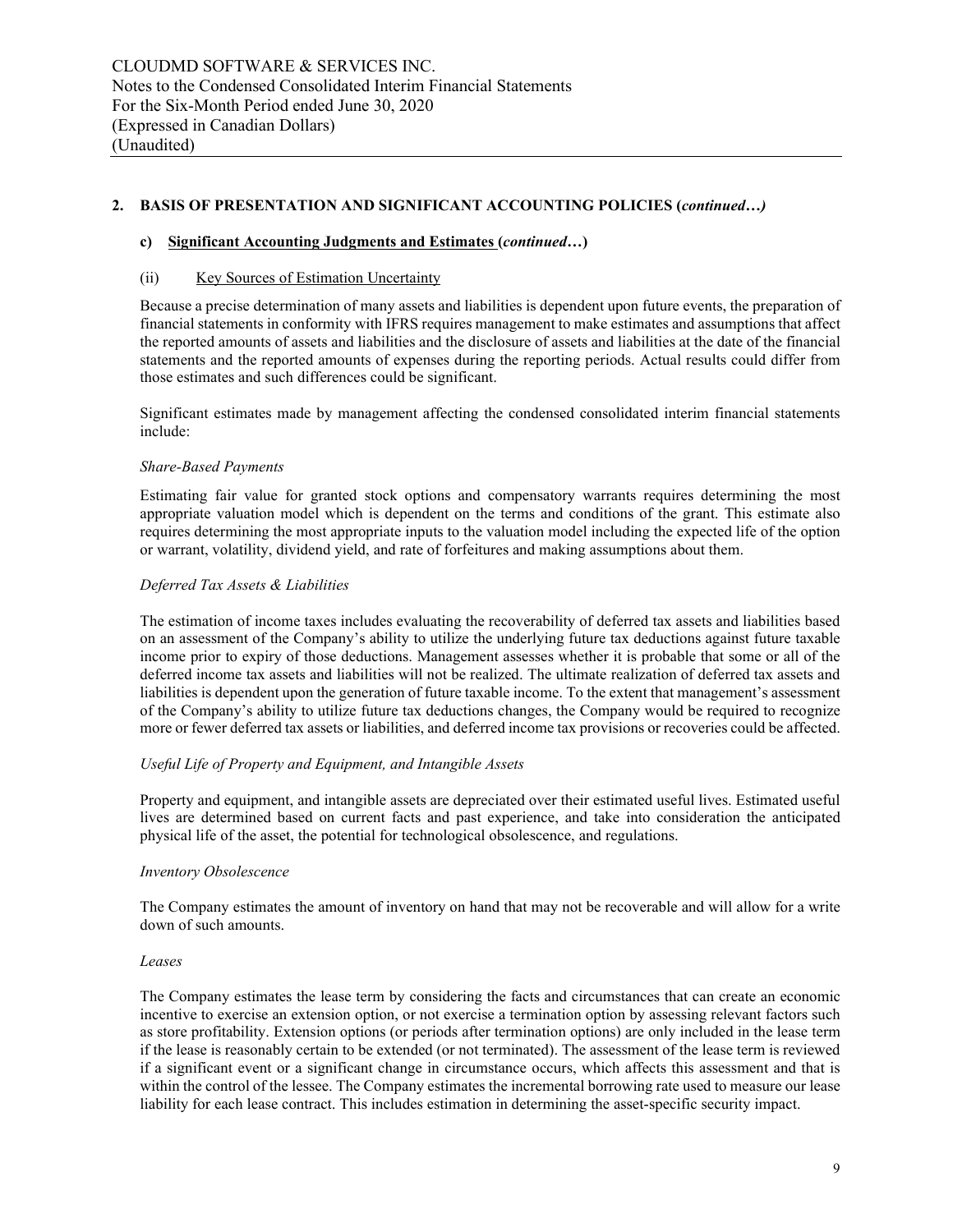## **2. BASIS OF PRESENTATION AND SIGNIFICANT ACCOUNTING POLICIES (***continued…)*

#### **c) Significant Accounting Judgments and Estimates (***continued…***)**

#### *(ii)* Key Sources of Estimation Uncertainty *(continued…)*

*Allowance for Doubtful Accounts*

The Company assesses the collectability of receivables on an ongoing basis. A provision for the impairment of receivables involves significant management judgement and includes the renew of individual receivables based on individual customers, current economic trends and analysis of historical bad debts.

#### **d) Significant Accounting Policies**

The Company applies IFRS as issued by the International Accounting Standards Board ("IASB") and interpretations issued by the International Financial Reporting Interpretations Committee ("IFRIC"). These unaudited condensed interim financial statements have been prepared in accordance with International Accounting Standard 34, Interim Financial Reporting. Accordingly, they do not include all of the information required for full annual financial statements required by IFRS as issued by IASB and interpretations issued by IFRIC.

The accounting policies applied in these condensed consolidated interim financial statements are consistent with those for the year ended December 31, 2019. These condensed consolidated interim financial statements should be read in conjunction with the annual financial statements for the year ended December 31, 2019.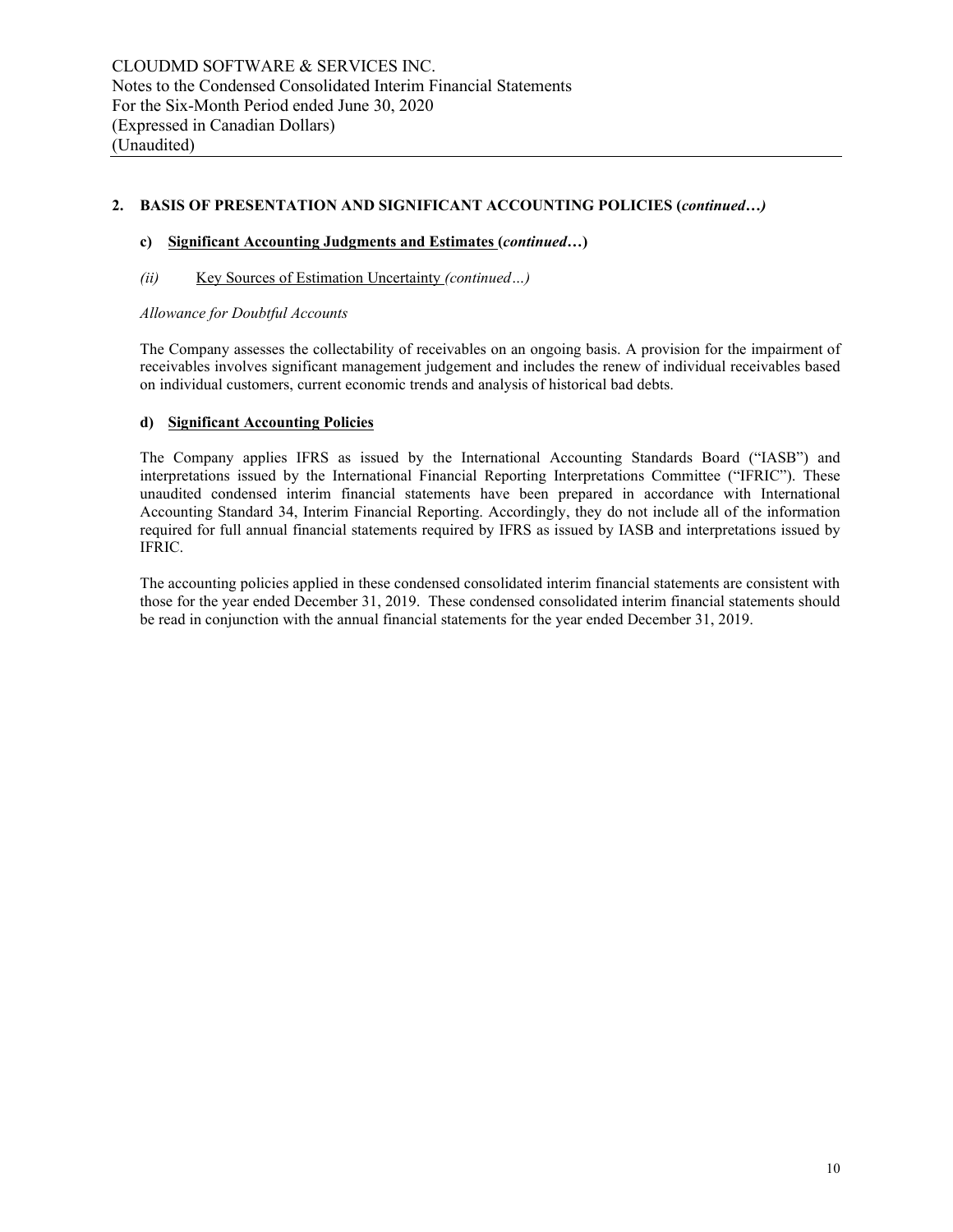### **3. BUSINESS ACQUISITIONS**

#### *HealthVue Ventures Ltd.*

On August 1, 2018, the Company completed the acquisition of all of the issued and outstanding shares of HealthVue. HealthVue provides telemedicine visits remotely and full-service family practice activities from its multiple clinic locations throughout the Lower Mainland in British Columbia. Pursuant to the acquisition agreement, the Company issued 12,000,000 common shares of the Company and \$999,967 cash payment to the former owners of HealthVue.

The acquisition of HealthVue by the Company is considered to be a business combination. Pursuant to the business combination transactions, the asset acquired from the acquisition is to be recorded at their estimated fair values in accordance with IFRS 3 – Business Combination. The allocation of the purchase consideration is as follows:

| Purchase price                                                      |    |           |  |  |  |  |  |
|---------------------------------------------------------------------|----|-----------|--|--|--|--|--|
|                                                                     |    |           |  |  |  |  |  |
| Fair value of common shares issued (12,000,000 at \$0.25 per share) | \$ | 3,000,000 |  |  |  |  |  |
| Cash paid                                                           |    | 999,967   |  |  |  |  |  |
| Total consideration paid                                            | \$ | 3,999,967 |  |  |  |  |  |
| <b>Allocated as follows:</b>                                        |    |           |  |  |  |  |  |
| Cash                                                                | S  | 323,108   |  |  |  |  |  |
| Accounts receivable                                                 |    | 2,603     |  |  |  |  |  |
| Prepaid expenses                                                    |    | 8,487     |  |  |  |  |  |
| Property and equipment                                              |    | 105,910   |  |  |  |  |  |
| Accounts payable                                                    |    | (391,711) |  |  |  |  |  |
| Net assets acquired                                                 |    | 48,397    |  |  |  |  |  |
| Goodwill acquired <i>(Note 12)</i>                                  |    | 3,951,570 |  |  |  |  |  |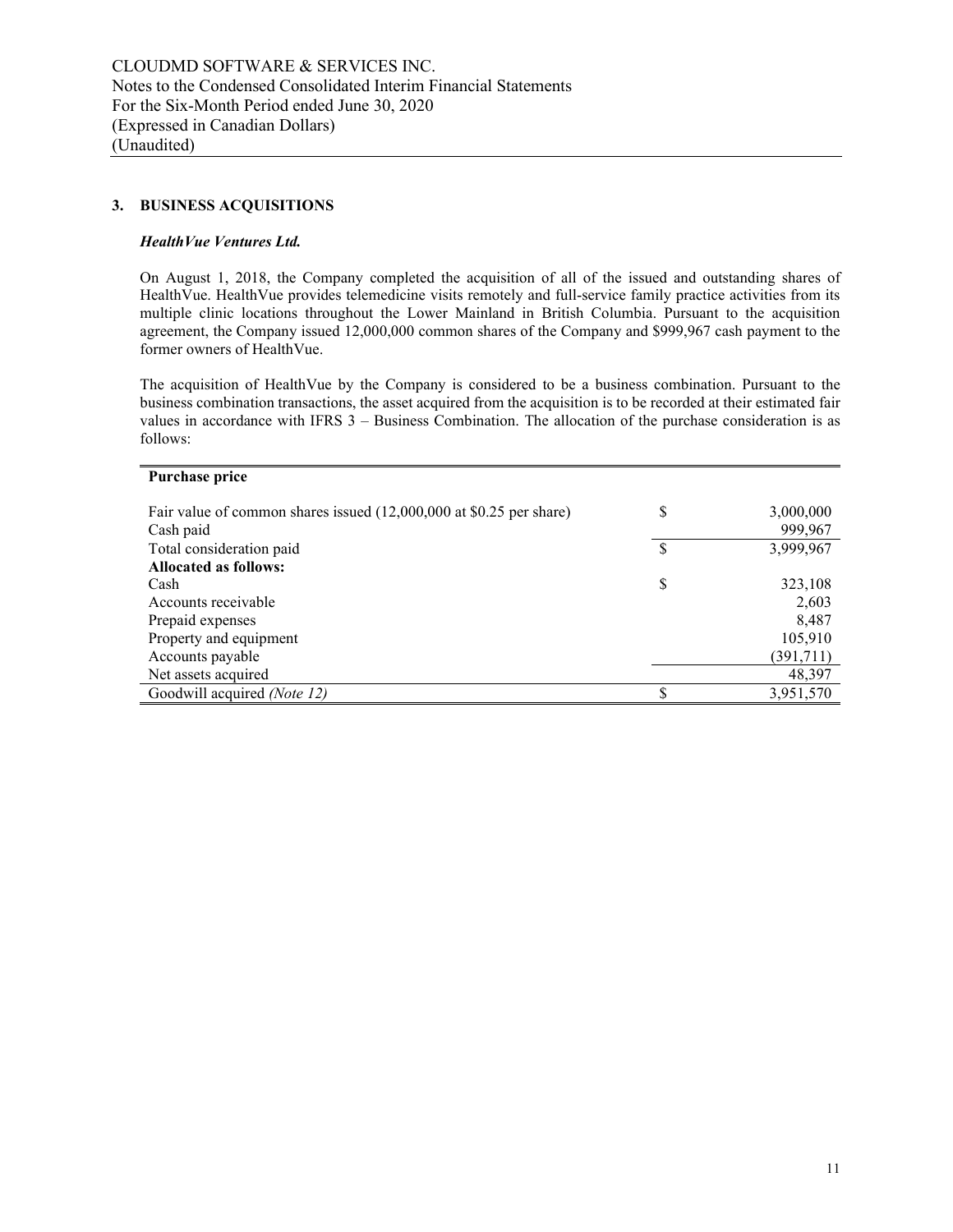#### *Cloud Practice Inc.*

On January 28, 2019, the Company completed the acquisition of all of the issued and outstanding shares of Cloud Practice. Cloud Practice provides cloud-based electronic medical records software and other medical applications using a SAAS model. Pursuant to the acquisition agreement, the Company issued 3,947,368 common shares of the Company and paid \$2,000,000 cash payment to the former owners of Cloud Practice as follows: (i) \$500,000 paid on December 5, 2018, (ii) \$500,000 paid on January 28, 2019, (iii) \$500,000 paid on April 1, 2019, (iv) \$500,000 paid on June 5, 2019.

The acquisition of Cloud Practice by the Company is considered to be a business combination. Pursuant to the business combination transactions, the asset acquired from the acquisition is to be recorded at their estimated fair values in accordance with IFRS 3 – Business Combination. The allocation of the purchase consideration is as follows:

| <b>Purchase price:</b>                                             |                 |
|--------------------------------------------------------------------|-----------------|
| Fair value of common shares issued (3,947,368 at \$0.59 per share) | \$<br>2,325,964 |
| Cash paid                                                          | 2,000,000       |
| Total consideration paid                                           | \$<br>4,325,964 |
| Allocated as follows:                                              |                 |
| Cash                                                               | 107,092         |
| Accounts receivable                                                | 3,149           |
| Prepaid expenses                                                   | 11,008          |
| Property and equipment (Note 11)                                   | 6,748           |
| Customer relationship (Note 12)                                    | 260,000         |
| Technology platforms (Note 12)                                     | 885,000         |
| Accounts payable                                                   | (90, 272)       |
| Net assets acquired                                                | 1,182,725       |
| Goodwill acquired <i>(Note 12)</i>                                 | \$<br>3,143,239 |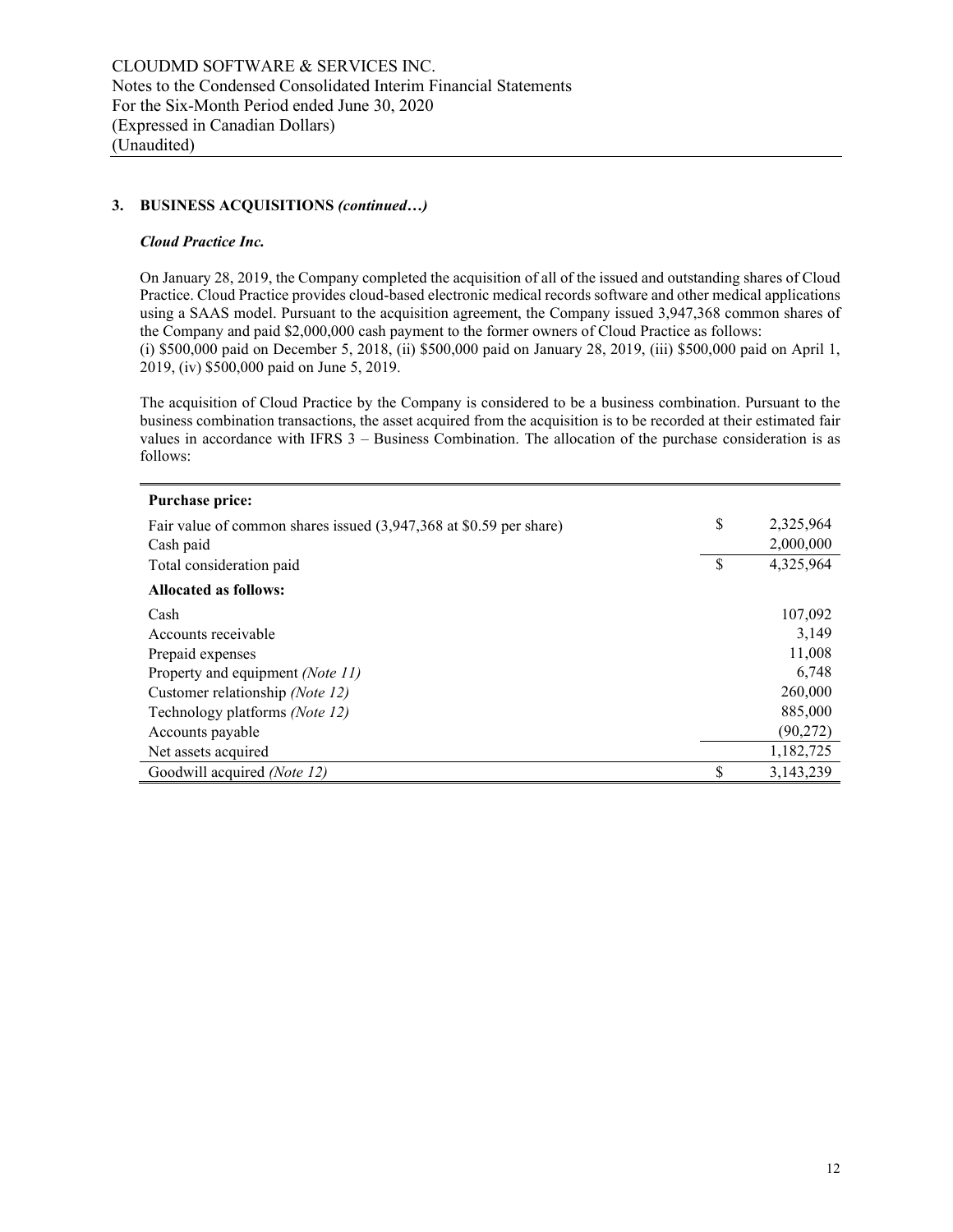#### *Pharmacies*

On July 17, 2019, the Company completed the acquisition of all of the issued and outstanding shares of two pharmacies based in Metro Vancouver, B.C. Pursuant to the acquisition agreement, the Company issued 3,432,384 common shares of the Company, 343,926 performance share units of the Company (each performance share shall vest into one common share without any payment on July 31, 2020, if certain earnings milestones for the pharmacies are met), and paid \$1,022,998 cash payment to the former owners of the Pharmacies.

The acquisition of the two Pharmacies by the Company is considered to be a business combination. Pursuant to the business combination transactions, the asset acquired from the acquisition is to be recorded at their estimated fair values in accordance with IFRS 3 – Business Combination. The allocation of the purchase consideration is as follows:

| <b>Purchase price:</b>                                             |                 |
|--------------------------------------------------------------------|-----------------|
| Fair value of common shares issued (3,432,384 at \$0.21 per share) | \$<br>714,981   |
| Cash paid                                                          | 1,022,998       |
| Total consideration paid                                           | \$<br>1,737,979 |
| <b>Allocated as follows:</b>                                       |                 |
| Cash                                                               | 7,098           |
| Accounts receivable                                                | 160,253         |
| Prepaid expenses                                                   | 19,518          |
| Property and equipment (Note 11)                                   | 165,616         |
| Inventory                                                          | 787,532         |
| Customer relationships (Note 12)                                   | 1,088,000       |
| Accounts payable                                                   | (450,329)       |
| Long term debt                                                     | (2, 442, 577)   |
| Net assets acquired                                                | (664, 889)      |
| Goodwill acquired (Note 12)                                        | \$<br>2,402,868 |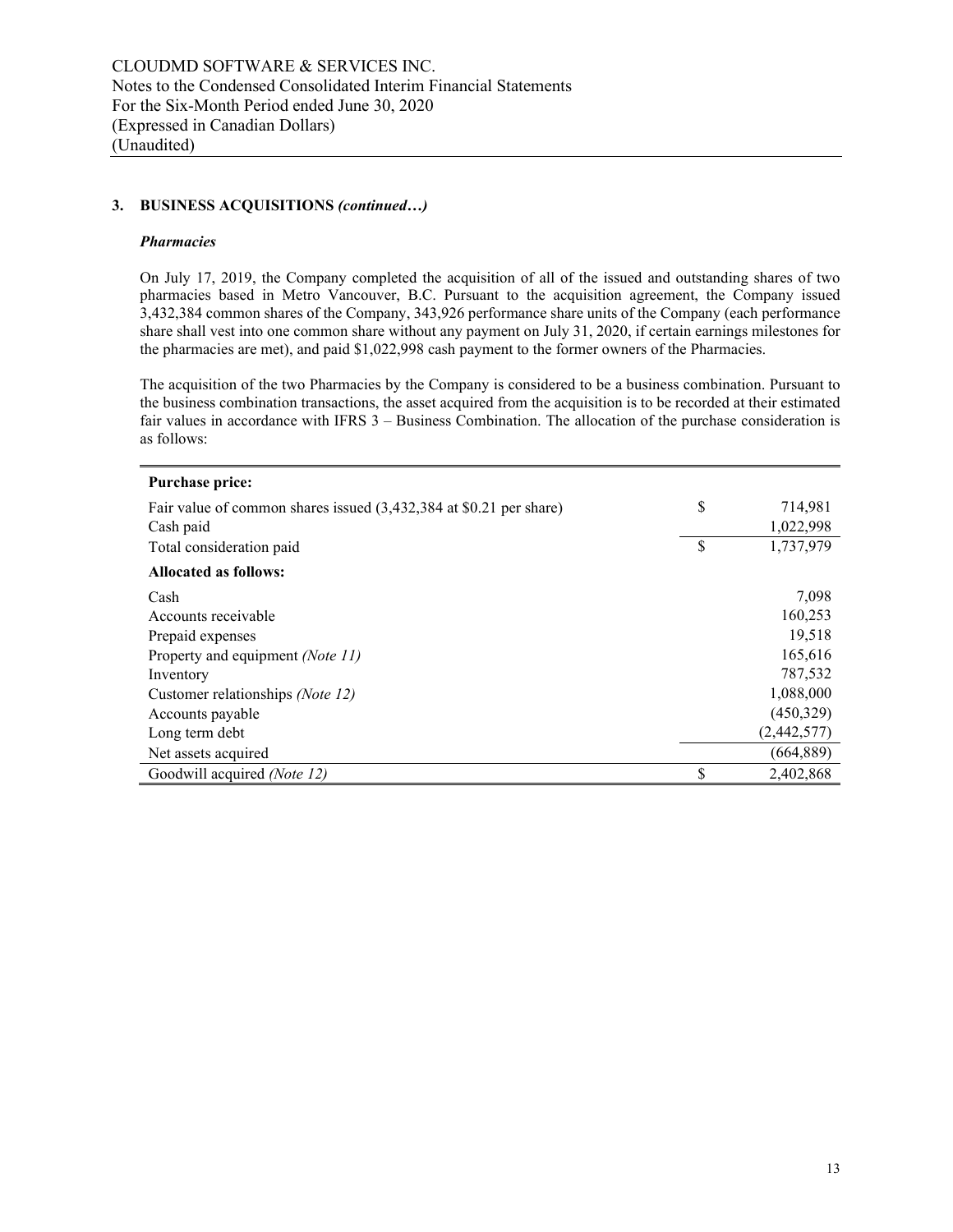#### *Livecare Health Canada Inc.*

On January 10, 2020, the Company completed the acquisition of all of the issued and outstanding shares of Livecare. Livecare is a Canadian telehealth company founded and operated by physicians dedicated to giving patients access to quality, real-time healthcare, regardless of where they are located. Livecare offers digital technologies that connect doctors and allied health care providers to their patients via secure, encrypted, face-toface video and messaging. In addition to its telemedicine platform, Livecare offers kindredPHR, a personalized health record used for storing, managing, and sharing health information, thus enabling patients' access to manage their own care and share amongst their multiple health care providers. Pursuant to the acquisition agreement, the Company issued 3,000,000 common shares on January 10, 2020, of which 1,574,959 common shares were subsequently cancelled and returned to treasury on April 17, 2020, resulting in a net amount of 1,425,041 common shares being issued for the business acquisition of Livecare. Additionally, the Company paid \$326,554 cash payment to the former owners of Livecare.

The acquisition of Livecare by the Company is considered to be a business combination. Pursuant to the business combination transactions, the asset acquired from the acquisition is to be recorded at their estimated fair values in accordance with IFRS 3 – Business Combination. IFRS 3 allows for a measurement period, which shall not exceed one year from the acquisition date, in which the Company may gather the information necessary to record the acquisition in accordance with IFRS 3. As at June 30, 2020, the Company is still in the measurement phase. The preliminary allocation of the purchase consideration is as follows:

#### **Purchase price**

| Fair value of common shares issued $(1,425,041)$ at \$0.465 per share) | \$<br>662,644   |
|------------------------------------------------------------------------|-----------------|
| Cash paid                                                              | 386,554         |
| Total consideration paid                                               | \$<br>1,049,198 |
| <b>Allocated as follows:</b>                                           |                 |
| Cash                                                                   | \$<br>1,275     |
| Accounts receivable                                                    | 78,785          |
| Deposits                                                               | 76,742          |
| Property and equipment (Note 11)                                       | 81,984          |
| Inventory                                                              | 16,975          |
| Technology platforms (Note 12)                                         | 461,228         |
| Accounts payable                                                       | (674, 622)      |
| Taxes payable                                                          | (162, 834)      |
| Other current liabilities                                              | (294, 737)      |
| Contingent liabilities <sup>(1)</sup>                                  | (173, 866)      |
| Long term debt $(2)$                                                   | (850,000)       |
| Net assets acquired                                                    | (1,439,070)     |
| Goodwill acquired (Note 12)                                            | \$<br>2,488,268 |

<sup>(1)</sup> Through the acquisition of Livecare, the Company recorded \$173,866 in contingent liabilities, with \$126,588 related to the cancelation of long-term leases and \$47,278 related to liabilities on leased cosmetic equipment. During the period ending June 30, 2020, the Company settled \$47,278 cosmetic equipment lease liabilities for \$42,278 and settled \$97,113 in long-term leases, resulting in an ending balance of \$29,475 and debt forgiveness of \$5,000.

(2) The long-term debt in the amount acquired of  $$850,000$  included an amount of  $$600,000$  due to a non-related party. This amount was settled by issuing 1,500,000 common shares of the Company on January 31, 2019 with a fair value of \$577,500, resulting in a gain from debt forgiveness of \$22,500. *(Note 19).*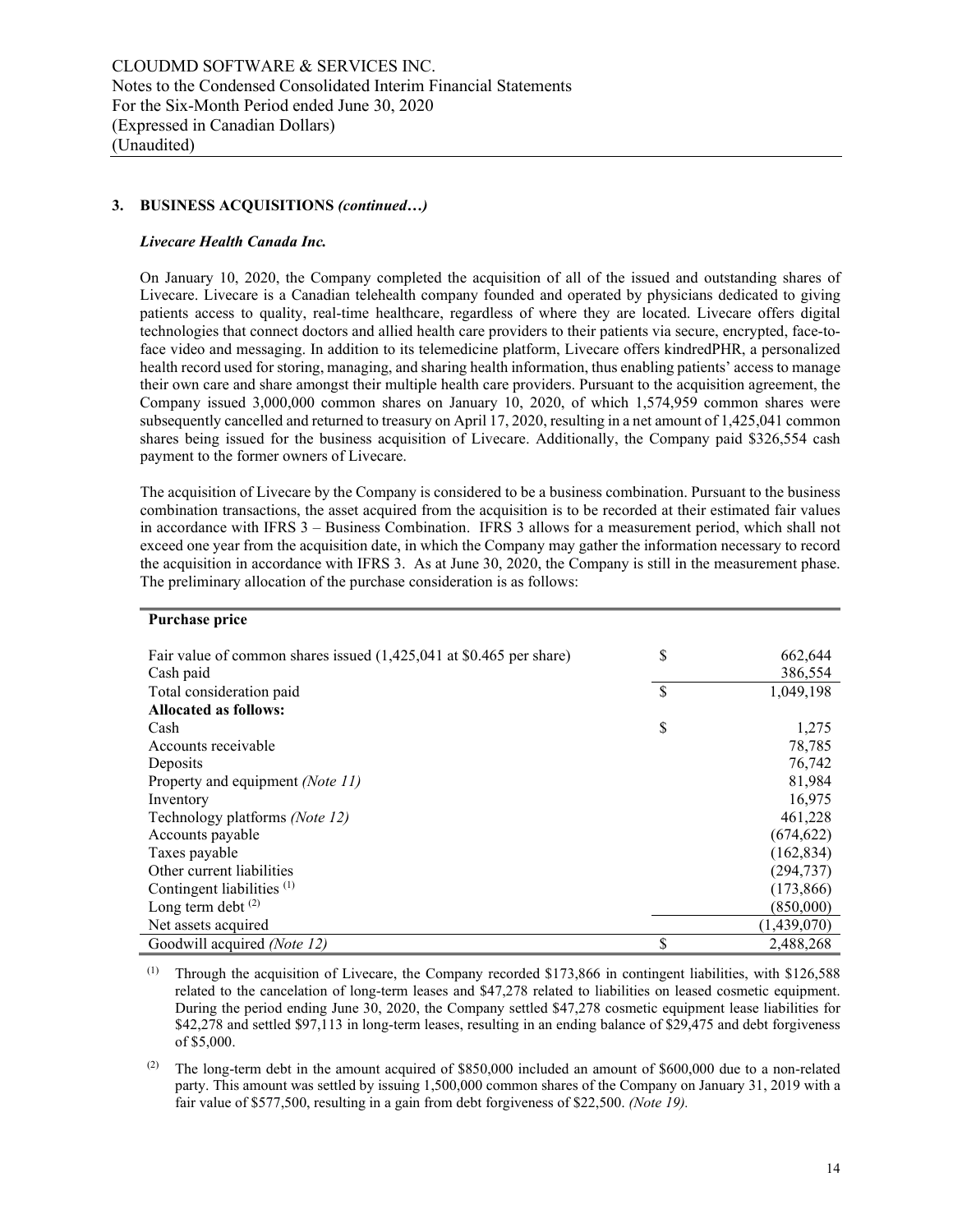#### *Livecare Health Canada Inc. (continued…)*

Additionally, other payables due to vendors were settled for a cash amount that was less than the amount owing and recorded in accounts payable as at the acquisition date. This resulted in a gain from debt forgiveness of \$88,408 being recorded during the 6-month period ended June 30, 2020.

#### **4. CASH AND CASH EQUIVALENTS**

Cash and equivalents include cash on hand and cash invested in demand deposits. The cashable investment certificates are highly liquid equity instruments with original maturities of three months or less. At December 31, 2019, there were no cash equivalents balance held by the Company. The Company has not experienced any losses in such accounts and believes it is not exposed to any risks on its cash in bank accounts and demand deposits.

Cash and cash equivalents consist of the following:

|                                          | <b>June 30, 2020</b>    | December 31, 2019 |
|------------------------------------------|-------------------------|-------------------|
| Cash<br>Cashable investment certificates | 3,782,852<br>10,003,945 | 1,696,402         |
| Total cash                               | 13,786,797              | 1,696,402         |

#### **5. REVENUE**

The following table shows a breakdown of revenue for the three and six month periods ended June 30, 2020 and June 30, 2019:

Three months ended June 30:

|                                                               | <b>June 30, 2020</b>    | <b>June 30, 2019</b> |
|---------------------------------------------------------------|-------------------------|----------------------|
| Clinic services and pharmacies<br>SAAS model digital services | 2,330,412 \$<br>459.575 | 721,555<br>340,014   |
| Total revenue                                                 | 2,789,987               | 1,061,569            |

Six months ended June 30:

|                                                               | <b>June 30, 2020</b> | <b>June 30, 2019</b> |
|---------------------------------------------------------------|----------------------|----------------------|
| Clinic services and pharmacies<br>SAAS model digital services | 4,959,962<br>886,754 | 1,581,098<br>580,801 |
| Total revenue                                                 | 5,846,716            | 2,161,899            |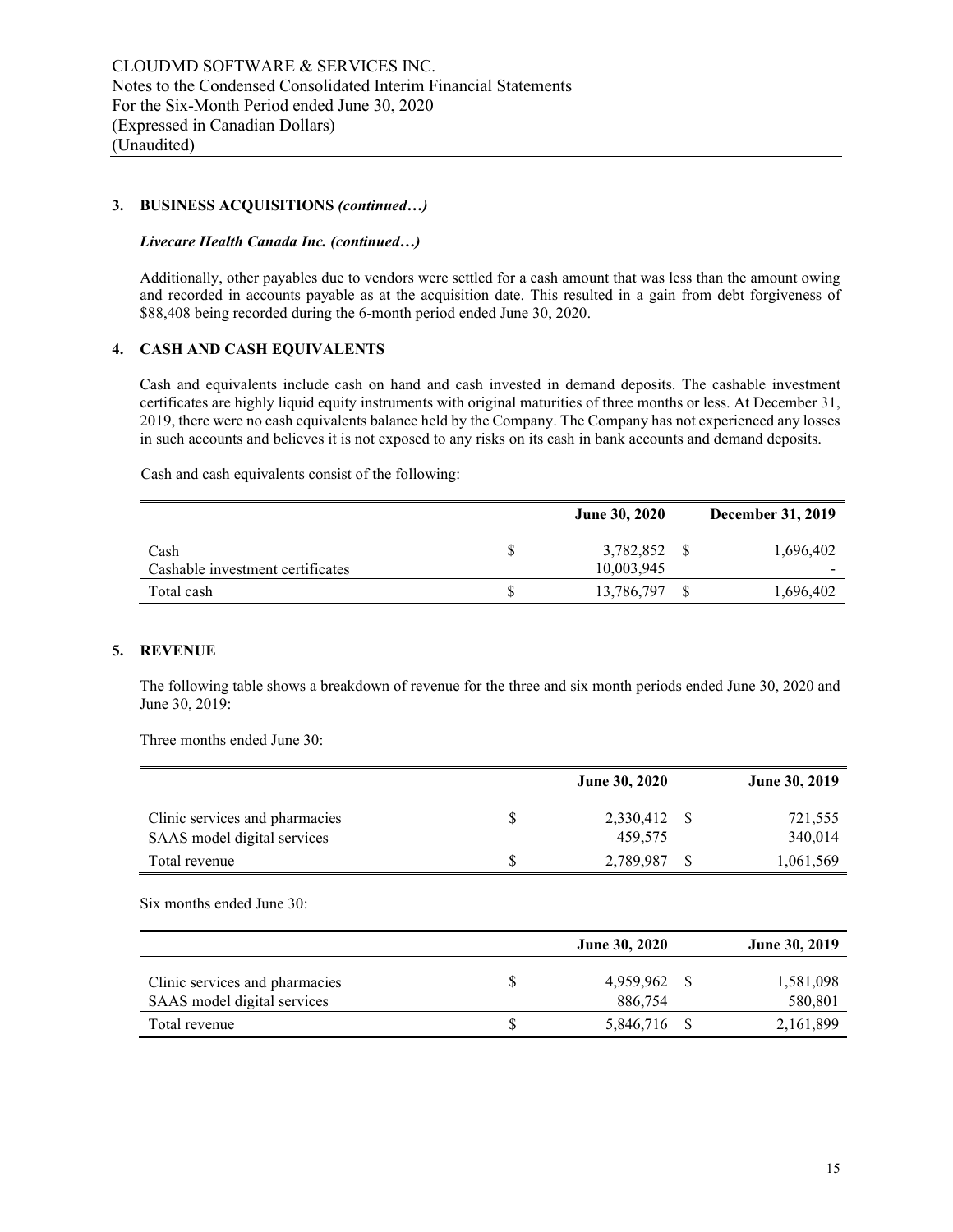## **6. ACCOUNTS RECEIVABLE**

Accounts receivable consists of the following:

|                                | <b>June 30, 2020</b> | <b>December 31, 2019</b> |
|--------------------------------|----------------------|--------------------------|
| Trade receivables              | 280,414              | 208,195                  |
| GST receivable                 | 110,229              | 55,818                   |
| Allowance for doubtful account |                      | (11,990)                 |
| Other receivables              | 17.457               | 7,798                    |
|                                | 408,100              | 259,821                  |

#### **7. DEPOSITS**

Short-term deposits consist of the following:

|                                                  |  | June 30, 2020 December 31, 2019 |
|--------------------------------------------------|--|---------------------------------|
| Deposit for the acquisition of Livecare (Note 3) |  | 326.554                         |
|                                                  |  | 326.554                         |

As at June 30, 2020 and December 31, 2019, the Company had paid a deposit of \$125,000 to an inventory supplier, to be returned at the discretion of the supplier, and therefore recorded as a long-term deposit.

## **8. MARKETABLE SECURITIES**

The Company owns 4,000,000 shares of Moag Copper Gold Resources Inc. ("MOG"). The shares were acquired in exchange for 20,000,000 common shares of the Company. MOG shares were under ceased trading order as at June 30, 2020 and December 31, 2019, and therefore, the Company has valued the investments in MOG shares at \$1.

## **9. INVENTORY**

Inventory consists of the following:

|                                     | <b>June 30, 2020</b> | <b>December 31, 2019</b> |
|-------------------------------------|----------------------|--------------------------|
| Pharmaceuticals - prescription      | 278.941              | 364,540                  |
| $Pharmaceticals - over the counter$ | 125,037              | 88,015                   |
| Other inventory                     | 326.984              | 308,549                  |
|                                     | 730.962 \$           | 761.104                  |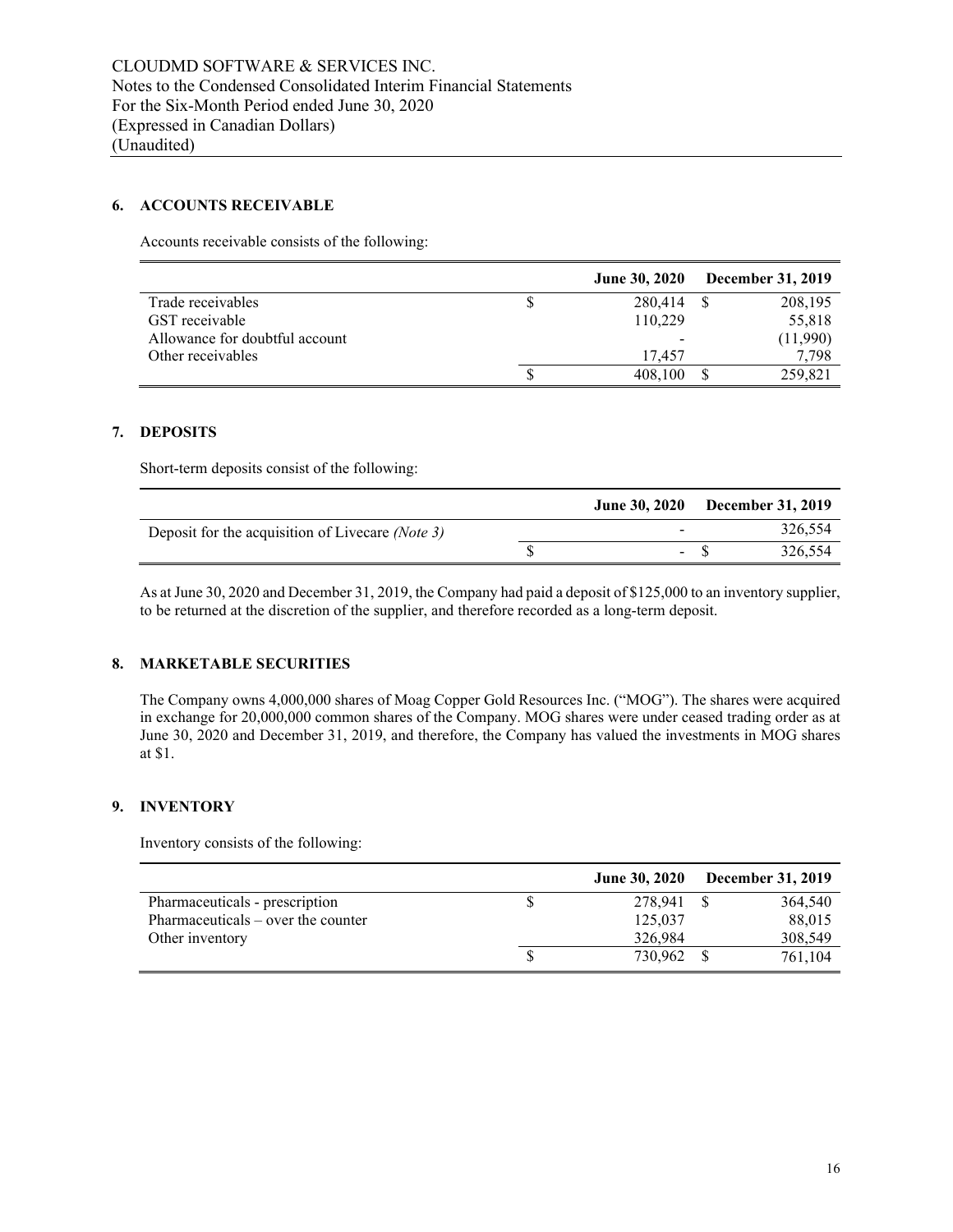## **10. PREPAID EXPENSES**

Prepaid expenses consist of the following:

|                                              | <b>June 30, 2020</b> | December 31, 2019 |
|----------------------------------------------|----------------------|-------------------|
| Prepaid professional and consulting fees (1) | 603,714              | 206,668           |
| Prepaid marketing and advertising            | 115,022              | 50,001            |
| Prepaid rent                                 | 32,527               | 47,194            |
| Prepaid insurance and licenses               | 25,478               | 19,716            |
| Miscellaneous                                | 112,176              | 18,167            |
|                                              | 888,918              | 341,746           |

(1) The prepaid professional consulting fee includes Director's consulting fees for the amount of \$97,705 for Mark Kohler.

## **11. PROPERTY AND EQUIPMENT**

|                                 |     | Equipment | <b>Computers</b> | <b>Software</b>          |             | Leasehold<br>improvement |     | <b>Total</b> |
|---------------------------------|-----|-----------|------------------|--------------------------|-------------|--------------------------|-----|--------------|
| Cost                            |     |           |                  |                          |             |                          |     |              |
| December 31, 2018               | \$  | 34.526    | \$<br>20,308     | \$<br>497                | \$.         | 53,766                   | \$. | 109,097      |
| Business acquisitions           |     | 131,490   | 8,236            |                          |             | 32,638                   |     | 172,364      |
| Additions                       |     | 5,321     | 16,083           |                          |             |                          |     | 21,404       |
| Disposal                        |     | (3,571)   | (12, 531)        | (497)                    |             | (5,717)                  |     | (22,316)     |
| Balance at December 31, 2019    |     | 167,766   | 32,096           |                          |             | 80,687                   |     | 280,549      |
| Business acquisition            |     | 43,791    | 5,603            | 854                      |             | 31,736                   |     | 81,984       |
| Additions                       |     | 19,174    | 11,082           |                          |             | 53,856                   |     | 84,112       |
| Balance at June 30, 2020        | -S  | 230,731   | \$<br>48,781     | \$<br>854                | \$          | 166,279                  | \$  | 446,645      |
| <b>Accumulated Amortization</b> |     |           |                  |                          |             |                          |     |              |
| December 31, 2018               | \$  | 3,272     | \$<br>5,765      | \$<br>137                | $\mathbf S$ | 5,376                    | \$  | 14,550       |
| Amortization                    |     | 19,540    | 11,339           | 99                       |             | 13,445                   |     | 44,423       |
| Disposals                       |     | (680)     | (4, 561)         | (236)                    |             | (1,143)                  |     | (6,620)      |
| Balance at December 31, 2019    |     | 22,132    | 12,543           | $\overline{\phantom{a}}$ |             | 17,678                   |     | 52,353       |
| Amortization                    |     | 17,694    | 7,721            | 117                      |             | 12,348                   |     | 37,880       |
| Balance at June 30, 2020        | \$. | 39,826    | \$<br>20,264     | \$<br>117                | \$          | 30,026                   | \$  | 90,233       |
| <b>Net Book Value</b>           |     |           |                  |                          |             |                          |     |              |
| December 31, 2019               | \$  | 145,634   | \$<br>19,553     | \$                       | \$          | 63,009                   | \$  | 228,196      |
| June 30, 2020                   | \$  | 190,905   | \$<br>28,517     | \$<br>737                | \$          | 136,253                  | \$  | 356,412      |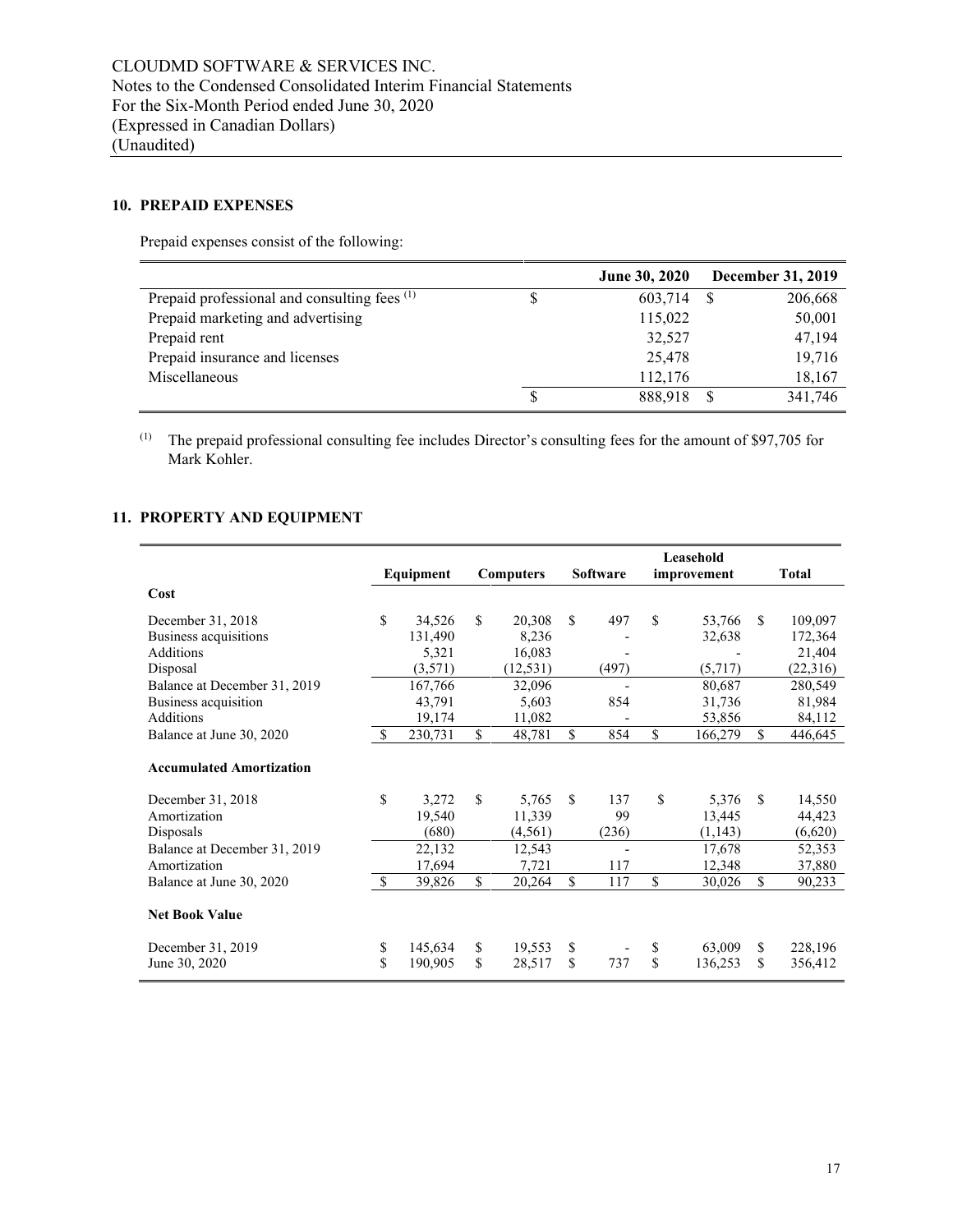## **12. GOODWILL AND INTANGIBLE ASSETS**

Goodwill consists of the following as at June 30, 2020 and December 31, 2019:

|                                        | <b>June 30, 2020</b> | <b>December 31, 2019</b> |
|----------------------------------------|----------------------|--------------------------|
| Acquisition of HealthVue (Note 3)      | 3,951,570            | 3,951,570                |
| Acquisition of Cloud Practice (Note 3) | 3, 143, 239          | 3,143,239                |
| Acquisition of the Pharmacies (Note 3) | 2,402,868            | 2,402,868                |
| Acquisition of Livecare (Note 3)       | 2,488,268            |                          |
|                                        | 11,985,945           | 9.497.677                |

The Company assessed goodwill as at June 30, 2020 and December 31, 2019 and determined that there was no impairment necessary.

Intangible assets consist of the following as at June 30, 2020 and December 31, 2019:

|                                 | <b>Customer lists</b> | <b>Customer</b><br>relationships | <b>Technology</b><br>platforms | Total           |
|---------------------------------|-----------------------|----------------------------------|--------------------------------|-----------------|
| Cost                            |                       |                                  |                                |                 |
| December 31, 2018               | \$                    | \$                               | \$                             | \$              |
| Business acquisition            |                       | 1,348,000                        | 885,000                        | 2,233,000       |
| Additions                       | 20,000                |                                  |                                | 20,000          |
| Balance at December 31, 2019    | 20,000                | 1,348,000                        | 885,000                        | 2,253,000       |
| Business acquisition            |                       |                                  | 461,228                        | 461,228         |
| Addition                        | 5,000                 |                                  |                                | 5,000           |
| Balance at June 30, 2020        | \$<br>25,000          | \$<br>1,348,000                  | \$<br>1,346,228                | \$<br>2,719,228 |
| <b>Accumulated Amortization</b> |                       |                                  |                                |                 |
| December 31, 2018               | \$                    | \$                               | \$                             | \$              |
| Amortization                    | 838                   | 73,785                           | 81,712                         | 156,335         |
| Balance at December 31, 2019    | 838                   | 73,785                           | 81,712                         | 156,335         |
| Amortization                    | 1,116                 | 66,846                           | 55,322                         | 123,284         |
| Balance at June 30, 2020        | \$<br>1,954           | \$<br>140,631                    | \$<br>137,034                  | \$<br>279,619   |
| <b>Net Book Value</b>           |                       |                                  |                                |                 |
| December 31, 2019               | \$<br>19,162          | \$<br>1,274,215                  | \$<br>803,288                  | \$<br>2,096,665 |
| June 30, 2020                   | \$<br>23,046          | \$<br>1,207,369                  | \$<br>1,209,194                | \$<br>2,439,609 |

## **13. ACCOUNTS PAYABLE AND ACCRUED LIABILITIES**

|                     | <b>June 30, 2020</b> | <b>December 31, 2019</b> |
|---------------------|----------------------|--------------------------|
| Accounts payables   | 1.322.622            | 648,374                  |
| Accrued liabilities | 305,630              | 242,942                  |
| Other payables      | 311.803              | 52,118                   |
|                     | 1.940.055            | 943.434                  |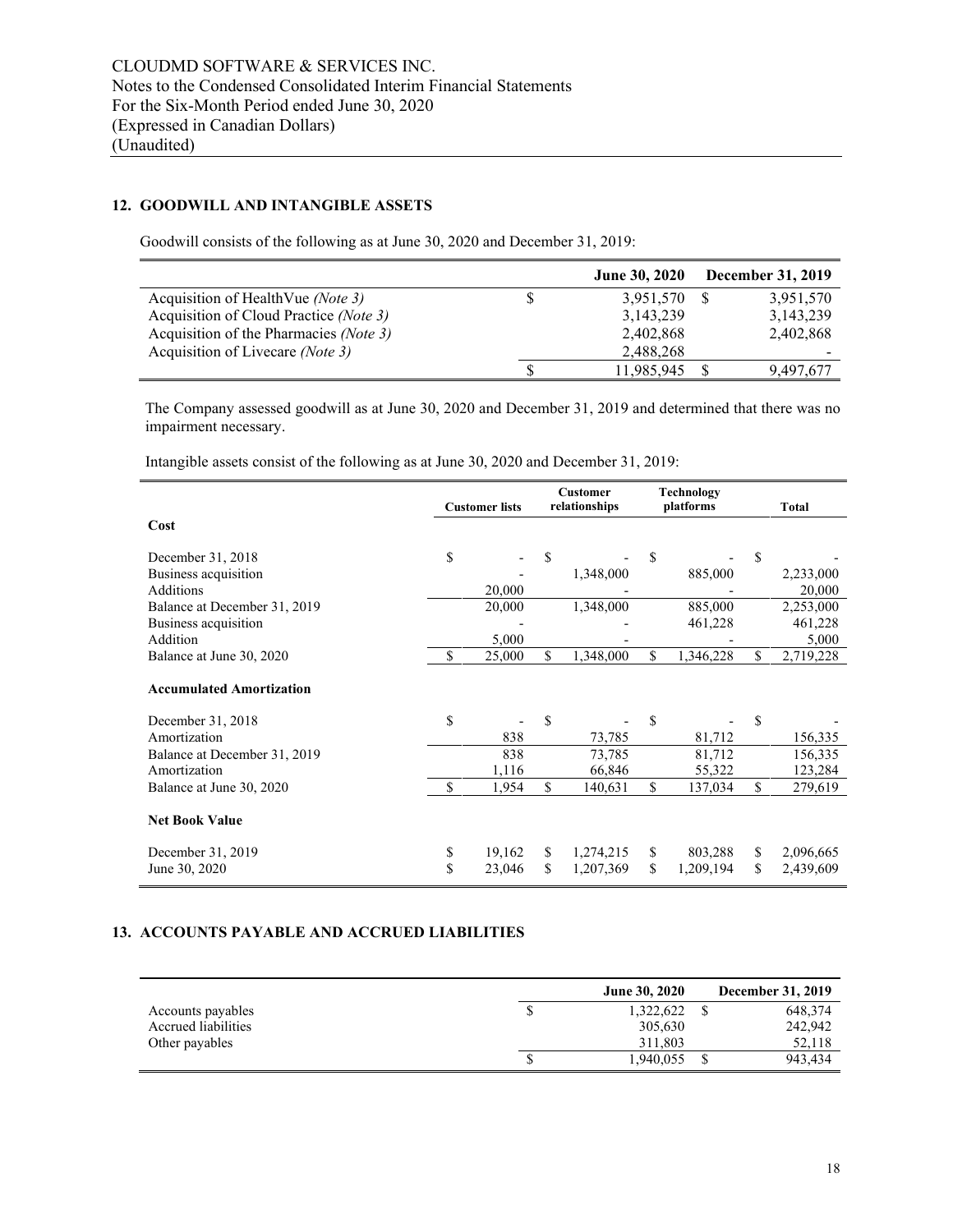## **14. OTHER CURRENT LIABILITIES**

|                                                                                                                                                                                           | <b>June 30, 2020</b> | <b>December 31, 2019</b> |
|-------------------------------------------------------------------------------------------------------------------------------------------------------------------------------------------|----------------------|--------------------------|
| Subsidiaries' line of credit, with an interest rate ranging from prime<br>plus $0.75\%$ to prime plus 1% per annum<br>Loan payable to landlord of a subsidiary, at an interest rate of 6% |                      | 809.752                  |
| per annum                                                                                                                                                                                 |                      | 67,498                   |
|                                                                                                                                                                                           |                      | 877,250                  |

#### **15. LONG TERM DEBT**

As part of the acquisition of the two Pharmacies *(Note 3),* effective July 17, 2019, the Company assumed an asset and capital financing with a Canadian chartered bank for a total of \$2,369,844. The purpose of this loan was to pay out existing term debt held by the previous owner. The loan is broken down into 3 segments and bears interest calculated monthly in arrears, and payable monthly. The financing is secured on a first priority basis account on all accounts receivable, inventory, and machinery & equipment of the Pharmacies. During the six months period ended June 30, 2020, the Company made principal payments of \$146,385.

As part of the acquisition of Livecare *(Note 3),* effective January 10, 2020, the Company assumed an asset and capital financing with a Canadian chartered bank for a total of \$250,000. The purpose of this loan was to pay out existing term debt held by the previous owner. The loan bears interest calculated monthly in arrears, and payable monthly. The financing is secured on a first priority basis account on all accounts receivable, inventory, and machinery & equipment of Livecare. During the six months period ended June 30, 2020, the Company made principal payments of \$37,500.

|                                                                                                                                                        | June 30, 2020   |    | December 31, 2019 |
|--------------------------------------------------------------------------------------------------------------------------------------------------------|-----------------|----|-------------------|
| Loan segment 'a' bears a fixed interest rate of 3.35% payable monthly, has<br>an amortization period of 10 years, and a payment term of 5 years ending |                 |    |                   |
| on October 31, 2021.                                                                                                                                   | \$<br>1,678,408 | S  | 1,796,595         |
| Loan segment 'b' bears a fixed interest rate of 3.20% payable monthly, has<br>an amortization period of 10 years, and a payment term of 4 years ending |                 |    |                   |
| on October 31, 2020.                                                                                                                                   | 200,128         |    | 214,460           |
| Loan segment 'c' bears a fixed interest rate of 3.97% payable monthly, has<br>an amortization period of 10 years, and a payment term of 2 years ending |                 |    |                   |
| on October 31, 2021.                                                                                                                                   | 201,180         |    | 215,046           |
| Livecare Loan bears a variable interest rate of prime $+1.00\%$ payable                                                                                |                 |    |                   |
| monthly, has an amortization period of 5 years, and a payment term of 5<br>years ending on April 30, 2023                                              | 212,500         |    |                   |
|                                                                                                                                                        | \$<br>2,292,216 | \$ | 2,226,101         |
| Less: current portion                                                                                                                                  | 374,850         |    | 294,797           |
| Long term portion                                                                                                                                      | \$<br>1,917,366 | S  | 1,931,304         |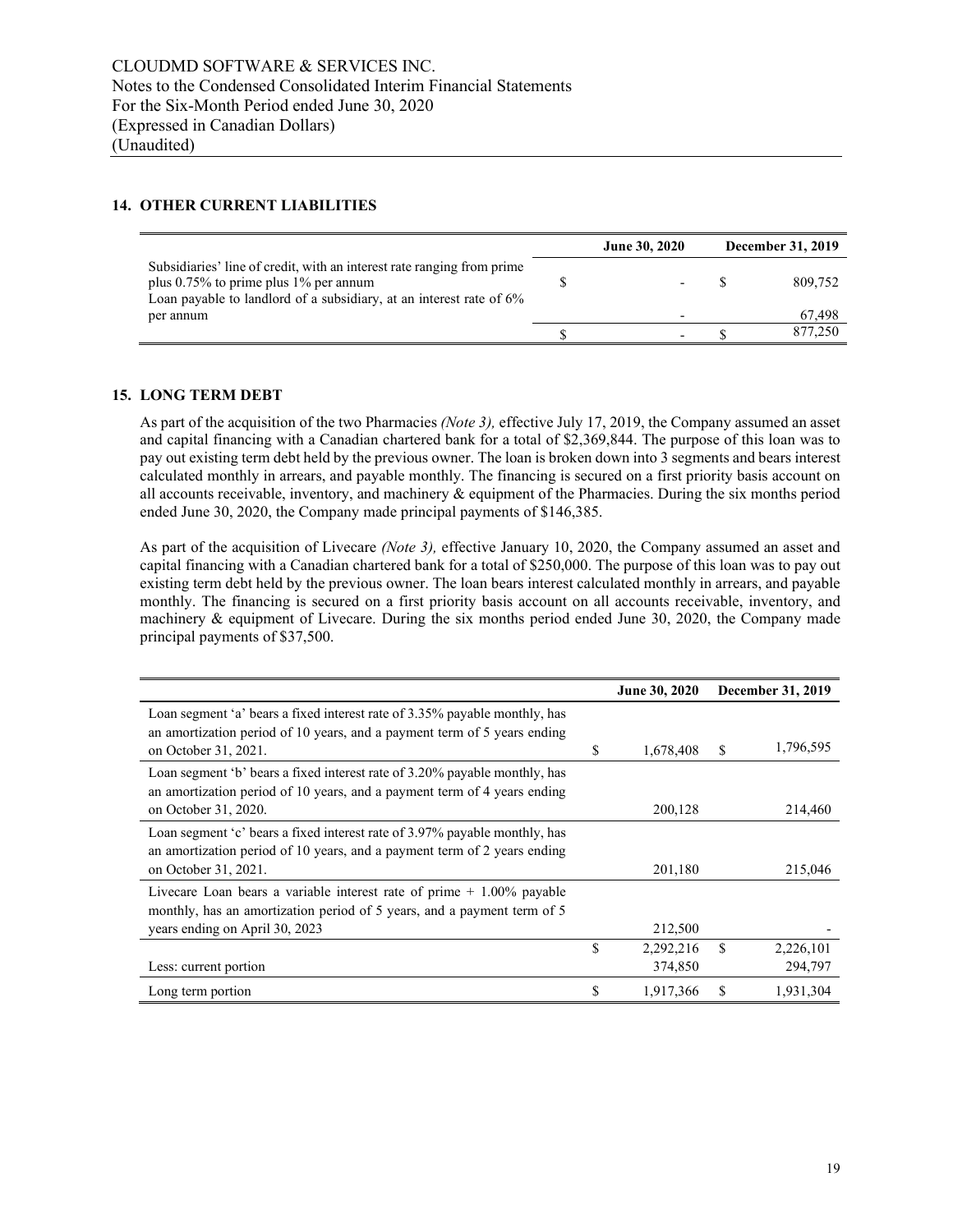#### **16. CONVERTIBLE DEBENTURE**

During the year ended December 2016, the Company issued a convertible debenture to the former sole shareholder of Clinicas, who was also a director of the Company. The debenture had a face value of \$1,931,700 (US\$1,500,000) which was to mature on June 21, 2021 (the "Maturity Date"). The debenture accrued interest at a rate of 8.5% per annum, calculated and paid annually. At the option of the debenture holder, the debenture could be converted at any time prior to the Maturity Date in whole into common shares of the Company at a price of \$0.25 per common share.

On issuance, \$880,845, attributed to the equity conversion features of the debenture was classified as an equity component of the convertible debenture. The debt component (calculated using an effective interest rate of 26.6%) was accreted systematically to its face value over the term of the note by the recording of additional accretion expense.

On April 1, 2019, a settlement agreement was entered to complete the full transfer of the Company's 99.9% ownership of Clinicas and the forgiveness of the convertible debenture issued on the original purchase of 99.9% of Clinicas. Since this debt was forgiven on April 1, 2019, the convertible debenture and its equity component of \$880,845 are no longer outstanding *(Note 21)*.

#### **17. LEASES**

The Company leases various office, clinic, and pharmacy spaces for its operations. At adoption of IFRS 16 on January 1, 2019, the Company recognized \$393,970 in lease liability in relation to leases which had previously been classified as operating leases under the principles of IAS 17 Leases. Right-of-use assets were measured at an amount equal to the lease liability. The Company has elected not to recognize right-of-use assets and lease liabilities for short-term leases that have a lease term of 12 months or less and leases of low-value assets. The Company recognizes the lease payments associated with these leases as an expense on a straight-line basis over the lease term.

Management also used hindsight when determining the lease term if the contract contained an option to extend or terminate the lease. These assets and liabilities were measured at the present value of the remaining lease payments plus anticipated exercise of renewal options, discounted using the incremental borrowing rates as of January 1, 2019, which were estimated to be 4.15%.

During the six-month period, the Company renewed a lease agreement for one of the two pharmacies and a HealthVue clinic located in Stevenson. The amended agreement extended the lease period to seven year with a renewal period of five years. The asset value and liabilities were measured at the present value of the amended lease payments plus anticipated exercise of renewal options, discounted using the incremental borrowing rates as of January 1, 2019, which were estimated to be 4.15% and depreciated over the life of lease.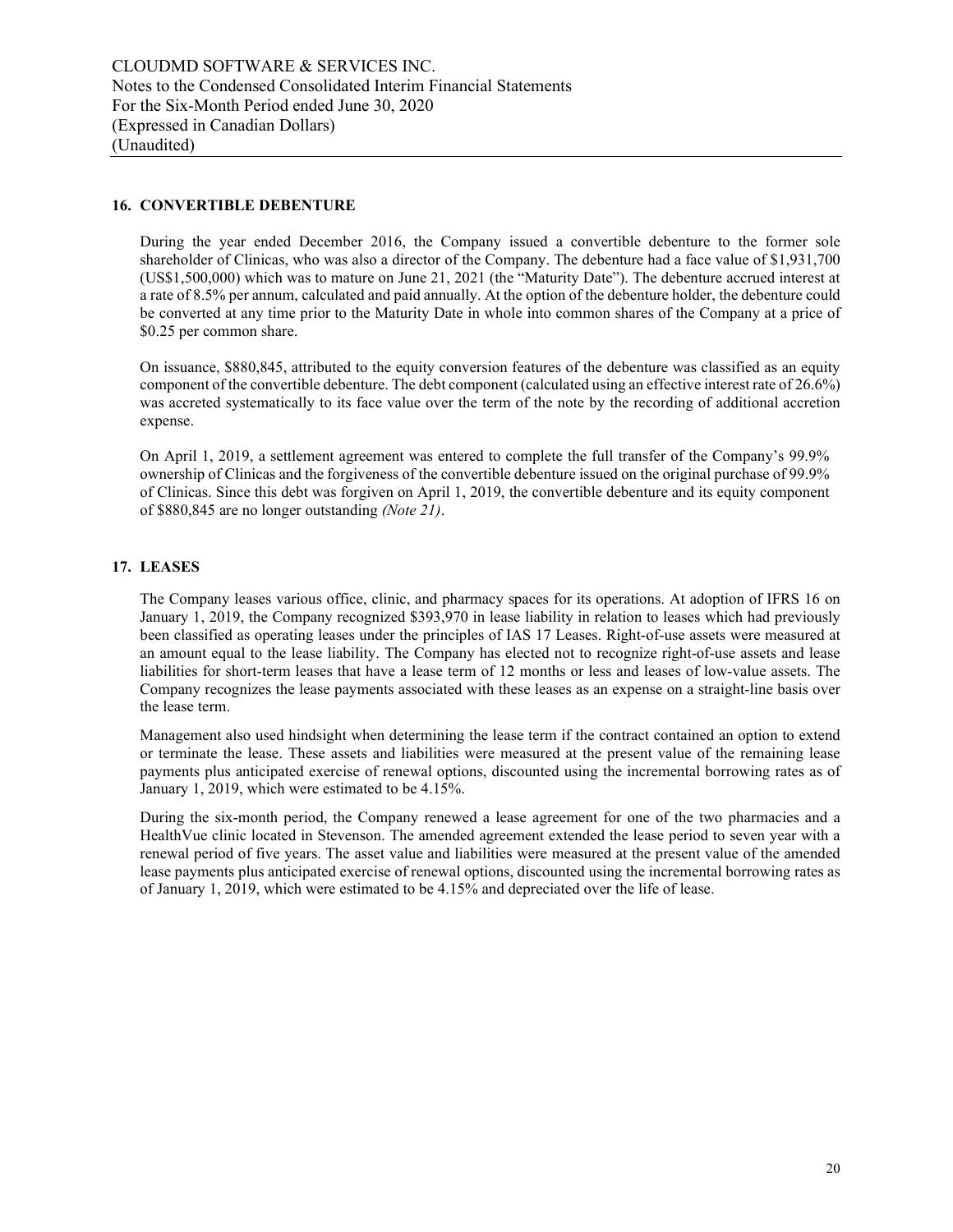#### **17. LEASES** *(continued…)*

#### **Right-of-use assets**

The Company's right-of-use assets as at June 30, 2020 are as follows:

|                                                |               | <b>Total</b> |
|------------------------------------------------|---------------|--------------|
| Cost                                           |               |              |
| Balance as at January 1, 2019                  | \$            | 401,498      |
| Additions due to acquisition of Cloud Practice |               | 370,634      |
| Additions due to acquisition of Pharmacies     |               | 1,953,159    |
| Balance as at December 31, 2019                | \$            | 2,725,291    |
| Additions due to renewal                       |               | 1,034,166    |
| Balance as at June 30, 2020                    | $\mathcal{S}$ | 3,759,457    |
| <b>Accumulated Amortization</b>                |               |              |
| January 1, 2019                                | \$            |              |
| Amortization                                   |               | 345,063      |
| December 31, 2019                              |               | 345,063      |
| Amortization                                   |               | 250,176      |
| Balance at June 30, 2020                       | \$            | 595,239      |
| Net book value: December 31, 2019              | \$            | 2,380,228    |
| Net book value: June 20, 2020                  | S             | 3,164,218    |
|                                                |               |              |

## **Lease liability**

The Company's lease liability as at June 30, 2020 and December 31, 2019 is as follows:

|                             | <b>June 30, 2020</b> | December 31, 2019 |
|-----------------------------|----------------------|-------------------|
| Lease liability current     | 458,007              | 459,386           |
| Lease liability non-current | 2.814.828            | 1.978.799         |
| Total lease liability       | 3,272,835            | 2.438.185         |

Lease liability interest expense recognized in profit and loss and lease payments recognized in the financing component of statement of cash flows are as follows:

|                                 |  | Total      |
|---------------------------------|--|------------|
| Balance as at December 31, 2019 |  | 2,438,185  |
| Additions due to renewal        |  | 1,034,166  |
| Interest expense                |  | 60.319     |
| Less lease cash payments        |  | (259, 835) |
| Balance at June 30, 2020        |  | 3,272,835  |

As at June 30, 2020, the discounted payments under lease liabilities are as follows:

|                      |   | Total     |
|----------------------|---|-----------|
| Less than one year   | Φ | 458,007   |
| One to five years    |   | 2,696,868 |
| More than five years |   | 117,960   |
|                      | S | 3,272,835 |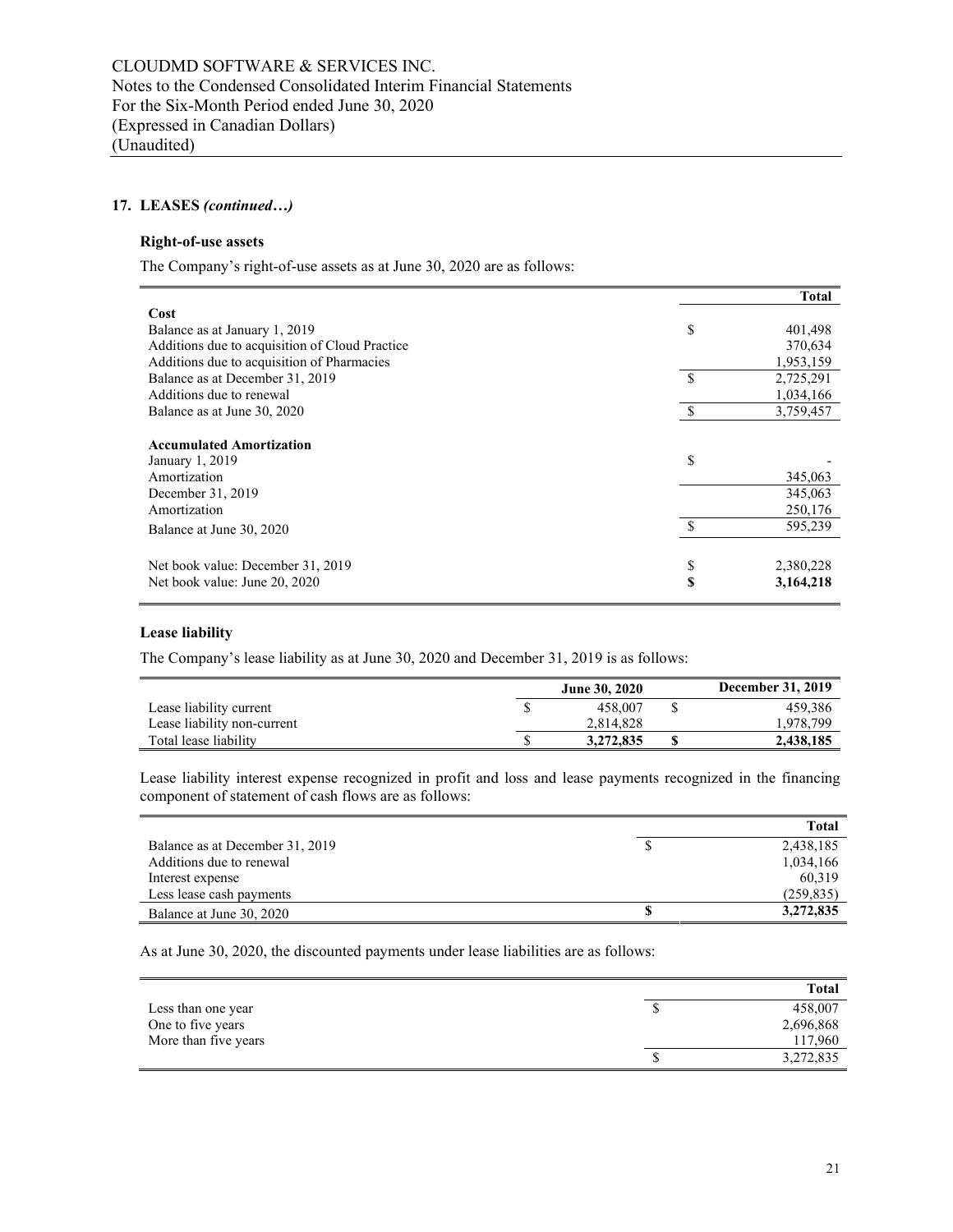#### **18. RELATED PARTY TRANSACTIONS**

Key management personnel are those persons having authority and responsibility for planning, directing and controlling the activities of the Company, directly or indirectly. Key management personnel include the Company's executive officers and Board of Directors.

The aggregate values of transactions relating to key management personnel were as follows:

Three months ended:

|                                                             | June 30, 2020 |         | June 30, 2019 |        |
|-------------------------------------------------------------|---------------|---------|---------------|--------|
| Salaries paid to the CEO                                    |               | 60,000  |               | 60,000 |
| Salaries paid to the CFO                                    |               | 30,000  |               | 25,000 |
| Salaries paid to the COO                                    |               | 27,500  |               | 25,000 |
| Consulting fees paid to Directors                           |               | 48.486  |               |        |
| Stock-based compensation to the CEO, CFO, COO and Directors |               | 212,156 |               |        |

Six months ended:

|                                                                                                   | <b>June 30, 2020</b> |                          | June 30, 2019 |
|---------------------------------------------------------------------------------------------------|----------------------|--------------------------|---------------|
| Salaries paid to the CEO                                                                          |                      | 120,000                  | 120,000       |
| Salaries paid to the CFO                                                                          | S                    | 60,000                   | 50,000        |
| Salaries paid to the COO                                                                          |                      | 55,000                   | 50,000        |
| Consulting fees to the former CEO, included in loss from discontinued <i>operations</i> (Note 21) |                      |                          | 5,079         |
| Consulting fees paid to Directors                                                                 |                      | 48.486                   |               |
| Stock-based compensation to the CEO, CFO, COO and Directors                                       |                      | 399.952                  |               |
| Accretion and interest expense on convertible debenture to the former CEO (Note 16)               |                      | $\overline{\phantom{a}}$ | 86.330        |

The consulting fee paid to directors relates to the services provided by the President and Director of the Company, Amit Mathur and the Director of the Company, Mark Kohler.

As at June 30, 2020, the Company had consulting services fee payable to related party for the amount of \$22,441 and prepaid consulting fee recorded for related party for the amount of \$97,705. The payable amount relates to services provided by the President and Director of the Company, Amit Mathur and the prepaid amount relates to consulting services provided by the Director of the Company, Mark Kohler.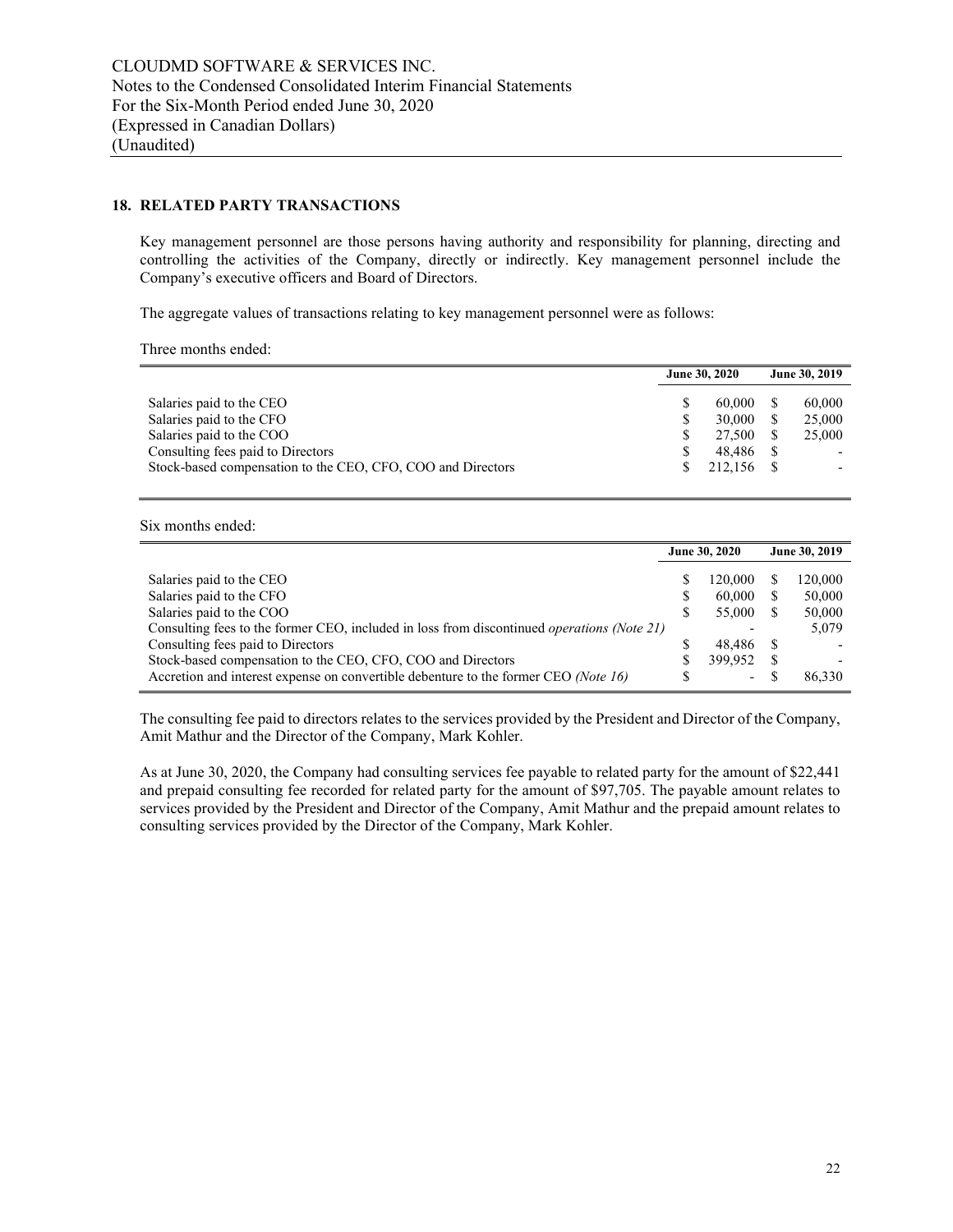## **19. SHARE CAPITAL**

- a) **Authorized:** unlimited common shares without par value
- b) **Share Capital:** As at June 30, 2020, the issued share capital comprises 113,562,211 (December 31, 2019 81,213,470) common shares.

#### *During the* **6-month period ended June 30, 2020***, the Company had the following share capital transactions:*

- On January 10, 2020, the Company issued 3,000,000 common shares for the business acquisition of Livecare (*Note 3*). Pursuant to the agreement, 1,574,959 common shares were cancelled and returned to treasury on April 17, 2020.
- On January 31, 2020, the Company issued 1,500,000 common shares valued at \$577,500 to settle debt of \$600,000 acquired in conjunction with Livecare. *(Note 3)*
- On February 3, 2020, the Company issued 750,000 common shares valued at \$296,250 for prepaid consulting fees.
- On March 20, 2020, the Company completed tranche 1 of a brokered private placement of 4,875,449 units for gross proceeds of \$2,340,216 (\$0.48 per unit). Each unit consisted of one common share and one-half of one common share purchase warrant of the Company. Each whole warrant is exercisable into one common share of the Company at an exercise price of \$0.70 for two years from closing.

In connection with this private placement, agents were paid cash commissions of \$182,897 and issued 238,147 common shares, 119,073 agent's warrants with an exercise price of \$0.70 per common share, and 381,036 agent's warrants with an exercise price of \$0.48 per common share. The agent's warrants have a fair value equal to \$111,259 (see Note 19 (c) for further information on the fair value calculation).

• On March 30, 2020, the Company completed tranche 2 of a brokered private placement of 1,423,166 units for gross proceeds of \$683,120 (\$0.48 per unit). Each unit consisted of one common share and one-half of one common share purchase warrant of the Company. Each whole warrant is exercisable into one common share of the Company at an exercise price of \$0.70 for two years from closing.

In connection with this private placement, agents were paid cash commissions of \$37,930 and issued 49,388 common shares, 79,020 agent's warrants with an exercise price of \$0.70 per common share, and 24,694 agent's warrants with an exercise price of \$0.48 per common share. The agent's warrants have a fair value equal to \$26,085 (see Note 19 (c) for further information on the fair value calculation).

The Company incurred additional share issuance costs amounting to \$157,007 in connection to the above private placement.

• On March 30, 2020, in connection with the above private placement, the Company issued 6,500 common shares, paid a cash fee of \$1,920 and issued 233,278 agent's warrants with an exercise price of \$0.70 per common share. The agent's warrants have a fair value equal to \$50,668 (see Note 19 (c) for further information on the fair value calculation).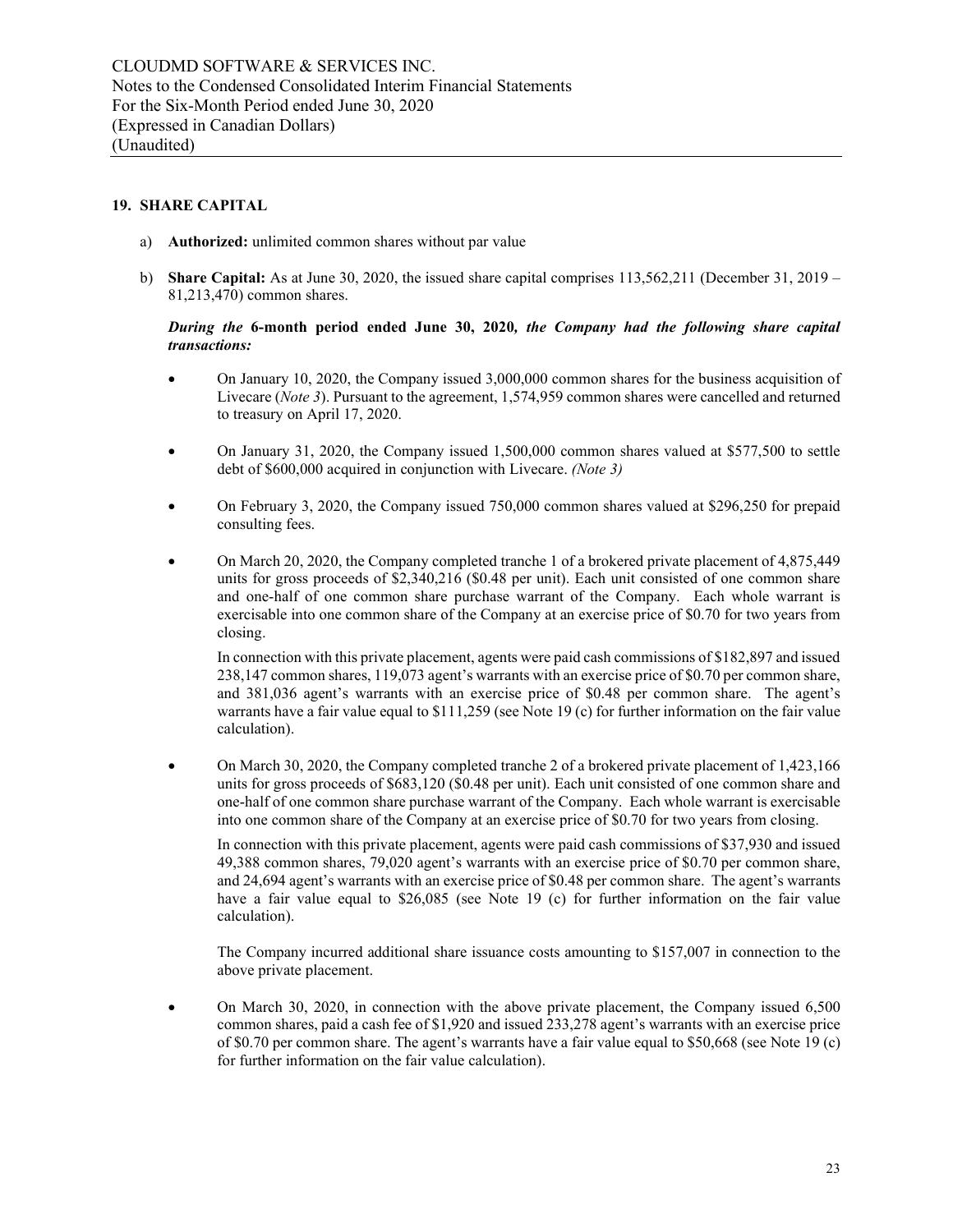#### *b)* **Share Capital** *(continued…)*

- On May 21, 2020, the Company issued 150,000 common shares valued at \$112,500 to Mr. Kohler, a director of the Company and chairman of the Board, in consideration of future services.
- On June 2, 2020, the Company closed a short-form prospectus offering, on a bought deal basis, including the full exercise of the underwriters' overallotment option. The Company issued a total of 21,357,800 units at the price of \$0.70 cents per unit for aggregate gross proceeds of \$14,950,460. Each unit comprises one common share and one-half of one common share purchase warrant of the Company. Each whole warrant is exercisable into one common share of the Company at an exercise price of \$1.00 for two years from closing.

In connection with the bought deal, the underwriters were paid cash commissions of \$1,046,532 and issued 1,495,046 agent's warrants. Each agent warrant is exercisable to acquire one common share of the Company at the exercise price of \$1 per common share for a period of 2 years from the closing date of the offering. The agent's warrants have a fair value equal to \$497,147 (see Note 19 (c) for further information on the fair value calculation).

The Company incurred additional share issuance costs amounting to \$295,255 in connection to the above bought deal.

• During the 6-month period ending June 30, 2020, the Company issued 573,250 common shares upon the exercise of 101,250 shareholder warrants at an exercise price of \$0.65 per share, and a fair value of \$Nil, 22,000 agent warrants at an exercise price of \$0.65 per share, and a fair value of \$4,048 and 450,000 stock options at an exercise price of \$0.40 per share, and a fair value of \$134,383.

#### *During the year ended December 31, 2019, the Company had the following share capital transactions:*

- The Company issued 3,947,368 common shares with a fair value of \$2,325,964 for the business acquisition of Cloud Practice. *(Note 3).*
- The Company issued 3,432,384 common shares with a fair value of \$714,981 for the business acquisition of two pharmacies based in Metro Vancouver, B.C. *(Note 3).*
- On November 19, 2019, the Company announced the appointment of Dr. David Ostrow, MD as Chief Medical Officer and the addition of Mona Elesseily to its newly formed advisory board as a Digital Marketing Strategist. The Company issued an aggregate of 510,000 common shares in consideration for future services at a price of \$0.35 per common share.
- The Company completed a non-brokered private placement of 3,734,687 units for gross proceeds of \$2,427,547 (\$0.65 per unit). Each unit consisted of one common share and one-half of one common share purchase warrant of the Company. Each whole warrant is exercisable into one common share of the Company at an exercise price of \$1.00 for two years from closing.
- In connection with this private placement, agents were paid cash commissions of \$108,163 and issued 161,520 agent's warrants. Each agent's warrant is exercisable into one additional common share at an exercise price of \$1.00 until April 26, 2021. The agent's warrants have a fair value equal to \$46,685 (see *Note 19 (c)* for further information on the fair value calculation).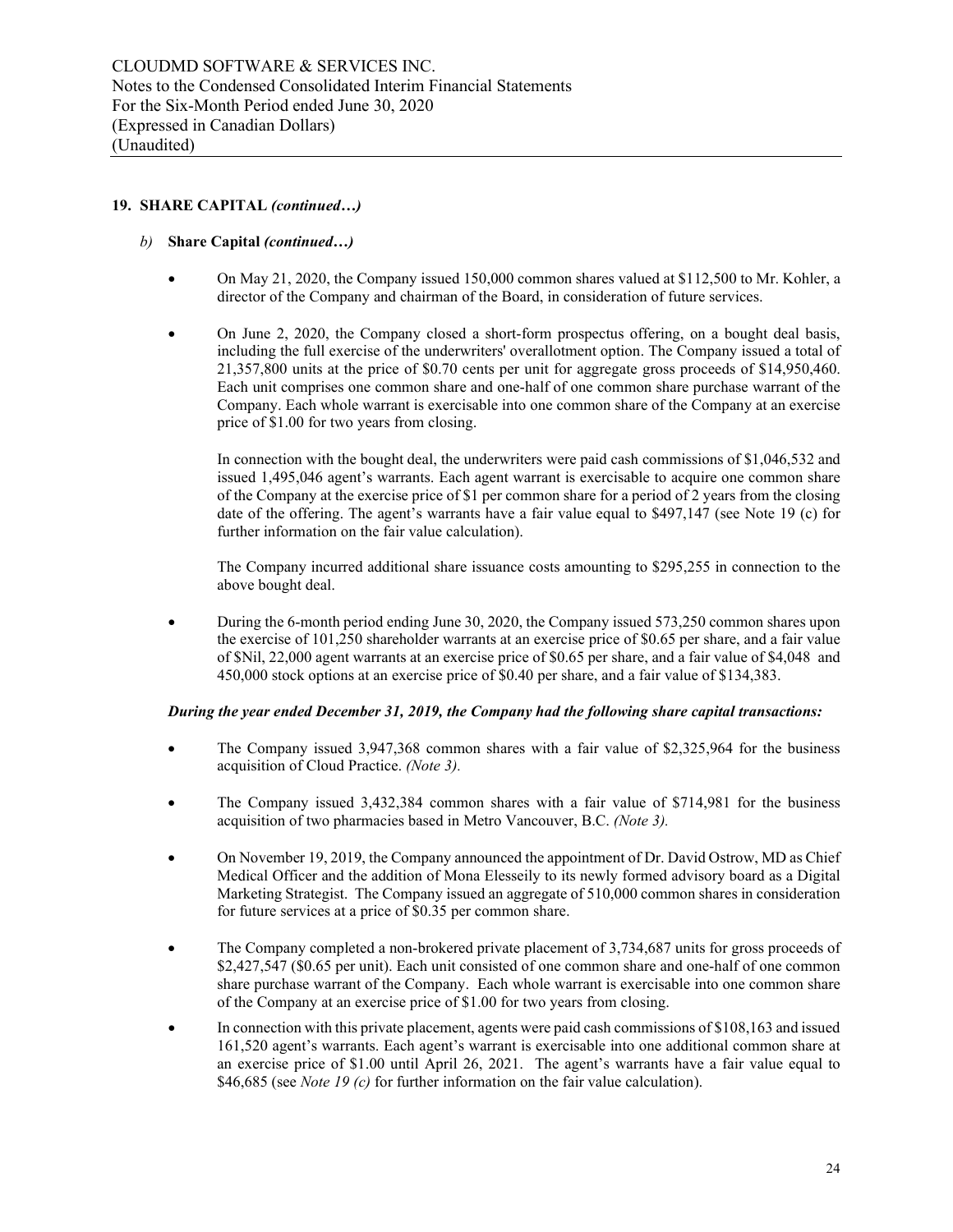#### *b)* **Share Capital** *(continued…)*

• The Company closed a non-brokered private placement of 5,250,000 units for gross proceeds of \$2,100,000 (\$0.40 per unit). Each unit consisted of one common share and one-half of one common share purchase warrant of the Company. Each whole warrant is exercisable into one common share of the Company at an exercise price of \$0.65 until September 30, 2021.

In connection with this private placement, agents were paid cash commissions of \$136,000 and issued 340,000 agent's warrants. Each agent's warrant is exercisable into one additional common share at an exercise price of \$0.65 until September 30, 2021. The agent's warrants have a fair value equal to \$62,566 (see *Note 19 (c)* for further information on the fair value calculation).

- The Company issued 600,000 common shares at a price of \$0.50, for gross proceeds of \$300,000 through the exercise of options. The options had a fair value of \$147,570, which was removed from the share-based payment reserve into share capital.
- The Company issued 1,600,000 common shares at a price of \$0.25, for gross proceeds of \$400,000 through the exercise of options. The options had a fair value of \$297,886, which was removed from the share-based payment reserve into share capital
- The Company issued 475,000 common shares valued at 205,750, as part of the settlement agreement to complete the full transfer of the Company's 99.9% ownership of Clinicas and the forgiveness of the convertible debenture held by the former CEO issued on the original purchase of 99.9% of Clinicas (see *Note 21* for further information on the Settlement Agreement).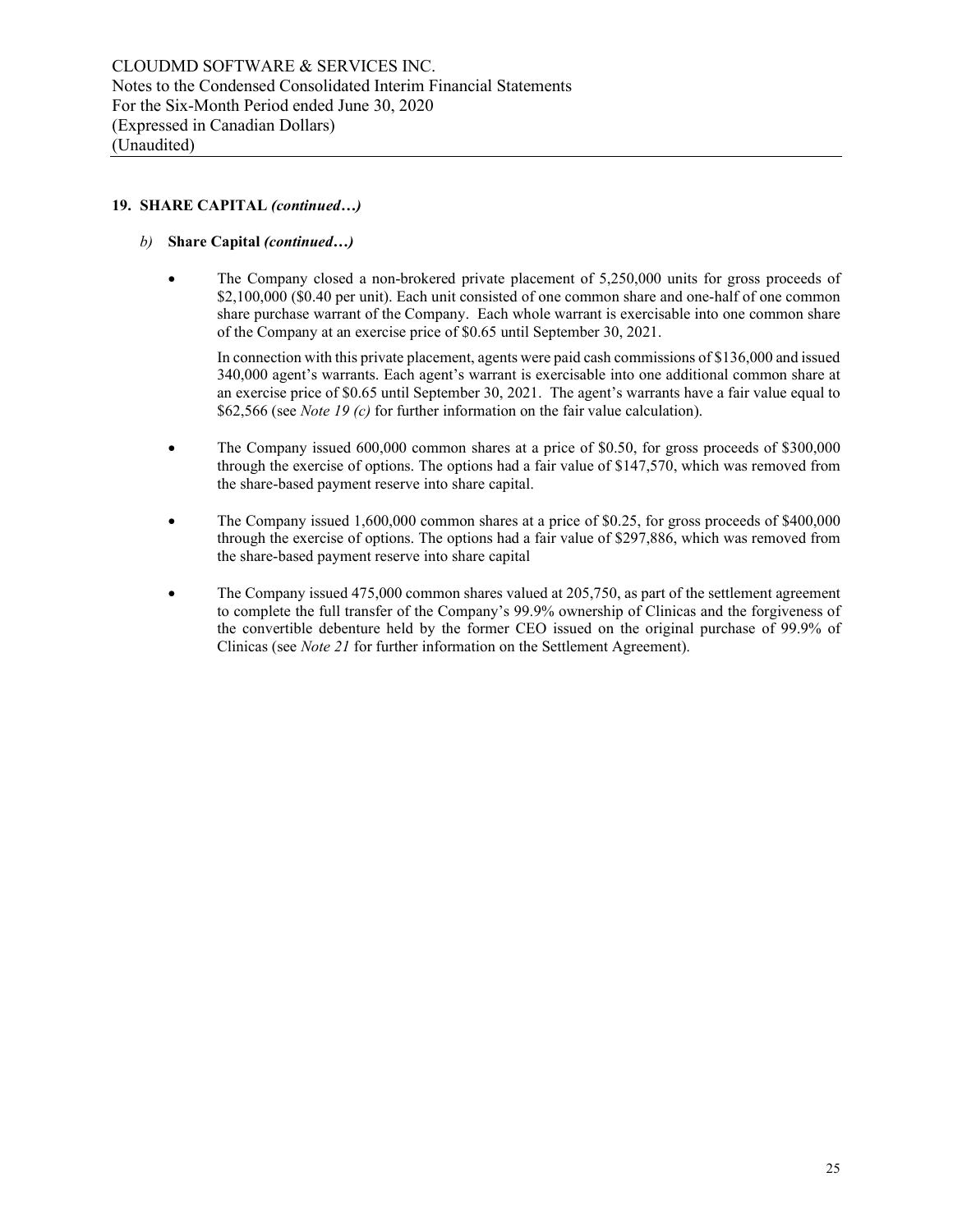#### c) **Agent's Warrants**

During the 6-month period ended June 30, 2020, the Company issued a total of 2,332,147 agent's warrants in connection with its private placements, valued at \$685,160 using the Black Scholes Option Pricing Model, with the following weighted average assumptions: volatility of 100%, expected life of 2 years, risk free interest rate of 0.40%, and a dividend yield of 0%.

During the year ended December 31, 2019, the Company issued a total of 501,250 agent's warrants in connection with its private placements, valued at \$109,251 using the Black Scholes Option Pricing Model, with the following weighted average assumptions: volatility of 100%, expected life of 2 years, risk free interest rate of 1.52%, and a dividend yield of 0%.

*The following is a summary of agent's warrants activities during the 6-month period ended June 30, 2020 and the year ended December 31, 2019:*

|                                       |           | June 30, 2020            | December 31, 2019        |                          |  |
|---------------------------------------|-----------|--------------------------|--------------------------|--------------------------|--|
|                                       | Number of | Weighted                 | Number of                | Weighted                 |  |
|                                       | Agent's   | Average                  |                          | Average                  |  |
|                                       | Warrants  | <b>Exercise Price \$</b> | Warrants                 | Exercise Price \$        |  |
| Balance outstanding beginning of year | 501,520   | 0.76                     |                          | $\overline{\phantom{0}}$ |  |
| Agent's warrants Issued               | 2,332,147 | 0.85                     | 501,520                  | 0.76                     |  |
| Agent's warrants Exercised            | (22,000)  | 0.65                     | $\overline{\phantom{0}}$ | $\overline{\phantom{0}}$ |  |
| Balance outstanding end of period     | 2,811,667 | 0.84                     | 501,520                  | 0.76                     |  |

| As at June 30, 2020, the Company had the following agent's warrants outstanding, all of which are |  |  |  |  |  |  |
|---------------------------------------------------------------------------------------------------|--|--|--|--|--|--|
| exercisable at June 30, 2020:                                                                     |  |  |  |  |  |  |

| Outstanding | <b>Exercise Price S</b> | <b>Remaining Life (Years)</b> | <b>Expiry Date</b> |
|-------------|-------------------------|-------------------------------|--------------------|
| 161,520     | 1.00                    | 0.82                          | April 26, 2021     |
| 318,000     | 0.65                    | 1.25                          | September 30, 2021 |
| 119,073     | 0.70                    | 1.72                          | March 20, 2022     |
| 381,036     | 0.48                    | 1.72                          | March 20, 2022     |
| 257,972     | 0.70                    | 1.75                          | March 30, 2022     |
| 79,020      | 0.48                    | 1.75                          | March 30, 2022     |
| 1,495,046   | 1.00                    | 1.92                          | June 2, 2022       |
| 2,811,667   | 0.84                    | 1.73                          |                    |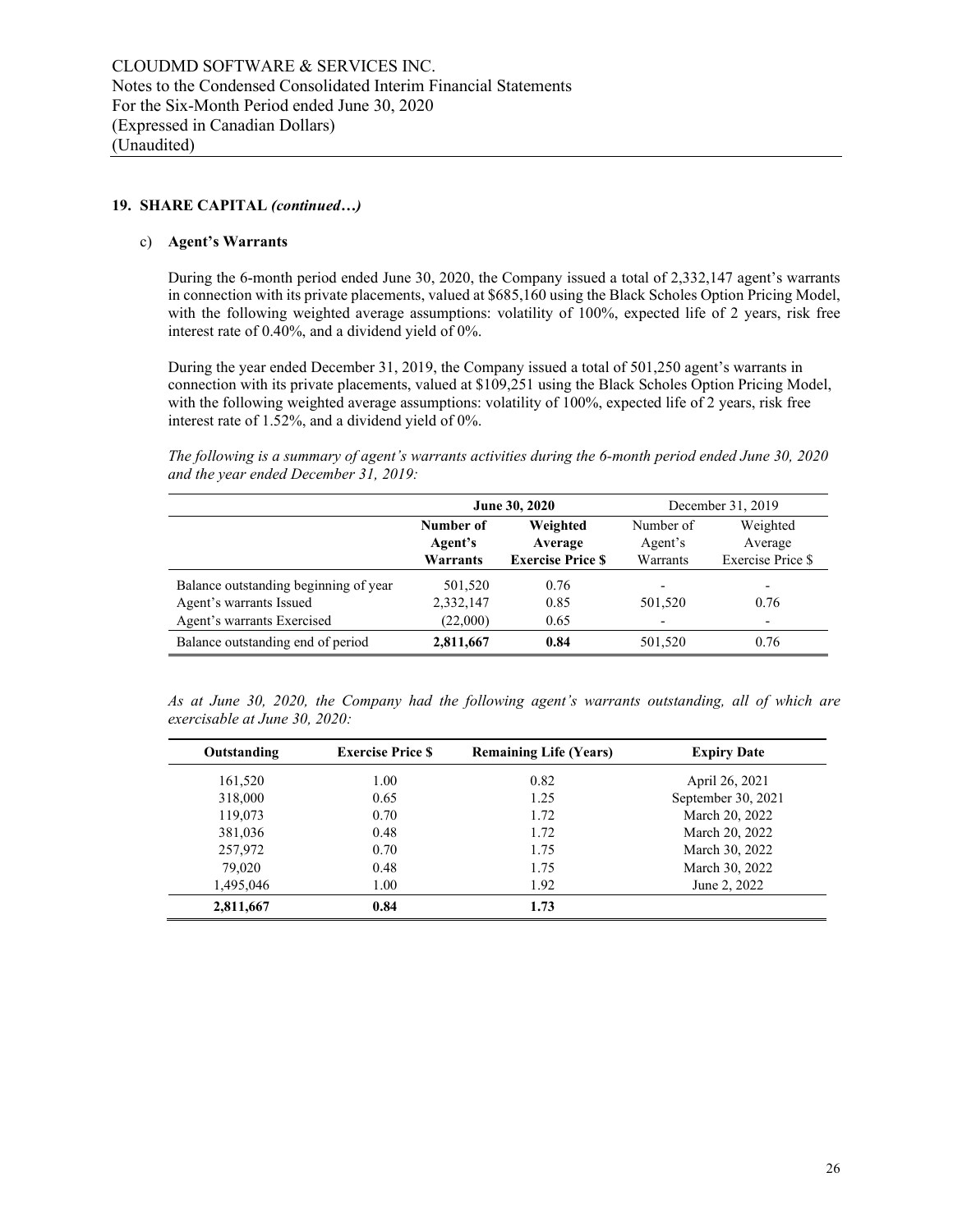#### d) **Shareholders' Warrants**

During the 6-month period ended June 30, 2020, the Company issued a total of 13,828,207 shareholders' warrants in connection with its private placements. These warrants have a fair value of \$nil, valued using the residual value method.

During the year ended December 31, 2019, the Company issued a total of 4,492,344 shareholders' warrants in connection with its private placements. These warrants have a fair value of \$nil, valued using the residual value method.

*The following is a summary of* shareholders' *warrants activities during the 6-month period ended June 30, 2020 and the year ended December 31, 2019:*

|                                       |               | June 30, 2020           | December 31, 2019        |                              |  |
|---------------------------------------|---------------|-------------------------|--------------------------|------------------------------|--|
|                                       | Number of     | Weighted                |                          | Weighted                     |  |
|                                       | Shareholders' | Average                 | Shareholders'            | Average                      |  |
|                                       | Warrants      | <b>Exercise Price S</b> | <b>Warrants</b>          | <b>Exercise Price \$</b>     |  |
| Balance outstanding beginning of year | 4,492,344     | 0.80                    | $\overline{\phantom{a}}$ | $\overline{\phantom{0}}$     |  |
| Shareholders' warrants Issued         | 13,828,207    | 0.93                    | 4,492,344                | 0.80                         |  |
| Shareholders' warrants Exercised      | (101, 250)    | 0.65                    |                          | $\qquad \qquad \blacksquare$ |  |
| Balance outstanding end of year       | 18,219,301    | 0.90                    | 4,492,344                | 0.80                         |  |

*As at June 30, 2020, the Company had the following* shareholders' *warrants outstanding, all of which are exercisable at June 30, 2020:* 

| <b>Remaining Life</b> |                         |         |                    |  |  |  |
|-----------------------|-------------------------|---------|--------------------|--|--|--|
| Outstanding           | <b>Exercise Price S</b> | (Years) | <b>Expiry Date</b> |  |  |  |
| 1,525,067             | 1.00                    | 0.82    | April 26, 2021     |  |  |  |
| 342,277               | 1.00                    | 0.88    | May 16, 2021       |  |  |  |
| 2,523,750             | 0.65                    | 1.25    | September 16, 2021 |  |  |  |
| 2,437,724             | 0.70                    | 1.72    | March 20, 2022     |  |  |  |
| 711,583               | 0.70                    | 1.75    | March 30, 2022     |  |  |  |
| 10,678,900            | 1.00                    | 1.92    | June 2, 2022       |  |  |  |
| 18,219,301            | \$0.80                  | 1.68    |                    |  |  |  |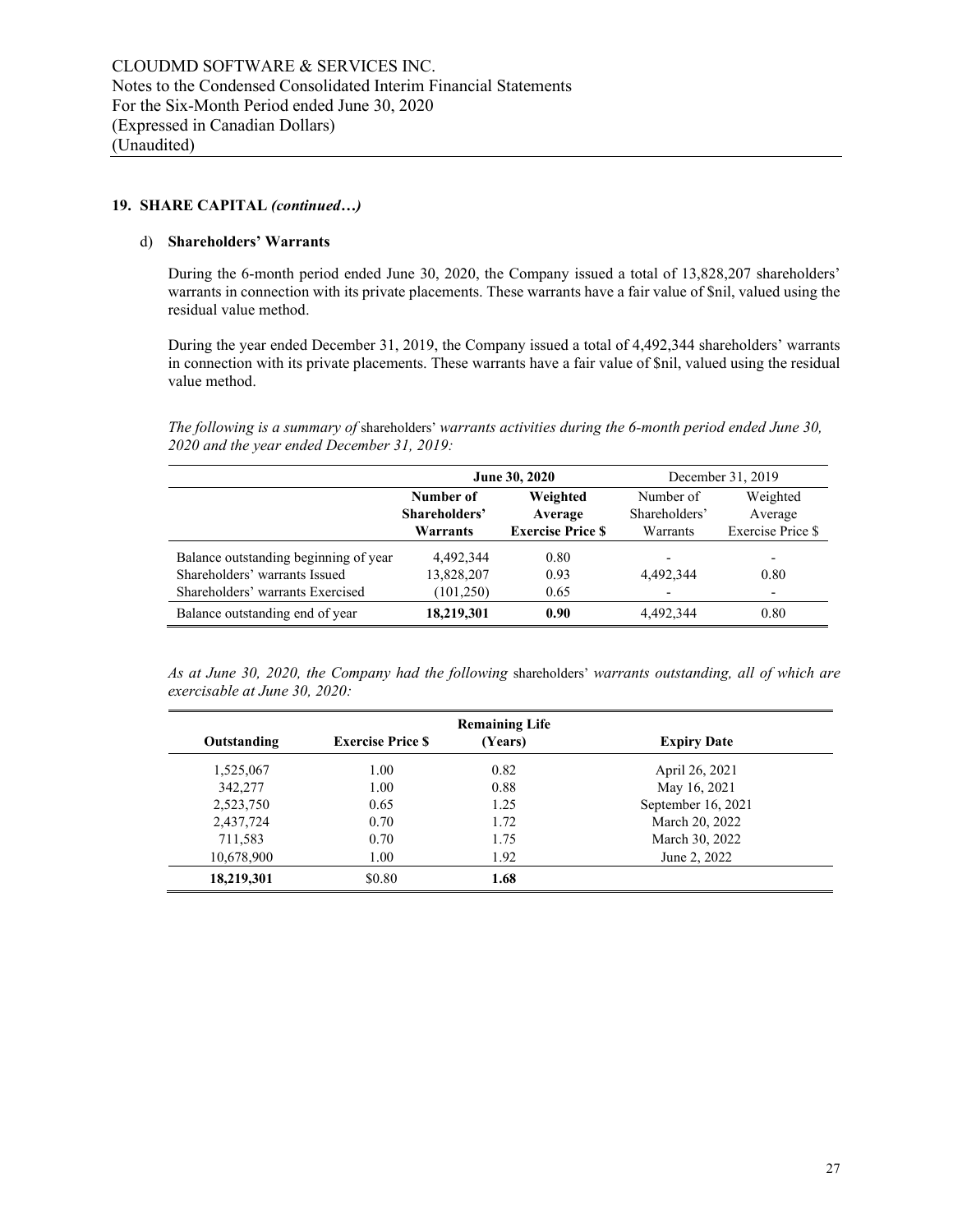#### e) **Escrow Shares**

As at June 30, 2020, the Company has 10,779,471 common shares held in escrow.

*Escrow shares will be released as follows:*

- 1,800,000 shares on August 1, 2020, and the same amount released each six months thereafter until the last 1,800,000 are released on August 1, 2021.
- 686,477 shares on September 17, 2020, and the same amount released each four months thereafter until the last 686,476 are released on May 17, 2021.
- 25,000 shares on July 16, 2020, and the same amount released each month thereafter until the last 25,000 are released on April 19, 2021.
- 5,000 shares on July 16, 2020, and the same amount released each month thereafter until the last 5,000 are released on October 19, 2020.
- 570,017 shares on January 9, 2021, plus 285,008 shares on May 9, 2021, and the same amount released each four months thereafter until the last 285,008 are released on January 8, 2022.
- 600,000 shares on January 31, 2021, plus 300,000 shares on May 31, 2021, and the same amount released each four months thereafter until the last 300,000 are released on January 30, 2022.
- 12,500 shares on July 21, 2020, and the same amount released each month thereafter until the last 12,500 are released on April 21, 2021.

#### f) **Stock Options**

The Company has adopted an incentive stock option plan (the "Option Plan") which provides that the Board of Directors of the Company may from time to time, in its discretion, and in accordance with the applicable stock exchange's requirements, grant to directors, officers, employees and consultants to the Company, nontransferable options to purchase common shares. Pursuant to the Option Plan, the number of common shares reserved for issuance will not exceed 10% of the issued and outstanding common shares of the Company. Options granted under the Option Plan can have a maximum exercise term of 5 years from the date of grant. Vesting terms will be determined at the time of grant by the Board of Directors.

#### *The following grants were made during the six-month period ended June 30, 2020:*

- On January 7, 2020, 300,000 options were granted to consultants of the Company, exercisable at \$0.40 per share. The options vest 4 months after the grant and have a five-year expiry date from the date of grant. The fair value of the options at grant date was \$89,635, of which \$89,635 was recorded in the 6-month period ended June 30, 2020 based on vesting conditions.
- On January 13, 2020, 1,350,000 options were granted to management and employees of the Company, exercisable at \$0.50 per share. The options vesting periods ranged from a 5-month vesting period to 25% of options granted vesting every 6 months. The options have a five-year expiry date from the date of grant. The fair value of the options at grant date was \$497,946, of which \$440,226 was recorded in the 6-month period ended June 30, 2020 based on vesting conditions.
- On February 3, 2020, 125,000 options were granted to employees of the Company, exercisable at \$0.50 per share. The options shall vest 25% every 6 months and have a five-year expiry date from the date of grant. The fair value of the options at grant date was \$35,261, of which \$14,772 was recorded in the 6-month period ended June 30, 2020 based on vesting conditions.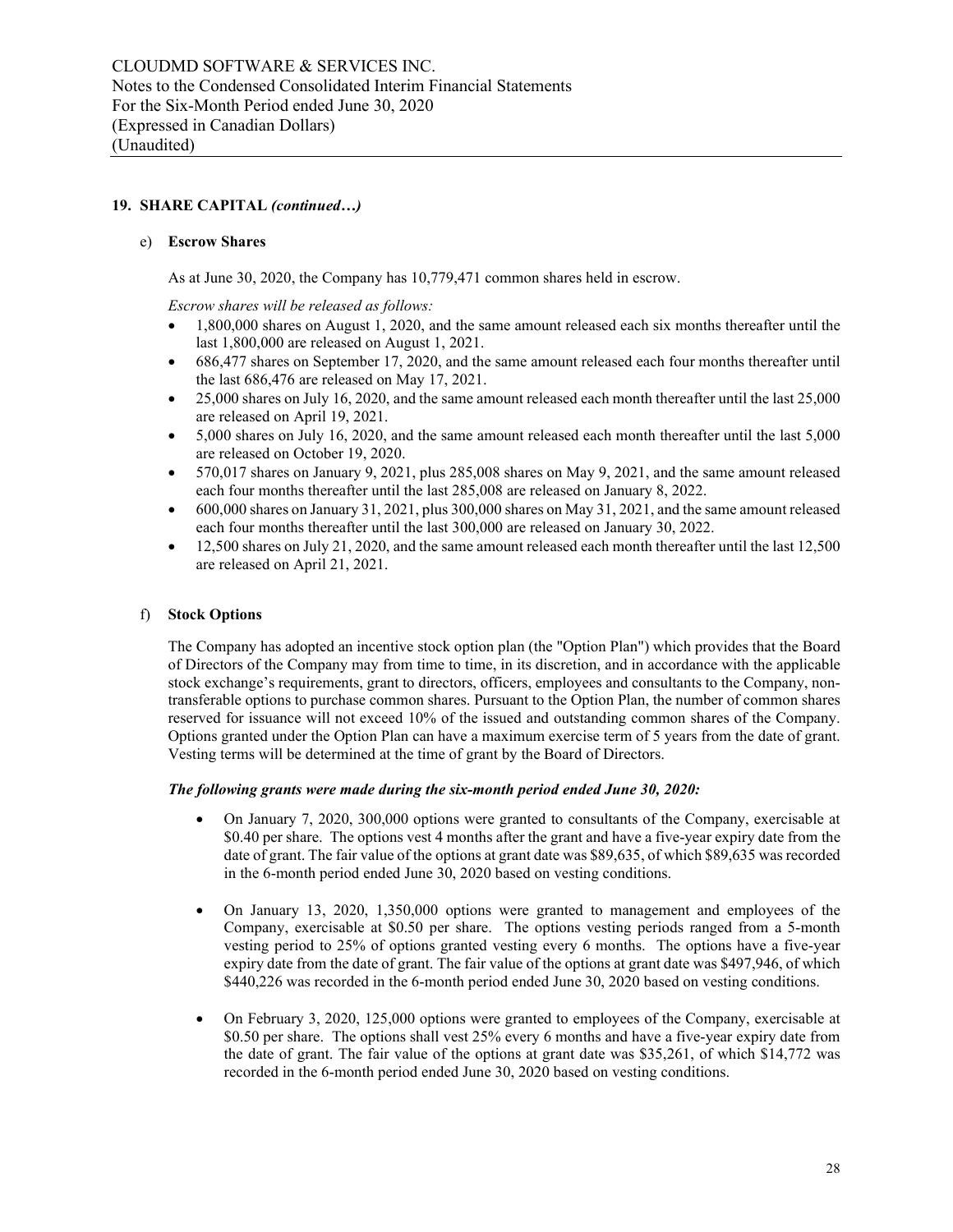#### f) **Stock Options** *(continued…)*

- On March 2, 2020, 200,000 options were granted to employees of the Company, exercisable at \$0.55 per share. The options shall vest 25% every 6 months and have a five-year expiry date from the date of grant. The fair value of the options at grant date was \$79,899 of which \$32,213 was recorded in the 6-month period ended June 30, 2020 based on vesting conditions.
- On March 16, 2020, 200,000 options were granted to consultants of the Company, exercisable at \$0.50 per share. The options shall vest 25% every 6 months and have a five-year expiry date from the date of grant. The fair value of the options at grant date was \$73,380 of which \$22,017 was recorded in the 6-month period ended June 30, 2020 based on vesting conditions.
- On March 23, 2020, 80,000 options were granted to a director of the Company, exercisable at \$0.48 per share. The options shall vest 20% every 6 months, commencing on March 23, 2020. The options have a five-year expiry date from the date of grant. The fair value of the options at grant date was \$22,950 of which \$9,735 was recorded in the 6-month period ended June 30, 2020 based on vesting conditions.
- On March 23, 2020, 200,000 options were granted to a director of the Company, exercisable at \$0.50 per share. The options shall vest 20% every 6 months, commencing on March 23, 2020. The options vest 5 months after the grant and have a five-year expiry date from the date of grant. The fair value of the options at grant date was \$56,926 of which \$39,810 was recorded in the 6-month period ended June 30, 2020 based on vesting conditions.
- On April 7, 2020, 212,000 options were granted to consultants of the Company, exercisable at \$0.50 per share. The options vesting periods ranged from immediately to a 12-month vesting period and have a five-year expiry date from the date of grant. The fair value of the options at grant date was \$69,190 of which \$43,771 was recorded in the 6-month period ended June 30, 2020 based on vesting conditions.
- On April 28, 2020, 175,000 options were granted to consultants and employees of the Company, exercisable at \$0.73 per share. The options shall vest 25% every 6 months and have a five-year expiry date from the date of grant. The fair value of the options at grant date was \$94,350 of which \$16,917 was recorded in the 6-month period ended June 30, 2020 based on vesting conditions.
- On June 26, 2020, 100,000 options were granted to consultants of the Company, exercisable at \$0.70 per share. The options shall vest 25% every 6 months and have a five-year expiry date from the date of grant. The fair value of the options at grant date was \$43,058 of which \$490 was recorded in the 6-month period ended June 30, 2020 based on vesting conditions.

The option pricing model used an average risk-free rate ranging from 0.28% and 1.62% with an average riskfree rate of 0.90%, estimated life of 5 years, volatility of 100% and dividend yield of 0%.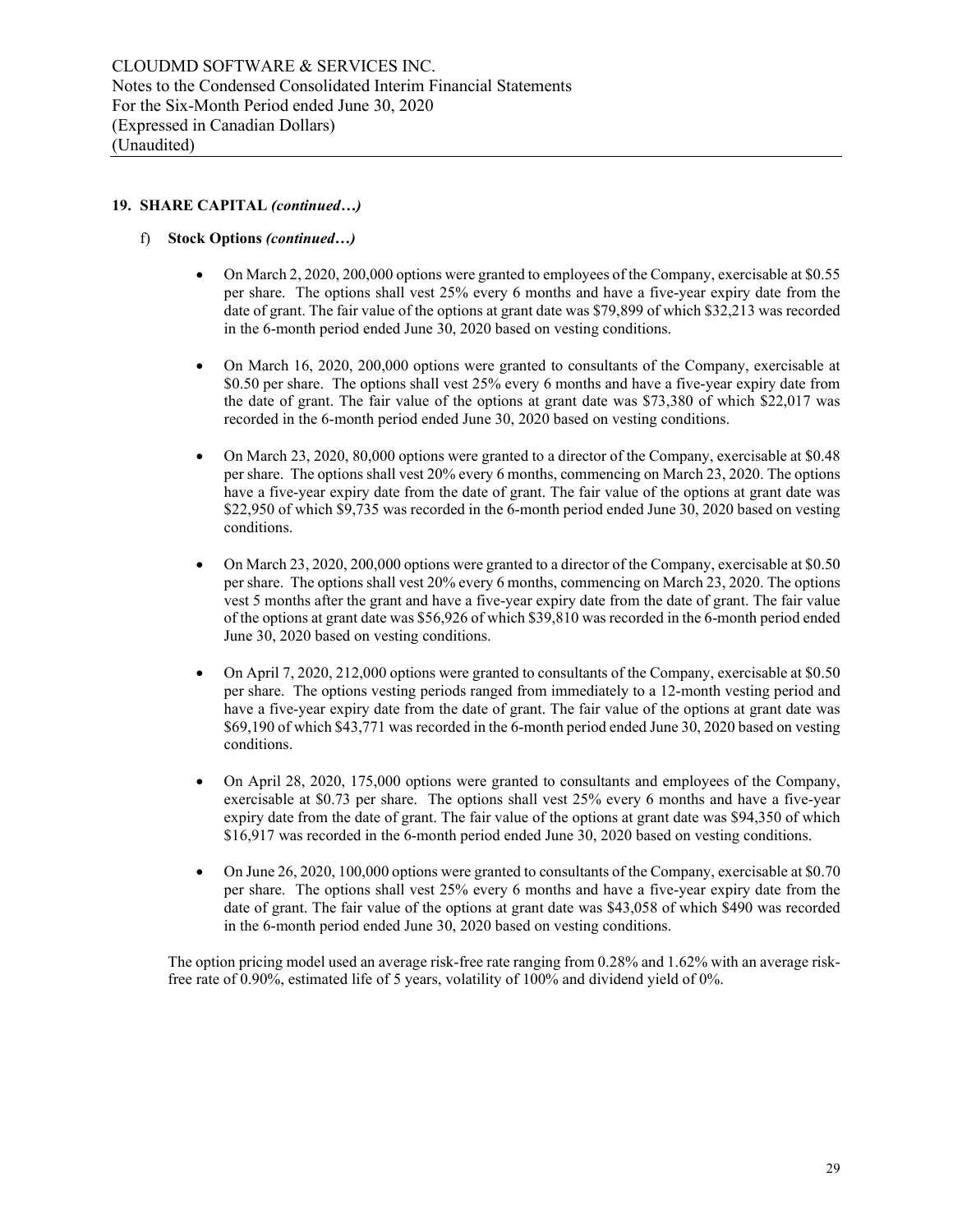#### f) **Stock Options** *(continued…)*

#### *The following grants were made during the year ended December 31, 2019:*

- On February 4, 2019, 300,000 options were granted to consultants of the Company, exercisable at \$0.76 per share. The options vest 4 months after the grant and have a five-year expiry date from the date of grant. The fair value of the options at grant date was \$181,116, of which all was recorded in the year ended December 31, 2019 based on vesting conditions.
- On February 4, 2019, 2,050,000 options were granted to employees of the Company, exercisable at \$0.76 per share. The options shall vest 25% every 6 months, commencing on August 4, 2019. The options have a five-year expiry date from the date of grant. The fair value of the options at grant date was \$1,237,623, of which \$209,537 (\$916,026 in the period ended December 31, 2019) was recorded in the 6-month period ended June 30, 2020 based on vesting conditions.
- On July 17, 2019, 200,000 options were granted to employees of the Company, exercisable at \$0.32 per share. The options shall vest 25% every 6 months, commencing on January 16, 2020. The options have a five-year expiry date from the date of grant. The fair value of the options at grant date was \$47,736, of which \$14,018 (\$22,565 in the period ended December 31, 2019) was recorded in the 6-month period ended June 30, 2020 based on vesting conditions.
- On August 20, 2019, 2,400,000 options were granted to consultants of the Company, exercisable at \$0.25 per share. The options vested immediately. The options have a five-year expiry date from the date of grant. The fair value of the options at grant date was \$446,829, of which all was recorded in the year ended December 31, 2019 based on vesting conditions.
- On November 6, 2019, 300,000 options were granted to consultants of the Company, exercisable at \$0.40 per share. The options vested immediately. The options have a five-year expiry date from the date of grant. The fair value of the options at grant date was \$89,566, of which all was recorded in the year ended December 31, 2019 based on vesting conditions.

The option pricing model used an average risk-free rate ranging from 1.27% and 1.8% with an average riskfree rate of 1.50%, estimated life of 5 years, volatility of 100% and dividend yield of 0%.

#### *The following grants were made during the year ended December 31, 2018:*

- On August 13, 2018, 3,200,000 options were granted to consultants and officers of the Company, exercisable at \$0.50 per share. The options vest 4 months after the grant and have a five-year expiry date from the date of grant. The fair value of the options at grant date was \$787,041, of which all was recorded in the year ended December 31, 2018 based on vesting conditions.
- On August 13, 2018, 800,000 options were granted to employees of the Company, exercisable at \$0.50 per share. The options shall vest 25% every 6 months, commencing on February 13, 2019. The options have a five-year expiry date from the date of grant. The fair value of the options at grant date was \$196,760, of which \$16,186 (\$177,601 in the period ended December 31, 2019) was recorded in the 6-month period ended June 30, 2020 based on vesting conditions.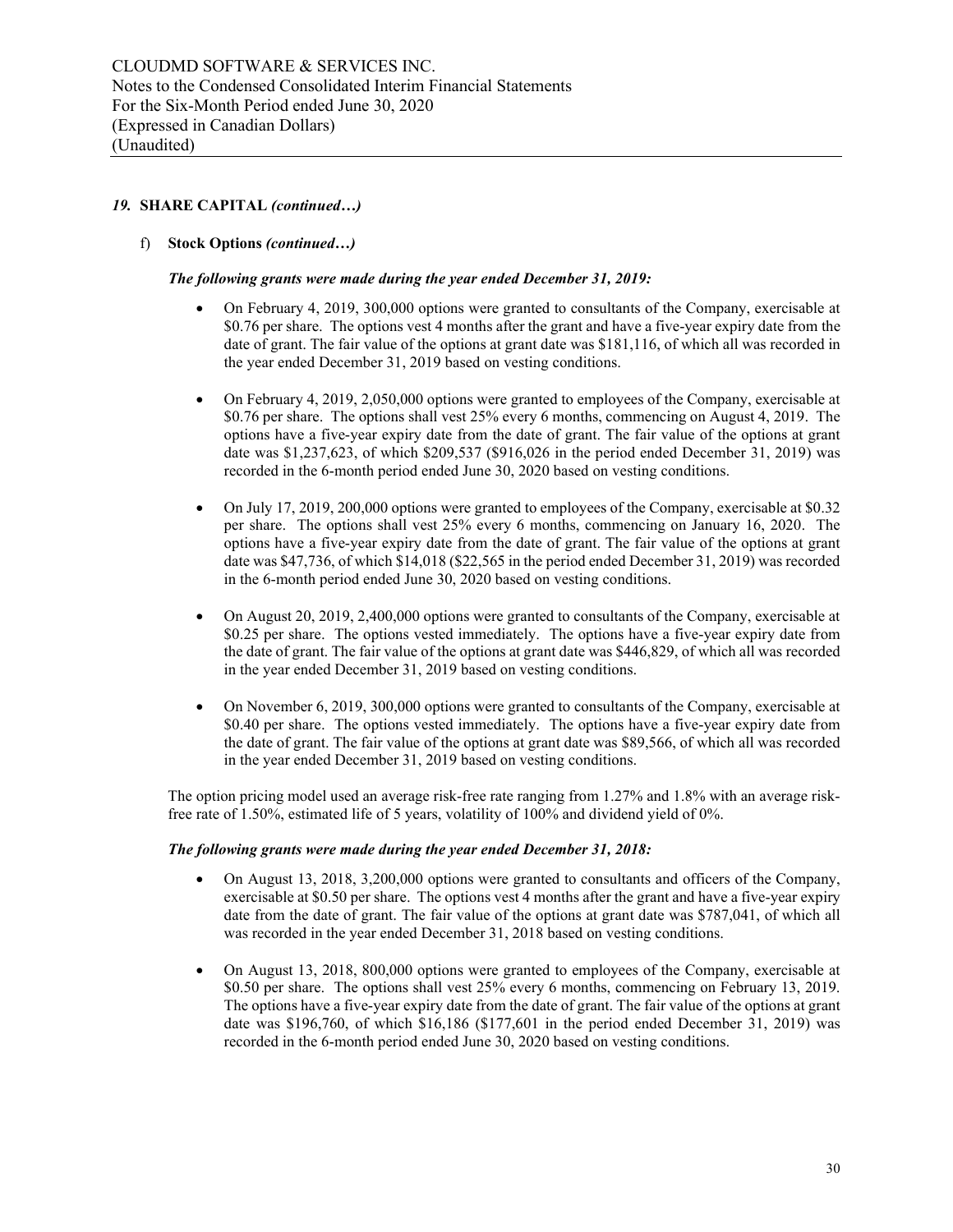## f) **Stock Options** *(continued…)*

The option pricing model used an average risk-free rate of 0.9%, estimated life of 5 years, volatility of 100% and dividend yield of 0%.

*The following is a summary of option activities the six-month period ended June 30, 2020 and the year ended December 31, 2019:*

|                                       |                | June 30, 2020           | December 31, 2019 |                   |  |
|---------------------------------------|----------------|-------------------------|-------------------|-------------------|--|
|                                       | Number of      | Weighted                | Number of         | Weighted          |  |
|                                       | <b>Options</b> | Average                 | Options           | Average           |  |
|                                       |                | <b>Exercise Price S</b> |                   | Exercise Price \$ |  |
|                                       |                |                         |                   |                   |  |
| Balance outstanding beginning of year | 5,250,000      | 0.60                    | 4,000,000         | 0.50              |  |
| <b>Options Granted</b>                | 2,942,000      | 0.61                    | 5,250,000         | 0.49              |  |
| <b>Options Cancelled</b>              | (100,000)      | 0.50                    | (1,800,000)       | 0.39              |  |
| <b>Options Exercised</b>              | (450,000)      | 0.40                    | (2,200,000)       | 0.32              |  |
| Balance outstanding end of period     | 7,642,000      | \$0.58                  | 5,250,000         | \$0.60            |  |

*As at June 30, 2020, the Company had the following stock options outstanding and exercisable:*

|             |                          |                         | <b>Remaining Life</b> |                    |
|-------------|--------------------------|-------------------------|-----------------------|--------------------|
| Outstanding | <b>Exercisable</b>       | <b>Exercise Price S</b> | (Years)               | <b>Expiry Date</b> |
|             |                          |                         |                       |                    |
| 2,300,000   | 2,125,000                | \$0.50                  | 3.12                  | August 12, 2023    |
| 2,350,000   | 1,325,000                | \$0.76                  | 3.60                  | February 3, 2024   |
| 200,000     | 50,000                   | \$0.32                  | 4.05                  | July 16, 2024      |
| 150,000     | 150,000                  | \$0.40                  | 4.52                  | January 6, 2025    |
| 1,350,000   | 1,050,000                | \$0.50                  | 4.54                  | January 12, 2025   |
| 125,000     |                          | \$0.50                  | 4.60                  | February 2, 2025   |
| 200,000     | -                        | \$0.55                  | 4.67                  | March 1, 2025      |
| 200,000     |                          | \$0.50                  | 4.71                  | March 15, 2025     |
| 80,000      | 16,000                   | \$0.48                  | 4.73                  | March 22, 2025     |
| 200,000     | $\overline{\phantom{a}}$ | \$0.50                  | 4.73                  | March 22, 2025     |
| 212,000     | 87,000                   | \$0.50                  | 4.77                  | April 6, 2025      |
| 175,000     | $\overline{\phantom{a}}$ | \$0.73                  | 4.83                  | April 27, 2025     |
| 100,000     |                          | \$0.70                  | 4.99                  | June 25, 2025      |
| 7,642,000   | 4,803,000                |                         | 3.84                  |                    |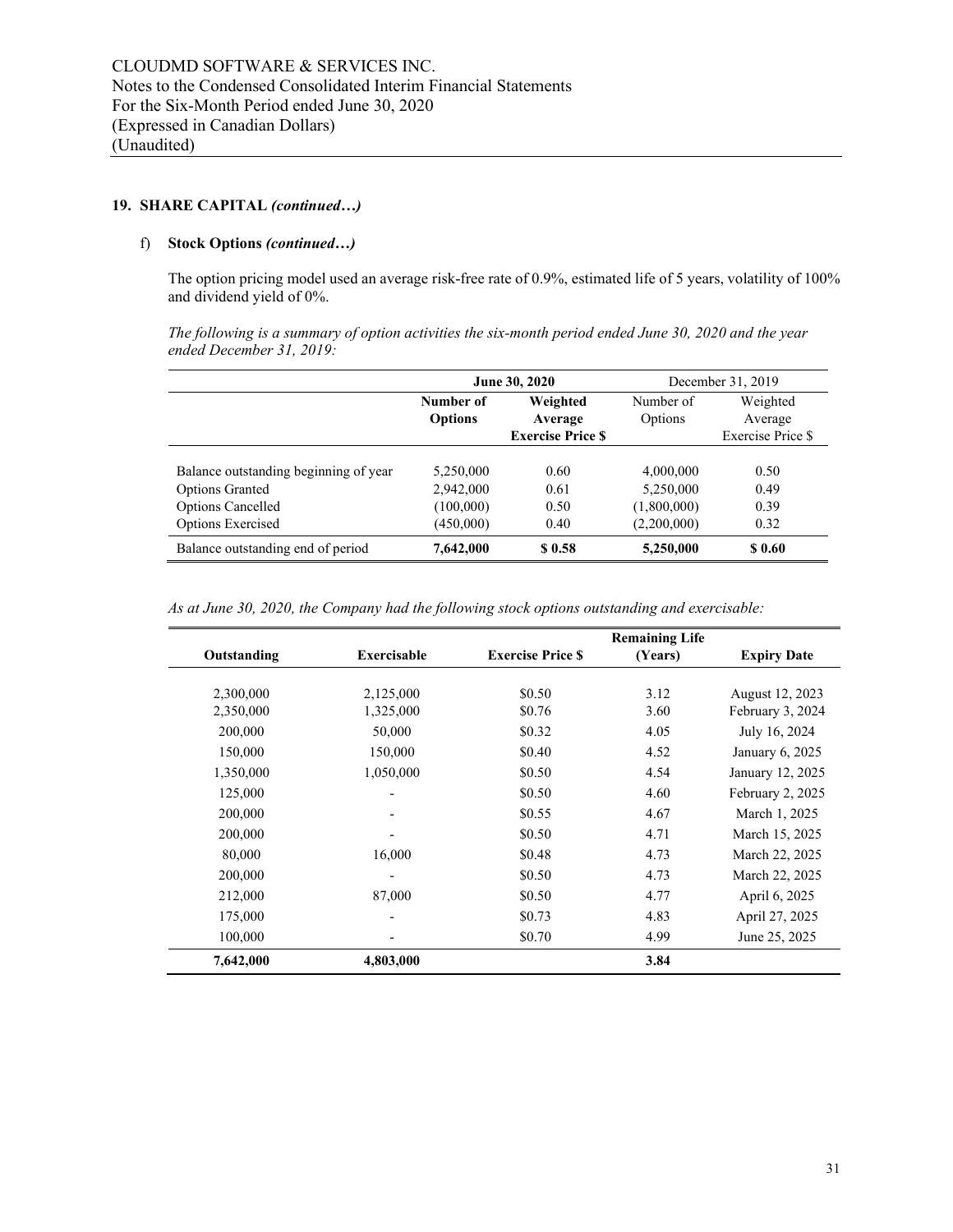## **20. SUPPLEMENTAL DISCLOSURE WITH RESPECT TO CASH FLOW**

**Non-cash activities affecting cash flows from investing and financing activities during the six months ended June 30, 2020:**

- The Company issued 1,425,041 shares valued at \$662,644 for acquisition of Livecare *(Note 3).*
- The Company issued 1,500,000 shares valued at \$577,500 for settlement of \$600,000 of debt acquired from Livecare *(Note 3).*
- The Company issued 900,000 shares valued at \$408,750 for prepaid consulting and advisory services, of which 135,070 were expensed during the period.
- The Company issued 2,332,147 agent warrants valued at \$685,157 as share issuance costs.

### **Non-cash activities affecting cash flows from investing and financing activities during the six months ended June 30, 2019:**

• The Company issued 3,947,368 shares valued at \$2,325,964 for the acquisition of Cloud Practice.

#### **21. DISCONTINUED OPERATIONS**

During the year ended December 31, 2018, the Company entered into a share purchase agreement (the "Purchase Agreement") with the Company's former CEO, who is also the former sole shareholder of Clinicas (the "Purchaser"). The Purchase Agreement was entered into as a prerequisite to entering into an acquisition agreement that would result in a change of control of the Company. The terms of the Purchase Agreement were as follows:

- The Company will transfer 51% of the shares of Clinicas to the Purchaser immediately on the closing date, and transfer the remaining 49% of the shares of Clinicas of when the Company has a satisfactory replacement assets in place to satisfy corporate law requirement to maintain a business undertaking at all time, as well as continue to qualify for Listing on the Canadian Securities Exchange.
- The Purchaser will forgive the convertible debenture of US\$1,500,000 and all accrued interest proportionally to the shares of Clinicas transferred *(Note 16).*

This Purchase Agreement constituted a discontinued operation involving the loss of control of Clinicas by the Company as at December 31, 2018. During the year ended December 31, 2018, the Purchase Agreement was not executed. As a result, a subsequent settlement agreement was entered into on April 1, 2019 (the "Settlement Agreement"). As a result, all of the assets and liabilities of Clinicas were classified as held-for-sale as at December 31, 2018. This resulted in a net liability of \$139,372 from discontinued operation as at December 31, 2018.

On April 1, 2019, the Company entered into the Settlement Agreement to complete the full transfer of the Company's 99.9% ownership of Clinicas and the forgiveness of the convertible debenture held by the former CEO issued on the original purchase of 99.9% of Clinicas.

As part of the Settlement Agreement, the Company completed the following:

- on April 1, 2019, as part of the settlement, the convertible debenture was forgiven. (*Note 16*),
- on April 1, 2019, the Company assigned to the Purchaser's company, Benras Holdings Inc., the following promissory notes as security for, and in full and final satisfaction of any amount owed by the Company to the Purchaser: (i) a promissory note dated February 20, 2018 plus interest owed to the Company by the former CFO and a company owned by the former CFO with an amount outstanding as at March 31, 2019 of \$43,001, and (ii) a promissory note dated February 20, 2018 in the amount of \$220,000 plus interest owed to the Company by Explorinvest Capital Corp., a company partially owned by the former CFO of the Company,
- the Company issued 475,000 common shares at a value of \$205,750.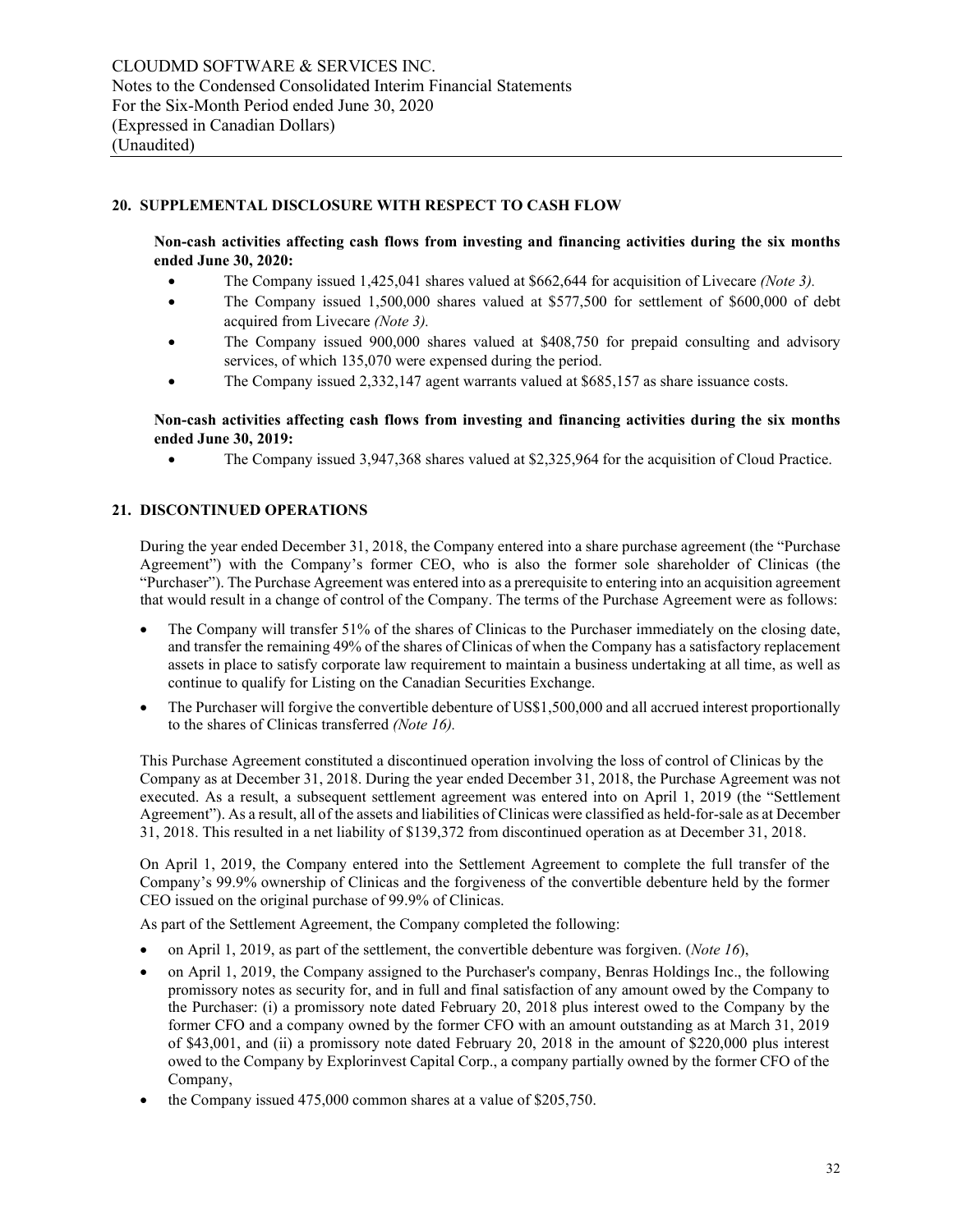#### **21. DISCONTINUED OPERATIONS** *(continued…)*

As at December 31, 2019 and June 30, 2020, no amounts were owing with regards to the Settlement Agreement.

There was no revenue or expenses from Clinicas for the 3 months ended June 30, 2020 and 2019.

*Revenues and expenses from Clinicas are as follows for the six month period ended June 30:*

|                                          | June 30, 2020 |    |          |
|------------------------------------------|---------------|----|----------|
| <b>REVENUE</b>                           | \$            | \$ | 59,462   |
| <b>EXPENSES</b>                          |               |    |          |
| Advertising                              |               |    | 1,342    |
| Amortization                             |               |    | 12,853   |
| Bank charges an interest                 |               |    | 5,791    |
| Consulting fees (Note 18)                |               |    | 5,079    |
| Insurance                                |               |    | 2,032    |
| Office and administration                |               |    | 8,820    |
| Professional fees                        |               |    | 4,886    |
| Rent                                     |               |    | 12,672   |
| Repair and maintenance                   |               |    | 534      |
| Wages and related expenses               |               |    | 27,600   |
| Other expense                            |               |    | 820      |
| <b>Loss from discontinued operations</b> | \$            | \$ | (22,967) |

#### **22. CAPITAL MANAGEMENT**

The Company's objectives when managing capital are to safeguard its ability to continue as a going concern, so that it can provide returns for shareholders and benefits for other stakeholders. The Company considers the items included in shareholders' equity as capital. The Company manages the capital structure and makes adjustments to it in response to changes in economic conditions and the risk characteristics of the underlying assets. The Company's primary objective with respect to its capital management is to ensure that it has sufficient cash resources to fund the operation of the Company. To secure the additional capital necessary to pursue these plans, the Company intends to raise additional funds through equity or debt financing. The Company is not subject to any externally imposed capital requirements. There were no changes to the Company's approach in its management of capital during the period.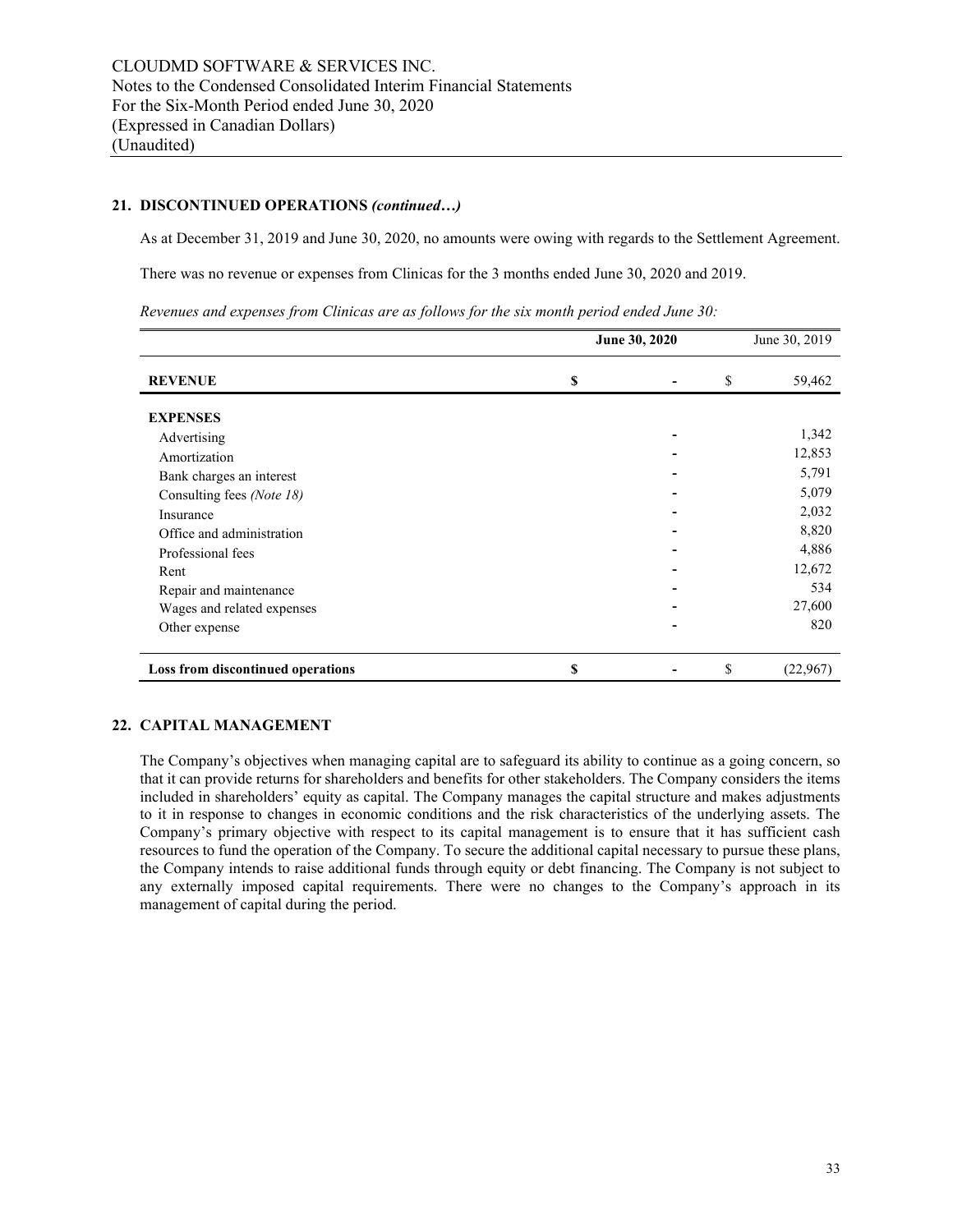## **23. FINANCIAL INSTRUMENTS**

The Company's financial instrument consist of cash and cash equivalents; accounts receivable, deposits, marketable securities; short term investments; accounts payable, other current liabilities, and long-term debt.

The Company's cash and cash equivalents; marketable securities; and short term investments are measured at fair value under the fair value hierarchy based on level one quoted prices in active markets for identical assets or liabilities. The Company's accounts receivable, accounts payable, and other current liabilities, have amortized costs that approximate their fair value due to their short terms to maturity. The Company's deposits and longterm debt are measured at amortized cost, which approximates fair value.

The Company's risk exposures and the possible impact of these expenses on the Company's financial instruments are summarized below:

#### **Credit Risk**

Credit risk is the risk that one party to a financial instrument will cause a loss for the other party by failing to discharge an obligation. As of June 30, 2020, the Company is exposed to credit risk from financial institutions and from its clients should they become unable to meet their payment obligations. Trade receivables include amounts receivables from the sale of services and GST receivables. The Company does not feel it has significant credit risk from customers, as it has historically collected the majority of receivables when due. The Company keeps its cash and cash equivalents with accredited Canadian financial institutions. Should these accredited Canadian institutions fail, the Company would be exposed to a risk totaling the value of its cash and cash equivalents.

#### **Liquidity Risk**

Liquidity risk is the risk that an entity will encounter difficulty in meeting obligations associated with financial liabilities. The Company's approach to managing liquidity risk is to ensure that it will have sufficient liquidity to meet liabilities when due. As at June 30, 2020, the Company has \$13,786,797 in cash and cash equivalents to settle its financial liabilities as they come due.

#### **Market Risk**

Market risk is the risk of loss that may arise from changes in market factors such as interest rates, foreign exchange rates, and commodity and equity prices.

#### **a) Interest rate risk**

Interest risk is the risk that the fair value or future cash flows will fluctuate as a result of changes in market risk. The Company's sensitivity to interest rates is insignificant, as the majority of its debt has fixed interest rates.

#### **b) Currency risk**

Currency risk is the risk that the fair value or future cash flows of a financial instrument denominated in a foreign currency will fluctuate because of changes in foreign exchange rates. The Company's functional currency is the Canadian dollar and the majority of its transactions are in Canadian dollars. The Company's exposure to foreign currency risk is low.

#### **c) Price risk**

The Company is exposed to price risk with respect to equity prices. The Company closely monitors those prices to determine the appropriate course of action to be taken. The maximum exposure to the Company is the fair value of its marketable securities, which have been recorded at \$1.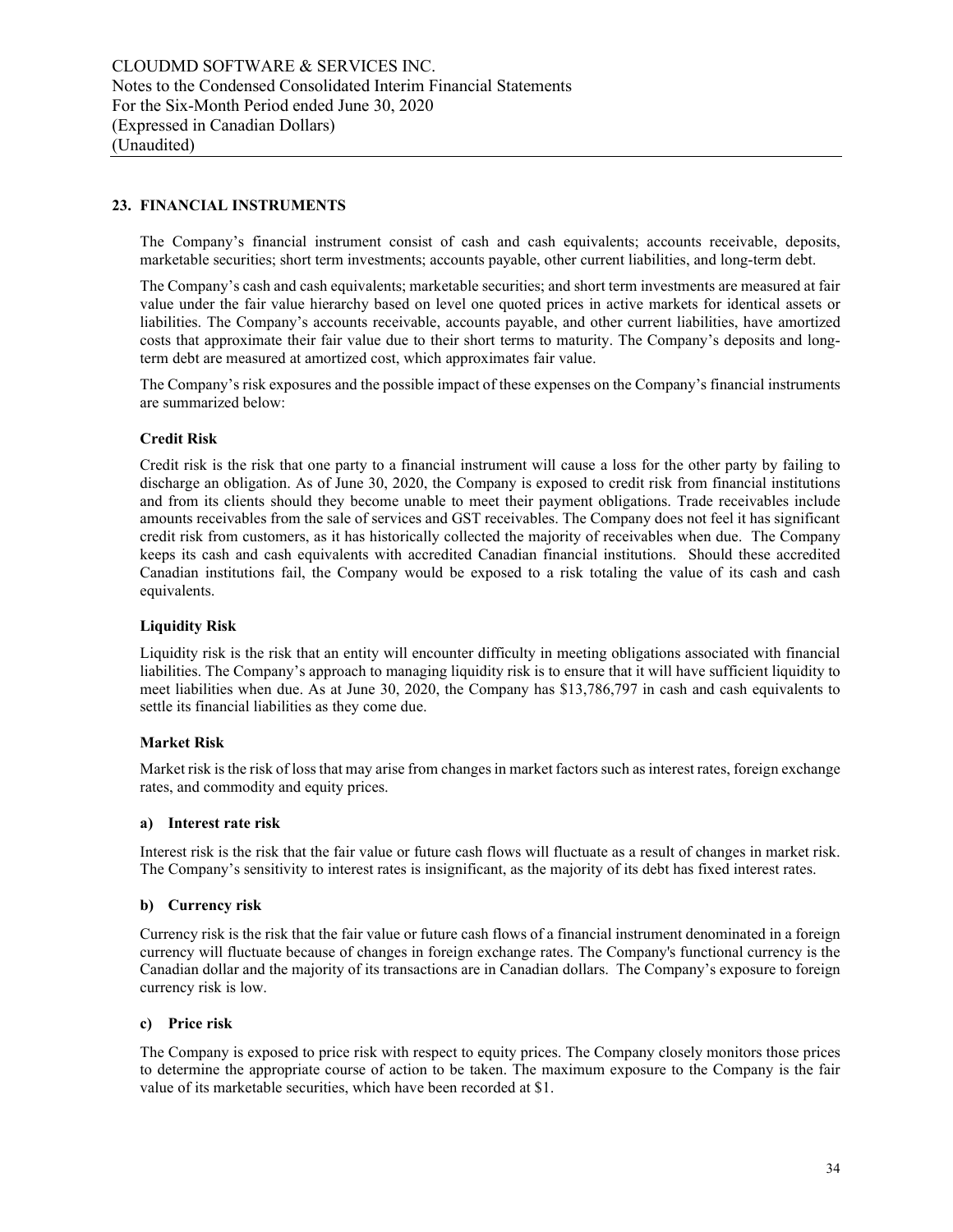## **24. CONTINGENT LIABILITIES**

During the period ending June 30, 2020, Gravitas Securities Inc. ("Gravitas"), has commenced an arbitration alleging breach of the terms of a right of first refusal in connection with an offering which was in the form of a bought deal equity financing underwritten by a syndicate of other investment banks in May 2020 (the "Alternative Financing"), and was completed on June 2, 2020. Gravitas is claiming damages in excess of \$1,000,000 and unspecified damages associated with the value of share purchase warrants that were issued in connection with the Alternative Financing. The Company disputes these claims. In the further alternative, if the Company had breached these terms, management's best estimate as to the quantum of damages is approximately \$400,000. Accordingly, the Company has recorded a provision for a contingent liability of \$400,000.

#### **25. SUBSEQUENT EVENTS**

- Subsequent to June 30, 2020, the Company issued 877,091 common shares upon exercise of 490,000 shareholder warrants at an exercise price ranging from \$0.65 to \$1.00 per share, 137,091 agent warrants at an exercise price from between \$0.48 to \$0.65 per share and 250,000 stock options at an exercise price ranging from \$0.50 to \$0.76 per share
- On July 16, 2020, the Company announced the signing of a binding term sheet to acquire 100 per cent of Snapclarity Inc. "Snapclarity". Snapclarity is a mental health care pioneer. Its on-demand digital platform provides an assessment for an individual's personal risk of mental health disorders resulting in a personalized care plan, access to on-line resources, a clinical health care team and the ability to match to the right therapists. Snapclarity's product offering is a connected, collaborative model that leaves individuals feeling empowered, motivated, and supported throughout their entire treatment journey.

Under the terms of the agreement, in consideration for the purchase of all of the outstanding Snapclarity securities, the Company has agreed to pay shareholders aggregate consideration of \$3.35-million, subject to certain holdbacks, payable as up to \$975,000 in cash and up to \$2,375,000 in shares of the Company. All shares issued pursuant to the acquisition are subject to a two-year release. Additionally, subject to the achievement of certain performance conditions in 2021 and 2022, Snapclarity may earn an additional \$3.65-million in equity-based consideration.

- On July 20, 2020, the Company issued 700,000 options to management of the Company at an exercise price of \$0.70 per share. The options have a five-year expiry date from the date of grant.
- On July 23, 2020, the Company issued 250,000 options to consultants of the Company at an exercise price of \$0.70 per share. The options have a 1-year expiry date from the date of grant.
- On July 28, 2020, the Company issued 100,000 options to a director of the Company at an exercise price of \$0.70 per share. The options have a five-year expiry date from the date of grant.
- On August 5, 2020, the Company announced closing of the acquisition of South Surrey Medical Clinic. ("South Surrey"). South Surrey is a premier provider of integrated medical solutions, operating with 24 health care professionals, with 12 physicians across various specialities, including mental health, women's health, sports medicine, gynecology, and psychiatry. South Surrey services over 60,000 patients and is fully equipped with online booking, electronic medical records (EMR) software and telemedicine, which will be easily integrated into the Company's software and clinic network.